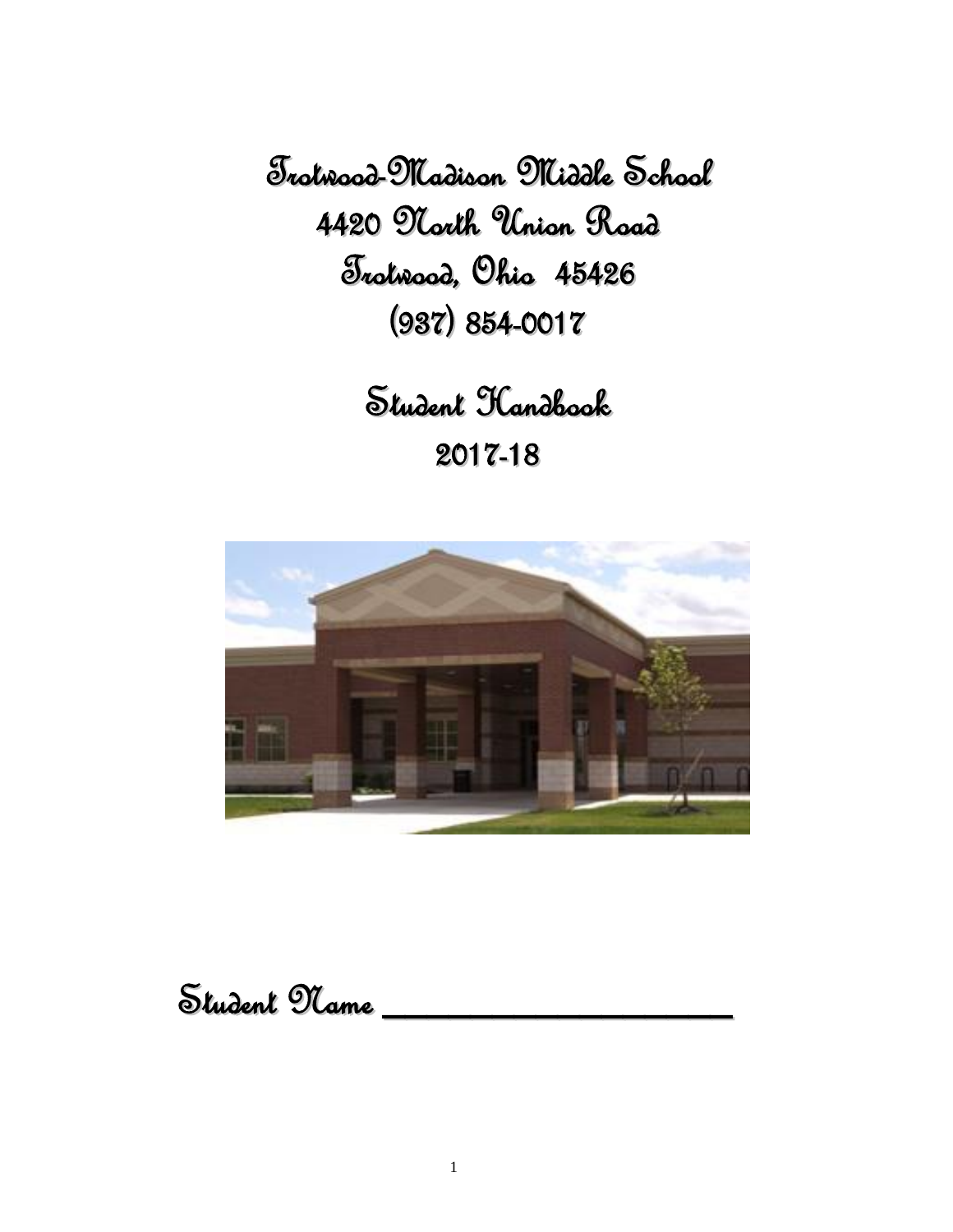### **Table of Contents**

| <b>Board of Education Members/Central Office Administrators</b><br><b>Mission Statement/Beliefs/Guiding Principles</b><br><b>Be Firm But Fair</b><br><b>Principals' Welcome</b>                                                                                                                                                                                                                                                                                                                      |  |  |
|------------------------------------------------------------------------------------------------------------------------------------------------------------------------------------------------------------------------------------------------------------------------------------------------------------------------------------------------------------------------------------------------------------------------------------------------------------------------------------------------------|--|--|
| -8                                                                                                                                                                                                                                                                                                                                                                                                                                                                                                   |  |  |
| <b>School Hours</b><br><b>Equal Education Opportunity</b><br><b>Sexual Harassment</b><br><b>Enrollment/Withdrawal Information</b><br><b>Medical Information</b><br><b>Student Safety/Safe School Helpline</b><br><b>Students with Special Needs: Disabilities/Homeless</b><br><b>Protection and Privacy of Records</b><br><b>Student Fees and Fines</b><br><b>School Cancellation</b><br>Lockers<br><b>Lost and Found</b><br><b>Contacting Your Student</b><br><b>Nutrition</b><br><b>Dress Code</b> |  |  |
|                                                                                                                                                                                                                                                                                                                                                                                                                                                                                                      |  |  |
| <b>Field Trips</b><br><b>Evaluation &amp; Grading Scale</b><br><b>Homework Policy</b><br><b>Teacher Qualifications</b><br><b>Retention/Promotion/Acceleration Policy</b>                                                                                                                                                                                                                                                                                                                             |  |  |
|                                                                                                                                                                                                                                                                                                                                                                                                                                                                                                      |  |  |
| <b>Clubs and Activities</b>                                                                                                                                                                                                                                                                                                                                                                                                                                                                          |  |  |
|                                                                                                                                                                                                                                                                                                                                                                                                                                                                                                      |  |  |
| Attendance, Tardiness, Dismissal, Vacations, Class Attendance                                                                                                                                                                                                                                                                                                                                                                                                                                        |  |  |
|                                                                                                                                                                                                                                                                                                                                                                                                                                                                                                      |  |  |
| <b>Student Code of Conduct</b><br>Removal from School: Emergency Removal, Suspension, Expulsion<br><b>Permanent Exclusion</b><br><b>Transportation</b>                                                                                                                                                                                                                                                                                                                                               |  |  |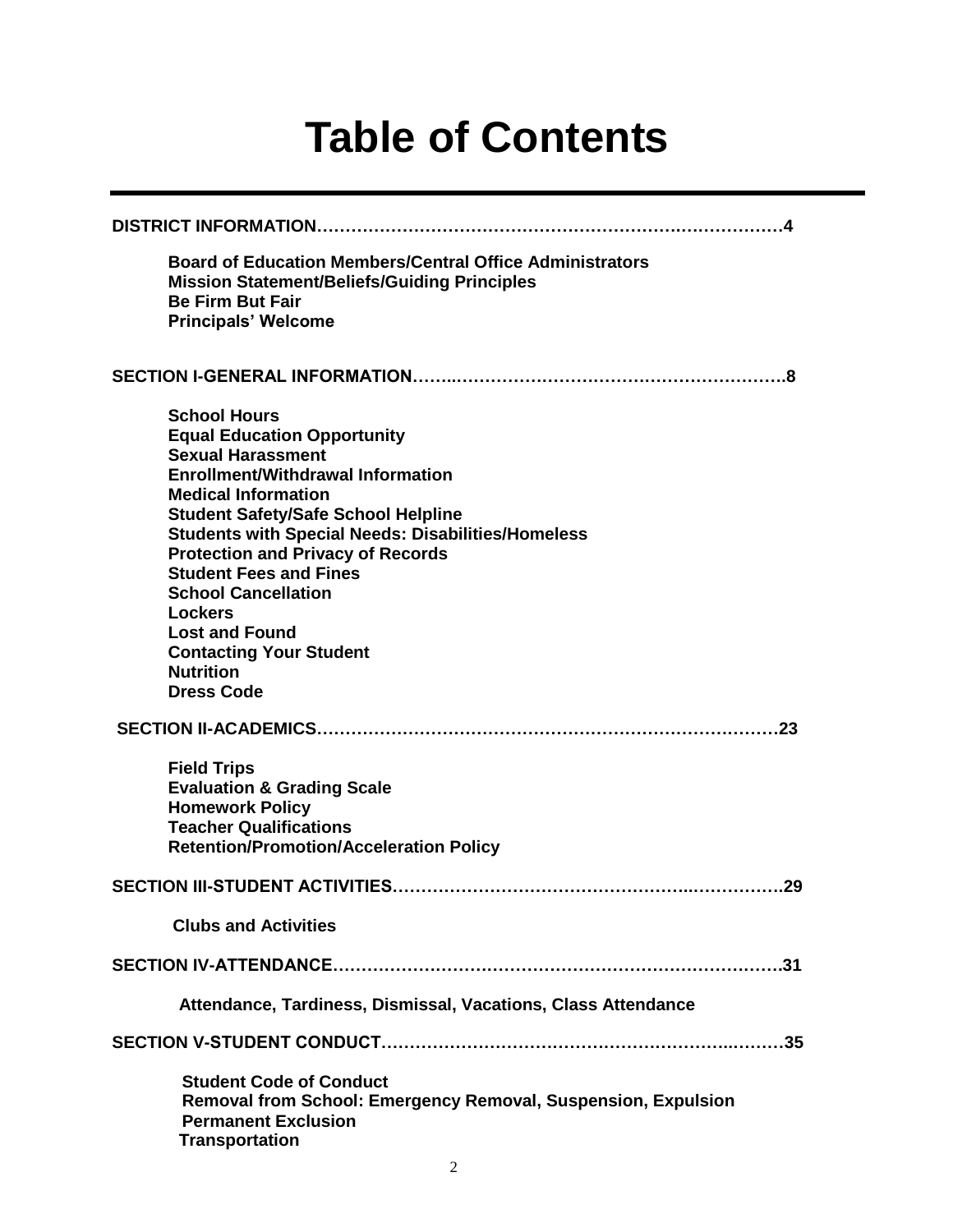**Tardy, Recess/Playground, Hallway & Lunchroom Expectations Search and Seizure**

| BULLYING AND OTHER AGGRESSIVE BEHAVIOR (Addendum 1)51 |  |
|-------------------------------------------------------|--|
|                                                       |  |
| PERSONAL COMMUNICATION DEVICES (PCDs) (Addendum 3)62  |  |

*This student handbook was developed to answer many of the commonly asked questions that students and parents may have during the school year and to provide specific information about certain Board policies and procedures. This handbook contains important information that parents and students are responsible for knowing. Become familiar with the following information and keep the handbook available for frequent reference. If you have any questions that are not addressed in this handbook, you are encouraged to talk to your teachers or the building principal. This handbook replaces all prior handbooks and other written material on the same subjects.*

**NOTE: This Student/Parent Handbook is based in significant part on policies adopted by the Board of Education and Administrative Guidelines developed by the Superintendent. Those Board Policies (Brd. Pol.) and Administrative Guidelines are incorporated by reference into the provisions of this Handbook. The Policies and Administrative Guidelines are periodically updated in response to changes in the law and other circumstances. Therefore, there may have been changes to the documents reviewed in this Handbook since it was printed in June, 2017. If you have questions or would like more information about a specific issue or document, contact the School Principal, Director of Staff and Student Services, or access the document on the District's website: [www.trotwood.k12.oh.us](http://www.trotwood.k12.oh.us/) by clicking on Departments, School Board, Trotwood-Madison School Board Policy, and finding the specific policy or Administrative Guideline in the Table of Contents. This Handbook does not equate to an irrevocable contractual commitment to the student, but only reflects the current status of the Board's policies and the School's rules as of** 

**June, 2017. If any of the policies or Administrative Guidelines referenced herein are revised, the language in the most current policy or Administrative Guideline prevails. Copies of current Board policies and Administrative Guidelines are available from the building principal and on the District's web site.**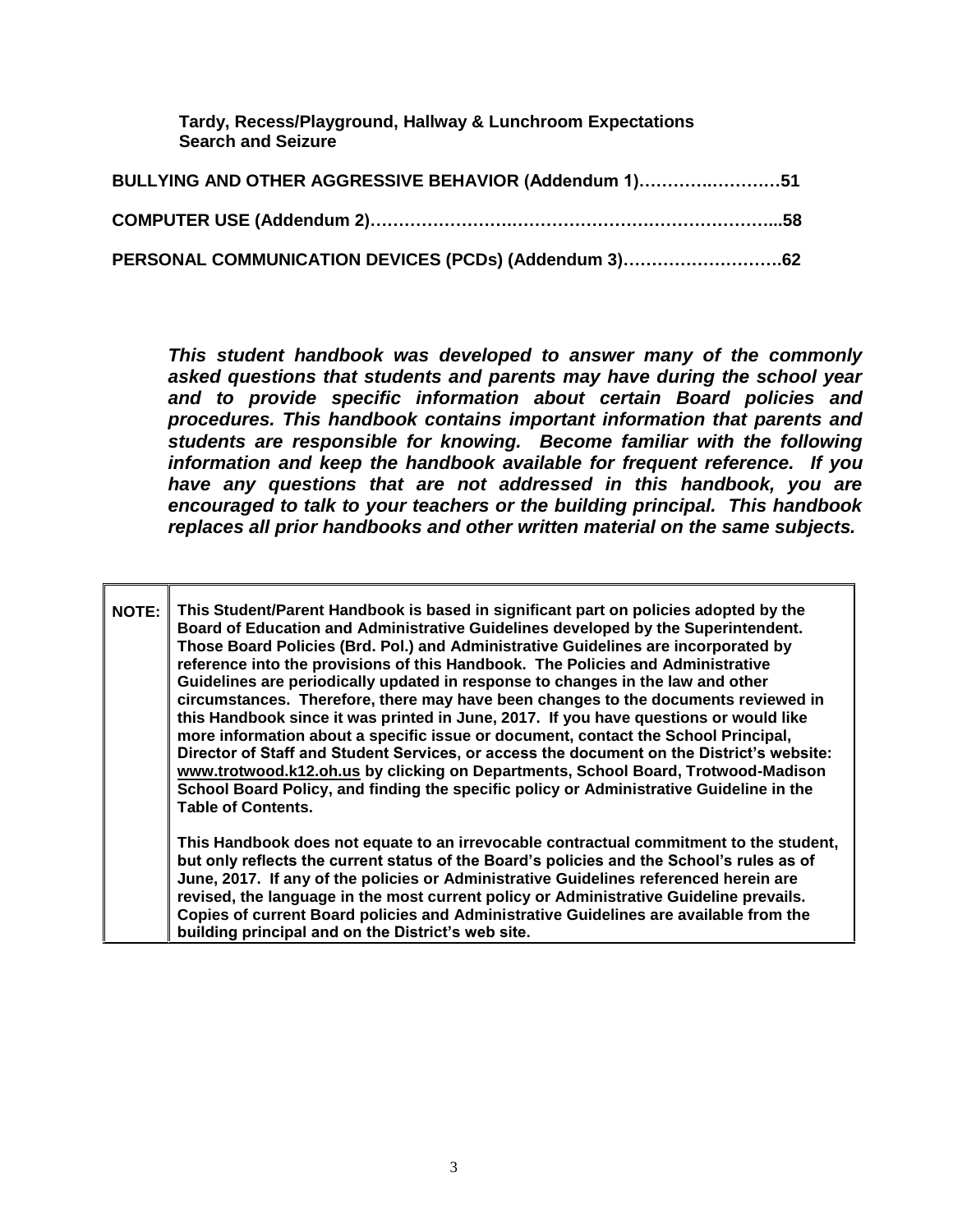

#### **Trotwood-Madison City Schools Board of Education**

**Adrienne Heard**

**Deborah Daniel**

**Elizabeth Engelhardt**

**Vanessa Jeter-Freeman**

**Denise Moore**

#### **Central Office Administrators**

**Superintendent of Schools Kevin Bell Ext. 1100**

**Director of Human Resources Mary Martin Ext. 1123**

**Director of Curriculum and Instruction Lisa Minor Ext. 1165**

**Director of Operations & Community Relations Marlon Howard Ext. 1146**

> **Director of Pupil Services Tyrone E. Nadir Ext. 1119**

> > **Treasurer/CFO Janice Allen Ext. 1131**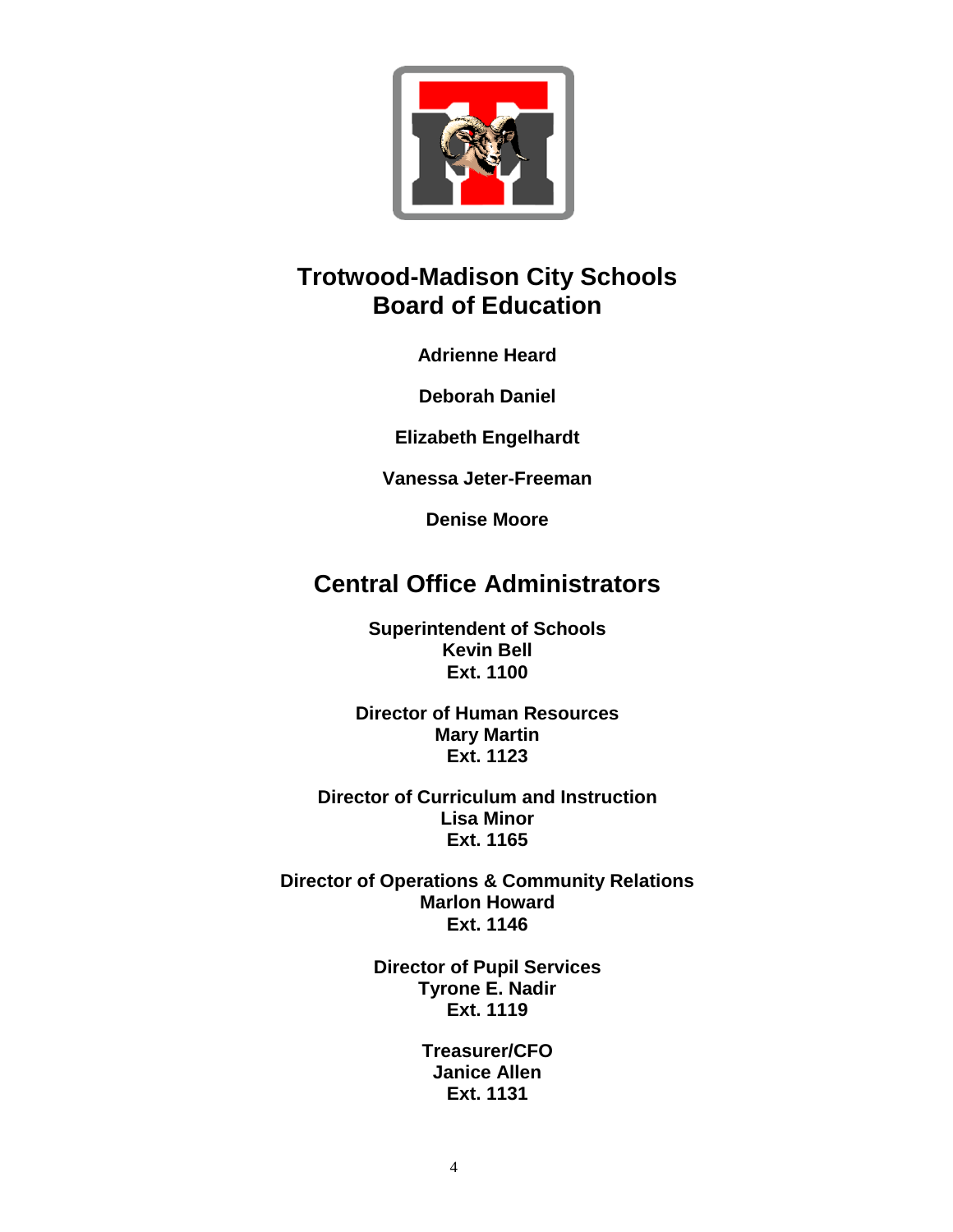#### **MISSION STATEMENT (Brd. Pol. #2105)**

**The mission of the Trotwood-Madison City Schools is to graduate all students prepared to excel in a global society with a commitment to lifelong learning by guaranteeing a challenging curriculum facilitated by an innovative and dedicated staff, community participation and state-of-the-art resources in a stimulating atmosphere.** 

#### **BELIEFS**

- **We believe that learning is a lifelong process.**
- **We believe that each individual is unique.**
- **We believe that all people are capable of achieving success.**
- **We believe that there is strength in diversity.**
- **We believe that all people have value.**
- **We believe that involvement is essential for a community to be successful.**

#### **GUIDING PRINCIPLES**

- **Our work will be aligned with our common mission, vision, values, and goals.**
- **We will assure achievement for all students using a system of prevention and intervention.**
- **We will not work in isolation, but rather in collaborative teams focused on teaching and learning.**
- **We will use data to guide decision making and continuous improvement.**
- **We will gain active engagement from family and community.**
- **We will build sustainable leadership capacity.**
- **We will communicate to students they are important, they are valued, and we will not let them fail.**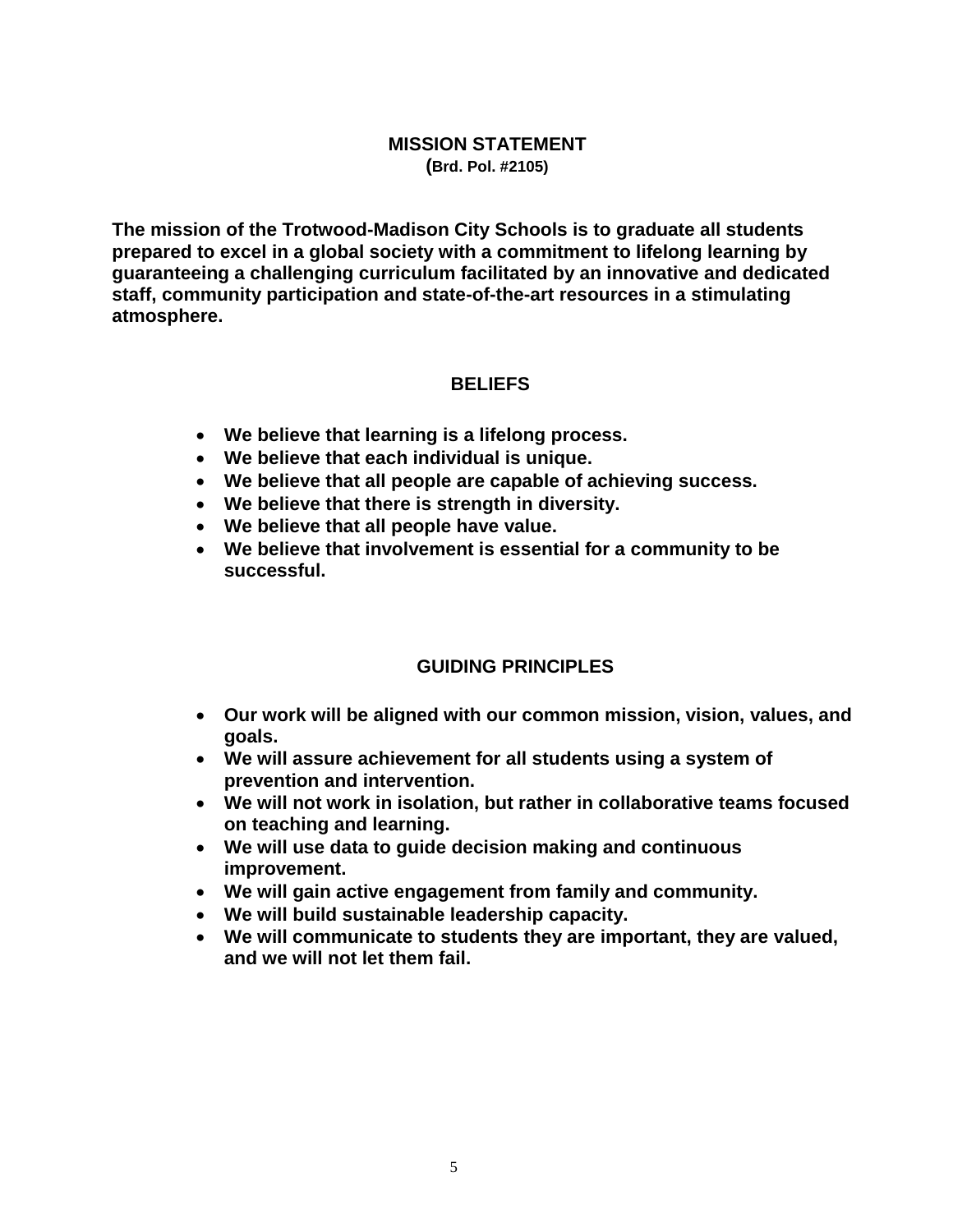**"Be Firm But Fair" and always remember the environment we create will determine how a child lives.**

 **If a child. . . . . . . . . . . . .** 

**lives with criticism, he learns to condemn**

**lives with hostility, he learns to fight**

**lives with fear, he learns to be apprehensive**

**lives with jealousy, he learns to feel guilty**

**lives with tolerance, he learns to be patient**

**lives with encouragement, he learns to be confident**

**lives with praise, he learns to be appreciative**

**lives with acceptance, he learns to love**

**lives with approval, he learns to like himself**

**lives with recognition, he learns it is good to have a goal**

**lives with honesty, he learns what truth is**

**lives with fairness, he learns justice**

**lives with security, he learns to have faith in himself and those around him**

**lives with friendliness, he learns the world is a nice place in which to live**

 **by Dorothy Law Nolte**

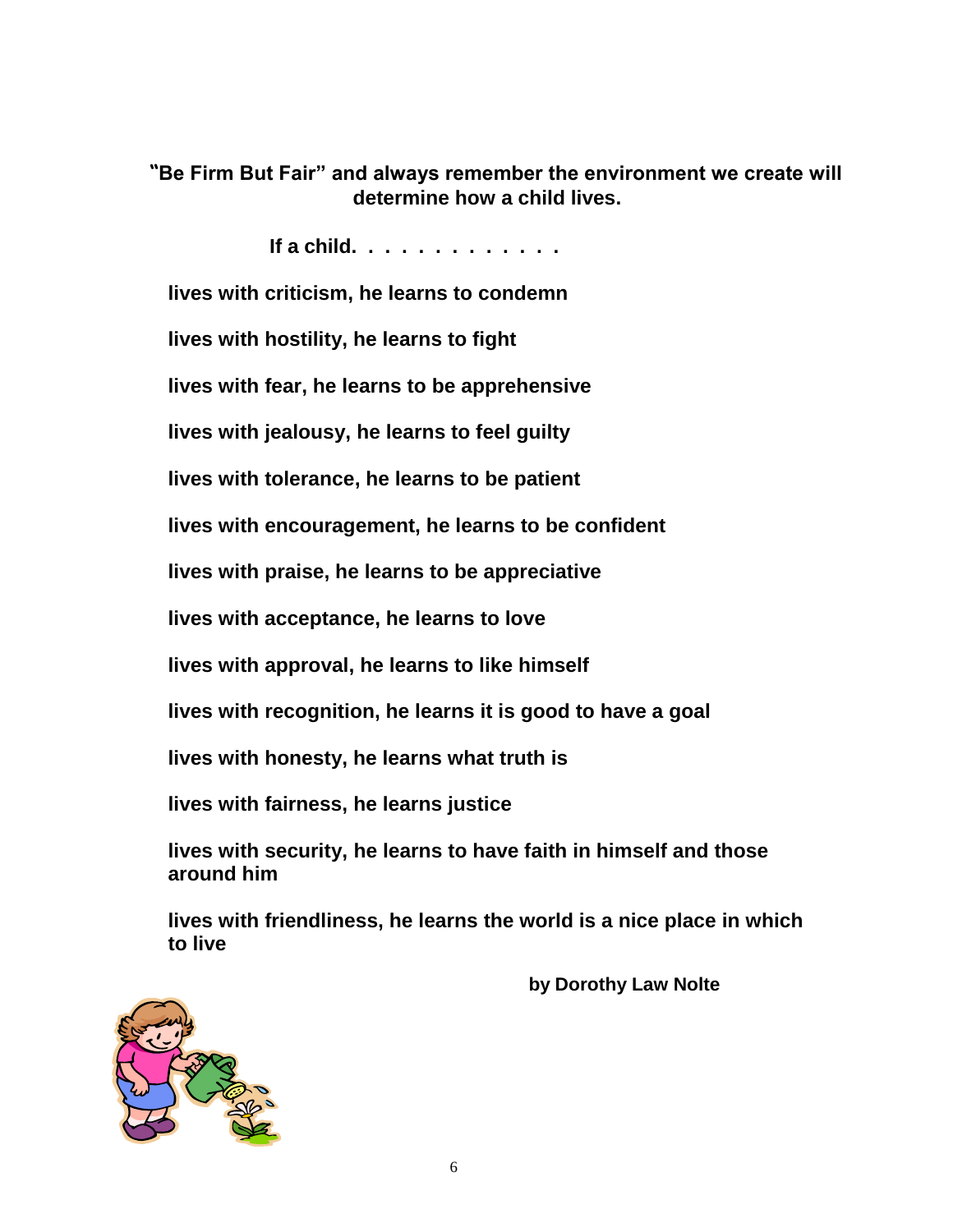**Dear Students,**

**On behalf of the faculty, we would like to welcome you to the 2017-2018 school year at Trotwood-Madison Middle School. We hope that you are ready for your educational journey in preparing yourself for your future goals in life. We encourage you to take responsibility for your learning by completing your assignments on time, reading daily, and seeking the assistance of our dedicated staff to support you along the way.**

**As we begin this new school year, please take the time to review the guidelines for student behavior and expectations in this handbook with your parents. They have been included to provide a positive and safe environment for your learning experience at Trotwood-Madison Middle School.**

**Good luck as you reach for tomorrow's dream today!**

**Sincerely,**

**Nathan Warner Principal** 

**Daniel Gibson Assistant Principal**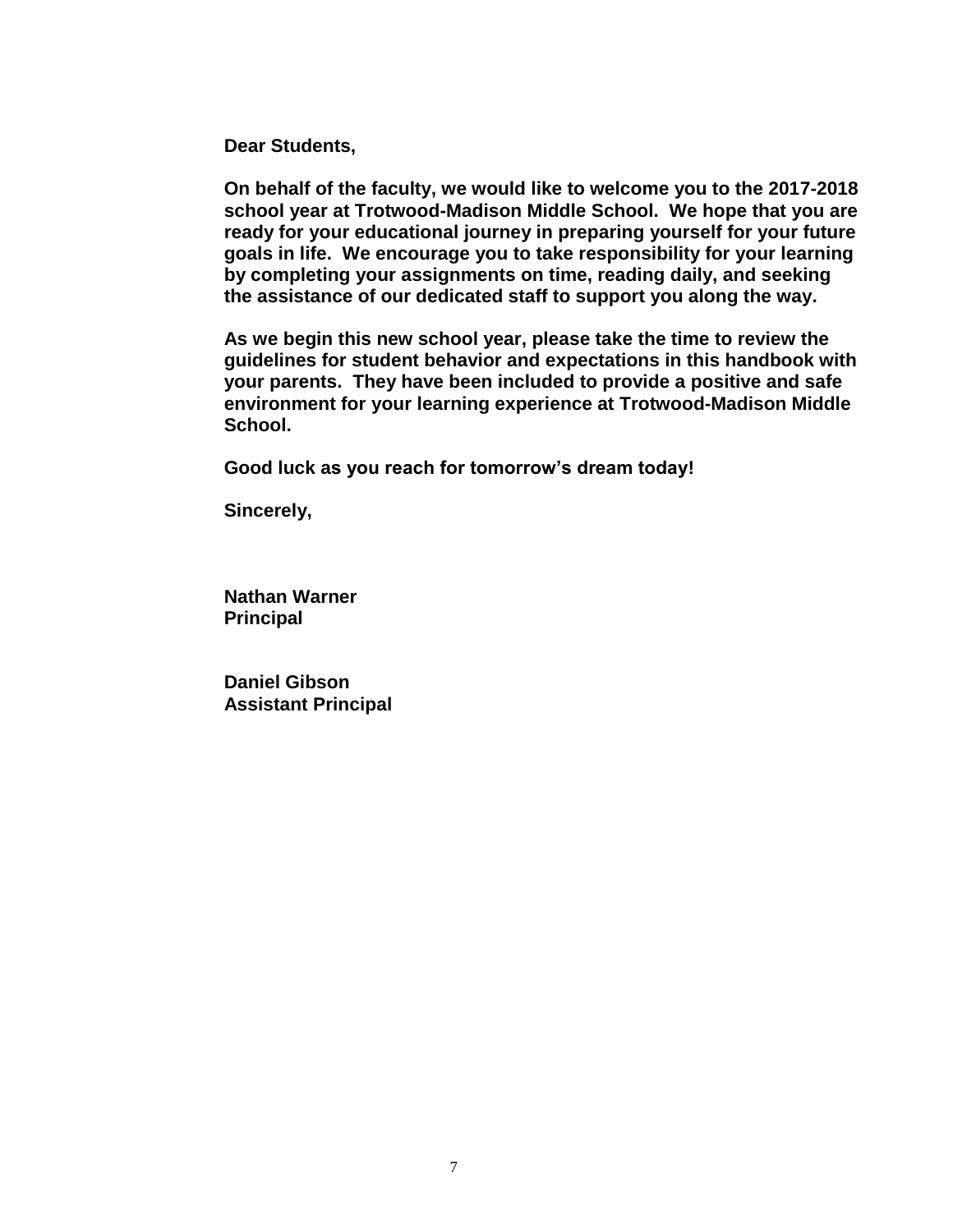# SECTION I-

# GENERAL

### INFORMATION

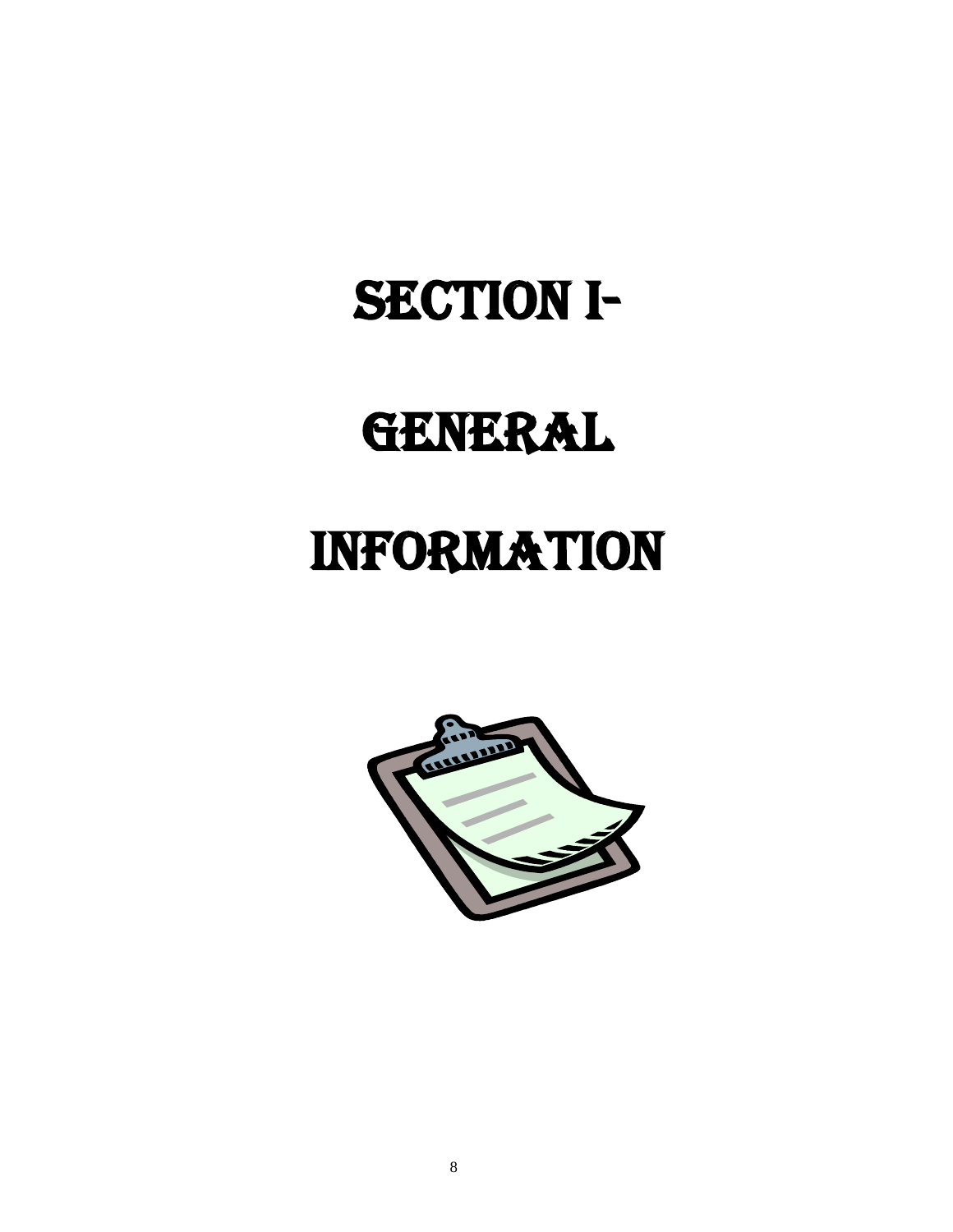#### **School Hours (Brd. Pol. #8220)**

 **The starting/ending times for Preschool students are:**

 **9:00 AM to 11:30 morning classes 12:30 PM to 3:00 afternoon classes**

 **The starting/ending times for ELC grades K-1 students are:**

 **9:00 AM-starting time 3:00 PM-dismissal time**

 **The starting/ending times for Madison Park grades 2-3 students are:** 

 **9:10 AM-starting time 3:10 PM-dismissal time**

 **The starting/ending times for Westbrooke Village grades 4-5 students are:** 

 **9:20 AM-starting time 3:20 PM-dismissal time**

 **The starting/ending times for Middle School grades 6-8 students are:** 

 **7:15 AM-starting time 1:45 PM-dismissal time**

 **The starting/ending times for High School grades 9-12 students are:**

 **8:00 AM-starting time 2:30 PM-dismissal time**



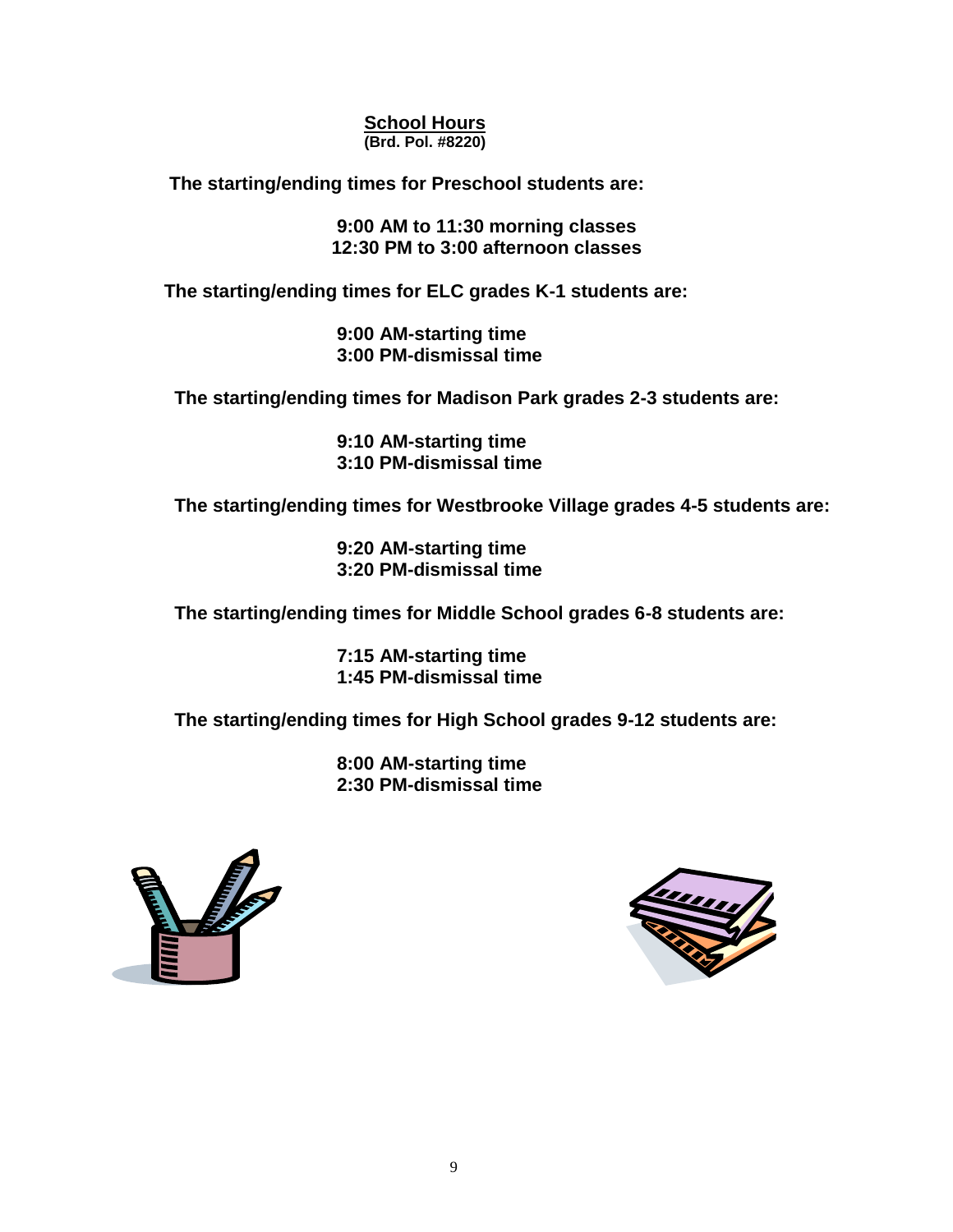#### **Equal Education Opportunity (Brd. Pol. #2260)**

**This District provides an equal educational opportunity for all students. Any person who believes that he/she has been discriminated against on the basis of his/her race, color, disability, religion, gender, or national origin while at school or a school activity should immediately contact the School District's Compliance Officer: Tyrone E. Nadir, Director of Pupil Services, (937) 854-3050 Ext. 1119.** 

**Complaints will be investigated in accordance with the procedures described in the Administrative Guidelines. Any student making a complaint or participating in a school investigation will be protected from retaliation. The Compliance Officer can provide additional information concerning equal access to educational opportunity.** 

#### **Sexual Harassment (Brd. Pol. #3362)**

**The Trotwood-Madison City School District will not tolerate the sexual harassment or intimidation by any staff member, student, visitor, school policy, or practice. Each school has an appointed sexual harassment officer to assist in the enforcement of this policy.**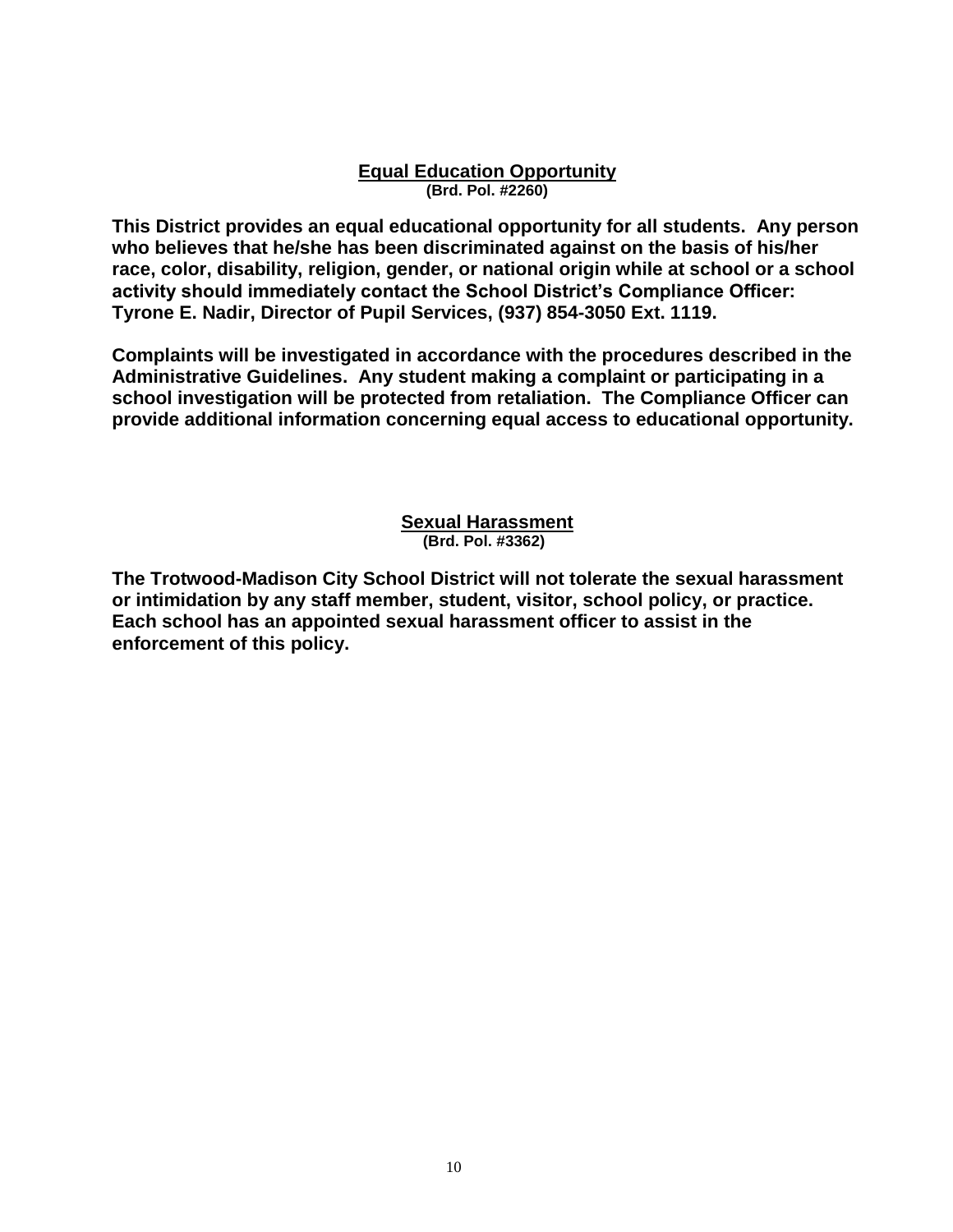#### **Enrollment and Withdrawal Information (Brd. Pol. #5111, 5112, 5113, 5114, 5120, 5130)**

#### *Who is eligible to enroll?*

- **Ohio law requires students to enroll in the school district in which their custodial parent or legal guardian resides.**
- **A child must be five (5) years old on or before September 30 of the year of entrance to kindergarten.**
- **Homeless students meeting Federal guidelines may enroll under guidance of the District Liaison for Homeless Children.**
- **New students 18 years of age or older are not required to be accompanied by a parent when enrolling.**
- **A student who has a duly executed grandparent power of attorney or caretaker authorization.**
- **Foreign exchange students from recognized and approved student programs.**
- **Students approved by the Board of Education as tuition-paying students.**
- **Children of full-time employees who have been approved by the Board of Education.**
- **A student recently discharged or released from the custody of the Department of Youth Services (DYS) with appropriate documentation.**

#### *Who is not eligible to enroll?*

- **A student who is currently serving a suspension or expulsion at another District.**
- **A student whose parent/guardian does not reside in the school district.**

#### *What documents are needed to enroll?*

- **Picture ID for parent/guardian**
- **Birth certificate**
- **Updated shot record**
- **Proof of residency (home purchase agreement, appropriate lease agreement, current DP&L or Vectren bill)**
- **Withdrawal from previous school**
- **Proof of custody (if applicable)**

#### *Why is proof of custody required?*

- **Court-determined custody establishes residency.**
- **The school is required by law to honor all legal custody agreements.**
- **School personnel have no legal means of prohibiting an estranged parent from seeing or picking up a child unless custody information has been provided to the school.**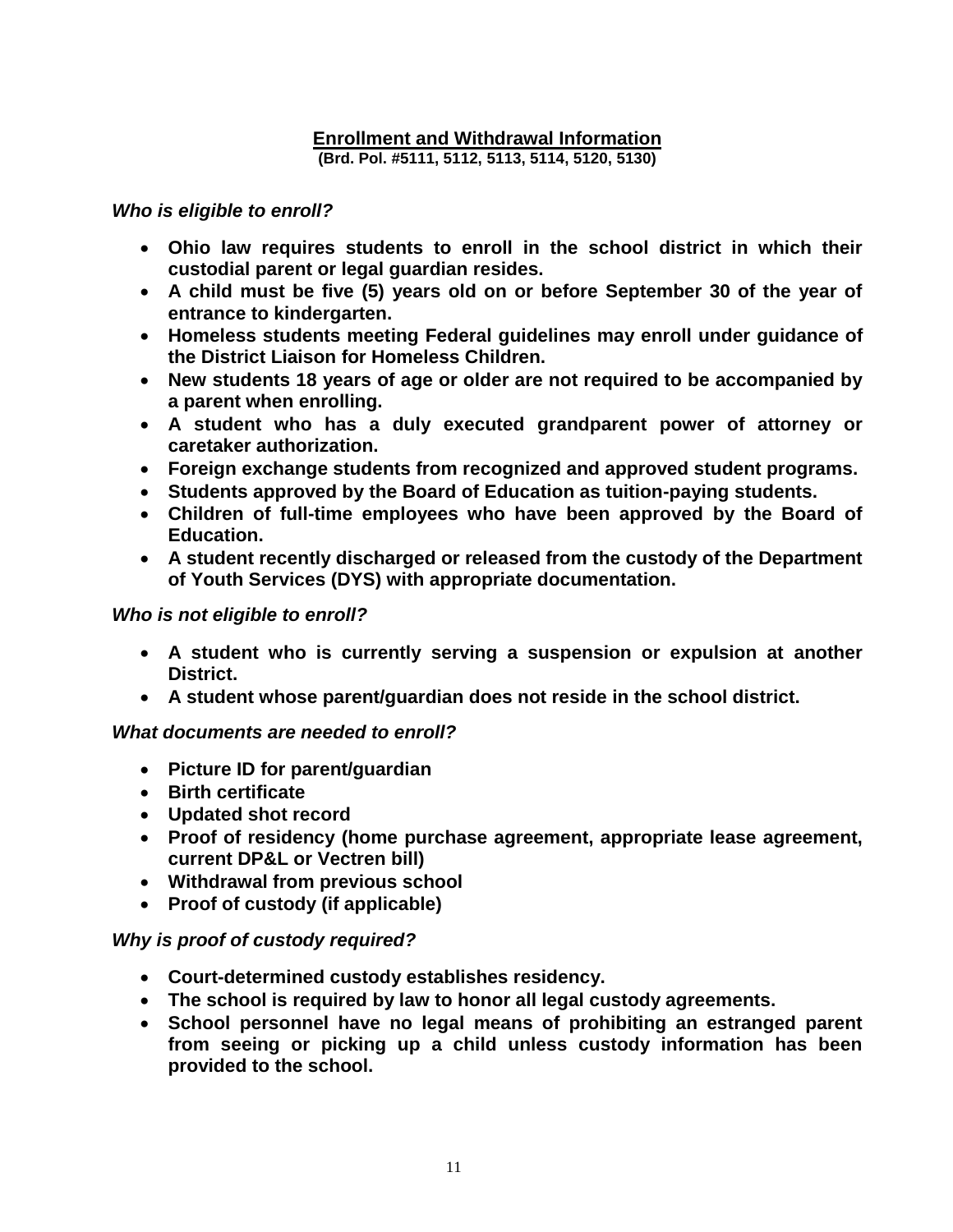*What do I do if my address or telephone number changes after my child has enrolled?*

- **Parents are REQUIRED to immediately notify the School of any changes.**
- **In the event we are unable to make contact with designated emergency contact persons, Trotwood Police may be contacted for assistance.**

#### *How are classroom schedules/assignments made?*

 **The Principal will assign each student to the appropriate classroom or program.**

#### *What is the procedure for withdrawing from school?*

- **Parent/guardian notifies the school office of intent to withdraw.**
- **All bills and fees must be paid.**
- **Picture ID for parent/guardian**
- **All school property must be returned before the student's last day.**
- **Progress report will be sent home with the student or mailed to the new school with other records if all bills/fees are current.**

**What if I still owe bills or fees and I withdraw my child?**

- **No official transcript will be issued and sent to the new school.**
- **State testing records will be sent to the new school.**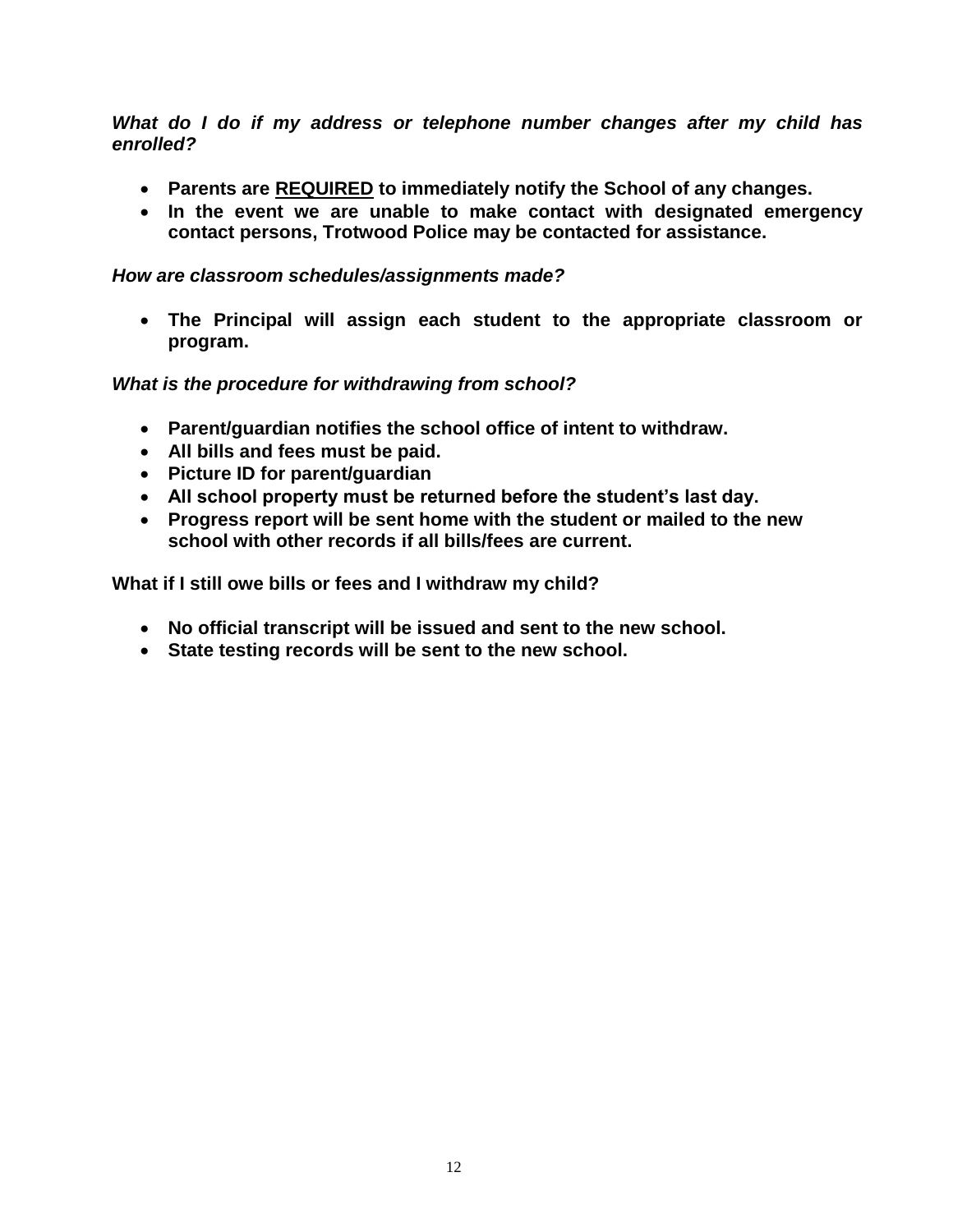#### **Medical Information**

#### **(Brd. Pol. #5310, 5320, 5330, 5341, 8450)**

#### *What is an Emergency Medical Authorization and why is it required?*

- **The form that tells the school what you want done for your child should they become injured or a medical emergency occurs.**
- **The form is required by Ohio law to be completed annually.**
- **The form must be on file with the school by September 4 or the student cannot continue to attend school.**
- **It is provided at the time of enrollment and at the beginning of the year (form 5341F1-see sample in Addendum 4).**
- **Students will not be allowed to participate in any activity off school grounds without an Emergency Medical Authorization on file.**

#### *What are the immunization requirements?*

- **All students grades Pre K-12 must be current on poliomyelitis, varicella (chicken pox), diphtheria, pertussis, tetanus (DPT), measles, mumps, rubella (MMR), and hepatitis B immunizations.**
- **In addition, students who attend kindergarten must have two doses of varicella (chicken pox).**
- **Students who enter the 7th grade must have a Tdap booster.**
- **MCV4 7th and 12th grades**
- **If the student does not have the necessary immunizations or an authorized exemption, they may be excluded from school until they have been completed.**

#### *Can my child take prescription medication at school?*

- **Yes, under strict guidelines.**
- **Forms #5330-F1 (see samples in Addendum 4) must be completed by the parent and the physician/licensed health care professional authorized to prescribe drugs, annually prior to administration or with medication changes.**
- **Medication must be delivered to the school office by the parent/guardian in the original container properly labeled. Students may not transport medication on the school bus.**
- **Medication will be secured in the office unless the physician has indicated it is for an emergency allergic reaction or is an asthma inhaler (Form #5330-F3).**
- **Each administration of medication will be logged by the person administering the medication.**
- **Parents shall have sole responsibility to instruct their child to take the medication at the scheduled time.**
- **Remaining medication must be picked up when discontinued or at the end of the year. Unclaimed medicine will be destroyed by school personnel.**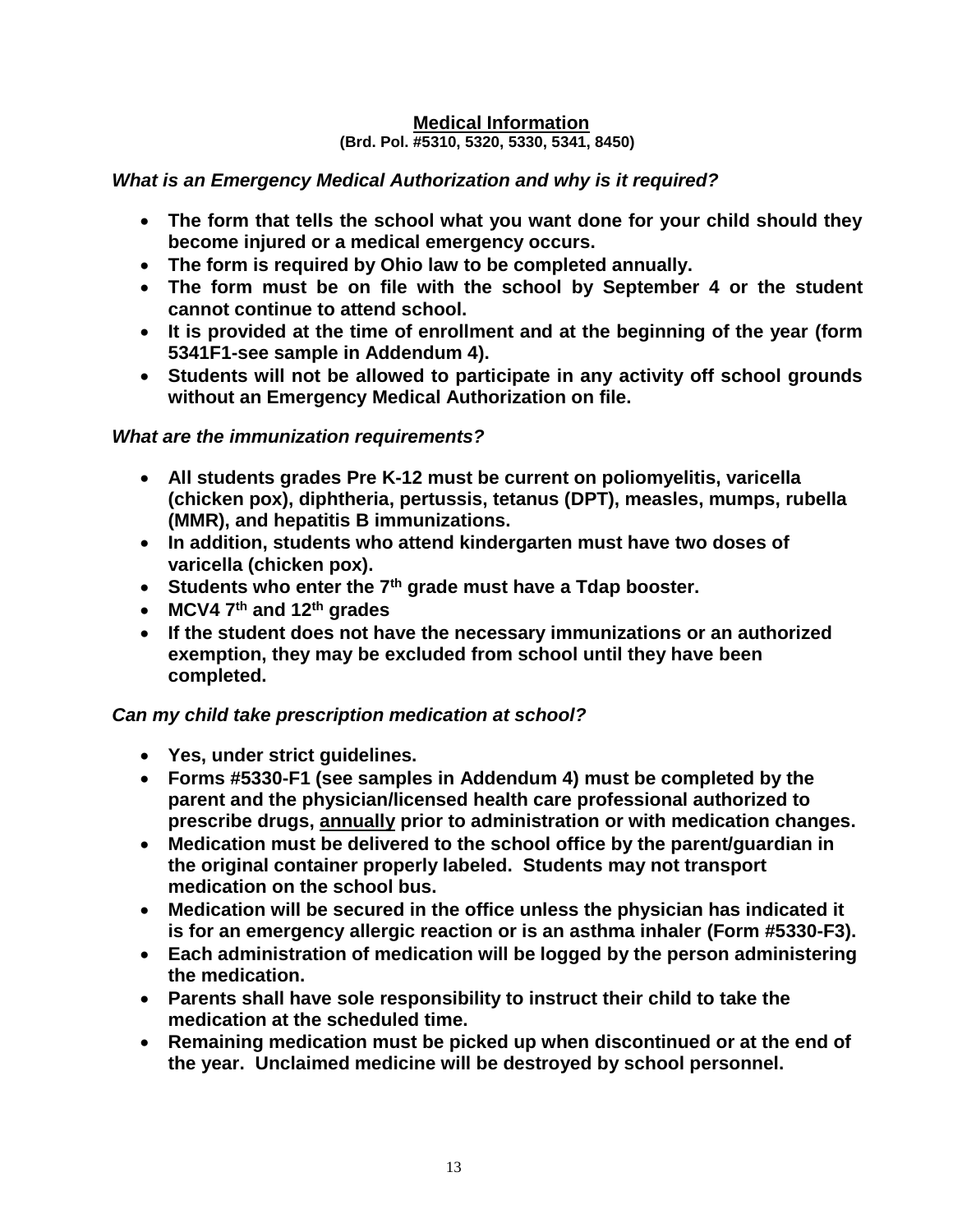*Can my child take nonprescription medication at school?*

- **Yes, under strict guidelines.**
- **Form #5330-F1a must be completed by the physician/licensed health care professional authorized to prescribe drugs and parent/guardian.**
- **Medication will be secured in the office.**
- **Medication may not be shared or distributed to other students.**
- **Distribution of medication of any kind will be a violation of the School's Code of Conduct and will be disciplined in accordance with the drug-use provision.**

*How does the school control the spread of communicable disease?*

- **A student may be removed or isolated if he/she has been ill or exposed to a communicable disease.**
- **Upon return to school, the student must check in at the clinic prior to being admitted to the classroom.**
- **When appropriate, the Montgomery County Public Health Department may advise the school on proper measures to control the spread of communicable diseases.**
- **Students are expected to take precautions to follow universal procedures in order to reduce risks and minimize and/or prevent the potential for accidental infection.**

#### *What happens if my child becomes ill or injured while at school?*

- **Minor injuries will be treated in the clinic and the student will be returned to class.**
- **If medical attention is required, the Emergency Medical Authorization instructions will be followed.**
- **If a child becomes ill at school, he/she will report to the office. The parent will be called if necessary.**
- **A child with a temperature of 100, vomiting, or showing other signs of illness will be sent home.**
- **The child should remain at home until he/she is temperature free for 24 hours without use of Tylenol, aspirin, etc.**
- **Upon return to school, the student must check in at the clinic prior to being admitted to the classroom.**

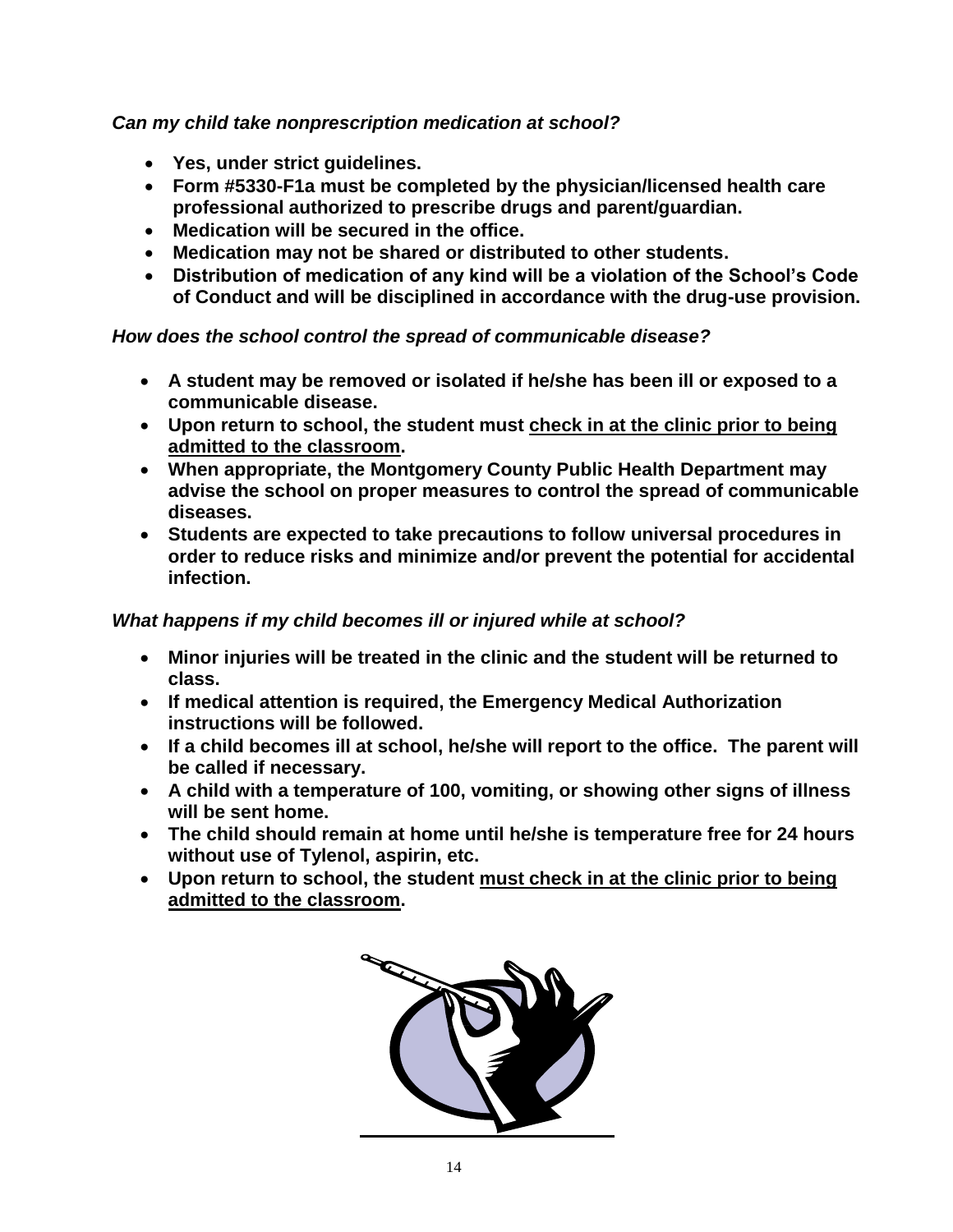#### **Student Safety**

#### **(Brd. Pol. #5340, 7440, 8400, 9150)**

**Student safety is the responsibility of both students and staff. We have installed cameras and video equipment to monitor our buildings, buses, and grounds. The purpose of this equipment is to assist the school in providing a safe and secure environment for its students, staff and general public. The school reserves the right to use tapes in disciplinary occurrences. Observation of video from cameras shall be done only by those who are authorized to view student records and in accordance with Board policy.**

#### *How does the school prepare for disasters?*

- **Fire drills are held monthly in each building.**
- **Tornado drills are held monthly during tornado seasons.**
- **Crises drills are held periodically.**
- **All staff members are familiar with emergency procedures such as fire and tornado drills and accident reporting procedures.**

#### *What measures are in place to ensure the safety of my child?*

- **All doors are kept locked**
- **Visitors may only enter and exit the building through the main entrance.**
- **All visitors/parents must stop in the office for a pass and sign in and out.**
- **Parents must obtain a pass in order to accompany their child to the classroom.**
- **Students may not bring visitors to school without prior written permission from the Principal.**
- **Staff is expected to question people in the building whom they do not recognize and who are not wearing a building pass, and to question people who are "hanging around" the building after hours.**
- **Students and staff are expected to immediately report to a teacher or administrator any suspicious behavior or situation that makes them uncomfortable.**
- **Adult staff members are used to enforce safety rules before and after school.**
- **Cars may not park in the fire lanes (along the curb in the front and the rear of the building). Those found to be in violation are subject to ticketing by the Trotwood Police and/or Fire Department.**
- **Students are not allowed to open the door for anyone.**
- **Classroom visits must be scheduled in advance with the building principal. The principal will accompany parents to classrooms for the scheduled observation. All observations will not exceed 15 minutes.**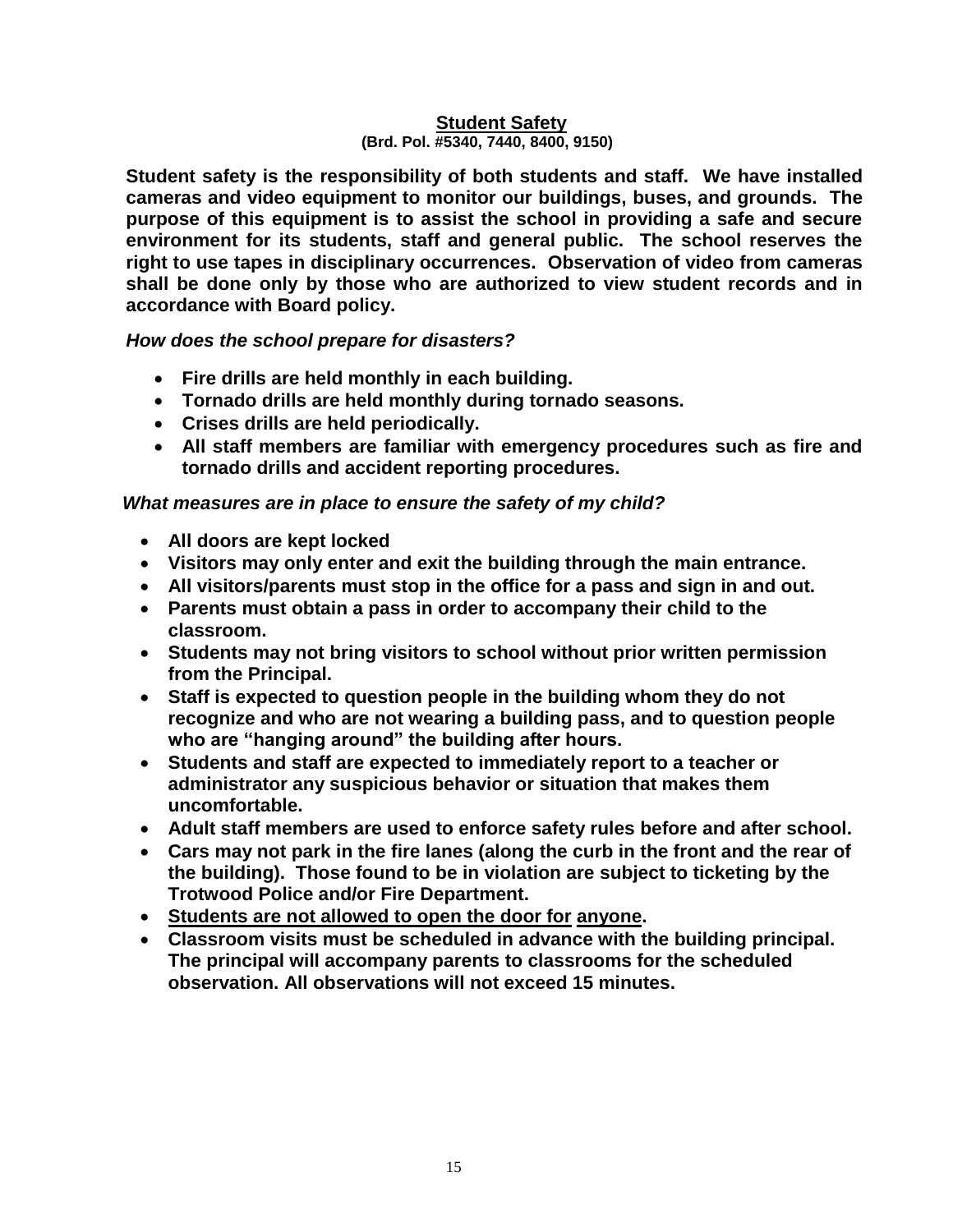#### **Stay Safe, Speak UP!**

*What is this hot line and how does it work?*

- **This program is designed so that students, parents, staff, and community can report situations which contain threats and/or illegal activity that could harm children in our school.**
- **The program allows communication on issues that would have previously gone unreported, resulting in the reduction of wrongdoing and school abuse.**
- **Our school has contracted with a company called PublicSchoolWORKS to provide this service.**
- **Any facts, remarks, or actions that could jeopardize the safety of our children, staff, or school should be reported.**
- **Examples might include:** 
	- o **Abuse (Physical or Mental)**
	- o **Alcohol/Drugs/Tobacco**
	- o **Bullying/Harassment/Intimidation**
	- o **Discrimination**
	- o **Hacking/Cyber Crime**
	- o **Health Concerns**
	- o **Suspicious Behavior**
	- o **Violence (Teen Dating Violence/Fighting)**
	- o **Theft**
	- o **Threats (Bomb, Physical, Other)**
	- o **Talk of Suicide/Self Abuse**
	- o **Vandalism**
	- o **Weapons/Dangerous Items**
- **Options for reporting these issues are:**
	- o **Call 1-866-listen2me (1-866-547-8362). When you call this number you have the option to either talk with a live attendant or leave a message on an answering machine.**
	- o **Go to our district website [\(http://www.trotwood.k12.oh.us\)](http://www.trotwood.k12.oh.us/) and click on the button:** Stay Safe Speak UP!
- **After you finish your call, the district will receive a confidential report from PublicSchoolWORKS. Your issue will then be investigated by our district and appropriate action will be taken.**
- **To ensure your information is sufficient, please give names, times, and event details which you feel we should know. Please try to provide as much information about the situation as possible.**
- **Remember, this service is for the safety of everyone.**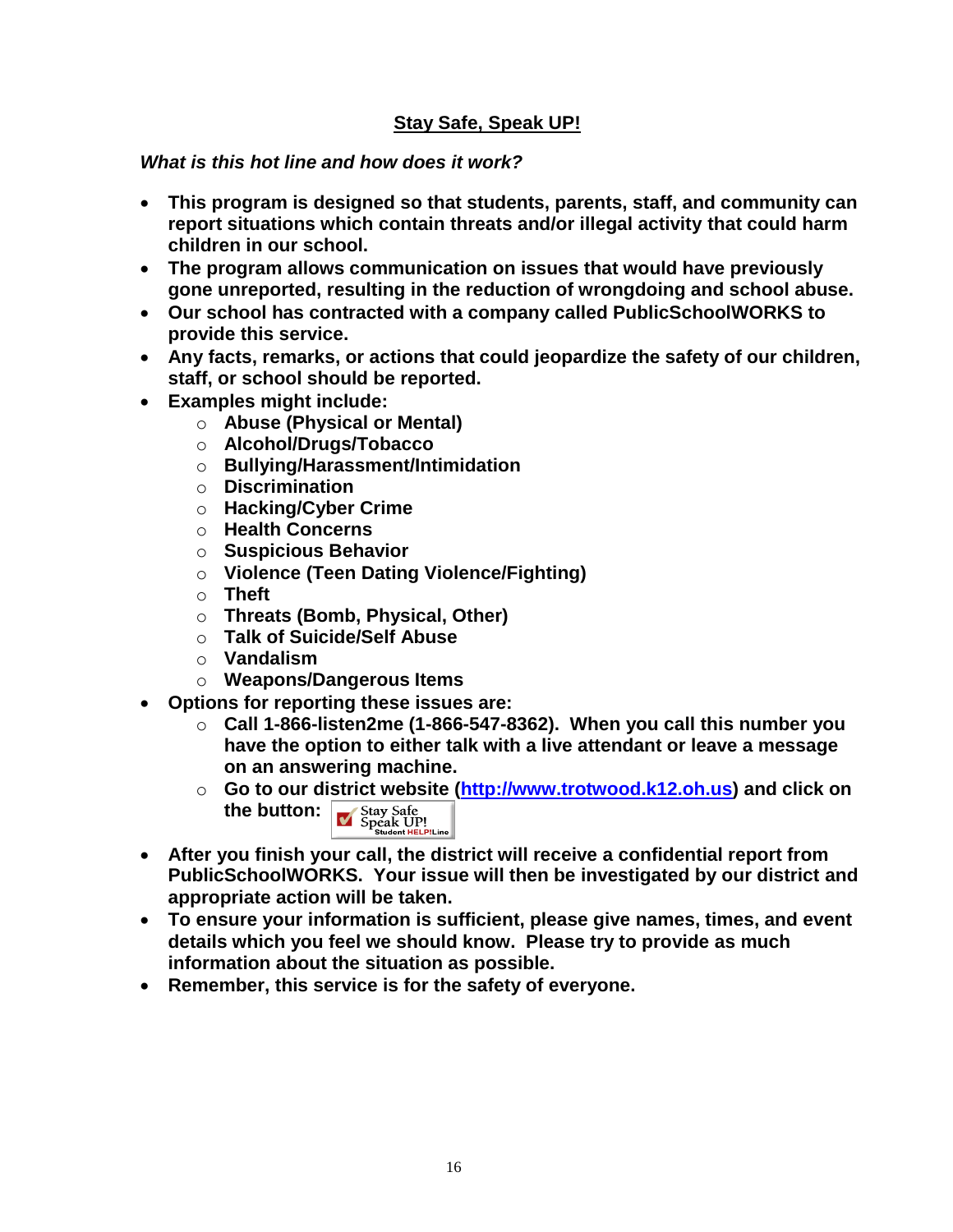#### **Students With Special Needs**

 **(Brd. Pol. #2260.01, 2460, 5111.01)**

#### **Students with Disabilities**

#### *What is the definition of a disability and how is it determined?*

- **Based on the American's with Disabilities Act (A.D.A.) and Section 504 of the Rehabilitation Act, a person with a disability is anyone who:** 
	- o **has a mental or physical impairment that substantially limits one or more major life activity;**
	- o **has a record of such an impairment; or**
	- o **is regarded as having such an impairment.**

#### *What is the District's responsibility?*

- **To find students who have a disability.**
- **To review and assess the student to determine if they are eligible for services.**
- **To provide access to appropriate educational accommodations if the child is determined to be eligible.**
- **Parent involvement in this procedure is important and required by Federal (IDEIA), A.D.A. (Section 504) and State law.**

**Contact Eddie Sample at (937) 854-3050 Ext. 1119 to inquire about evaluation procedures, programs, and services.** 

#### **Homeless Students**

#### *What can I expect if I am a homeless student?*

**Under the homeless child and youth law a student will:**

- **Be provided with a free and appropriate public education in the same manner as other students served by the District.**
- **Be eligible to receive transportation services.**
- **Be allowed to receive additional educational services if eligible.**
- **Receive meals under school nutrition programs.**
- **Not be denied enrollment based on lack of proof of residency.**

**Contact the Liaison for Homeless Students, Tyrone E. Nadir at (937) 854-3050 Ext. 1119 for additional information.**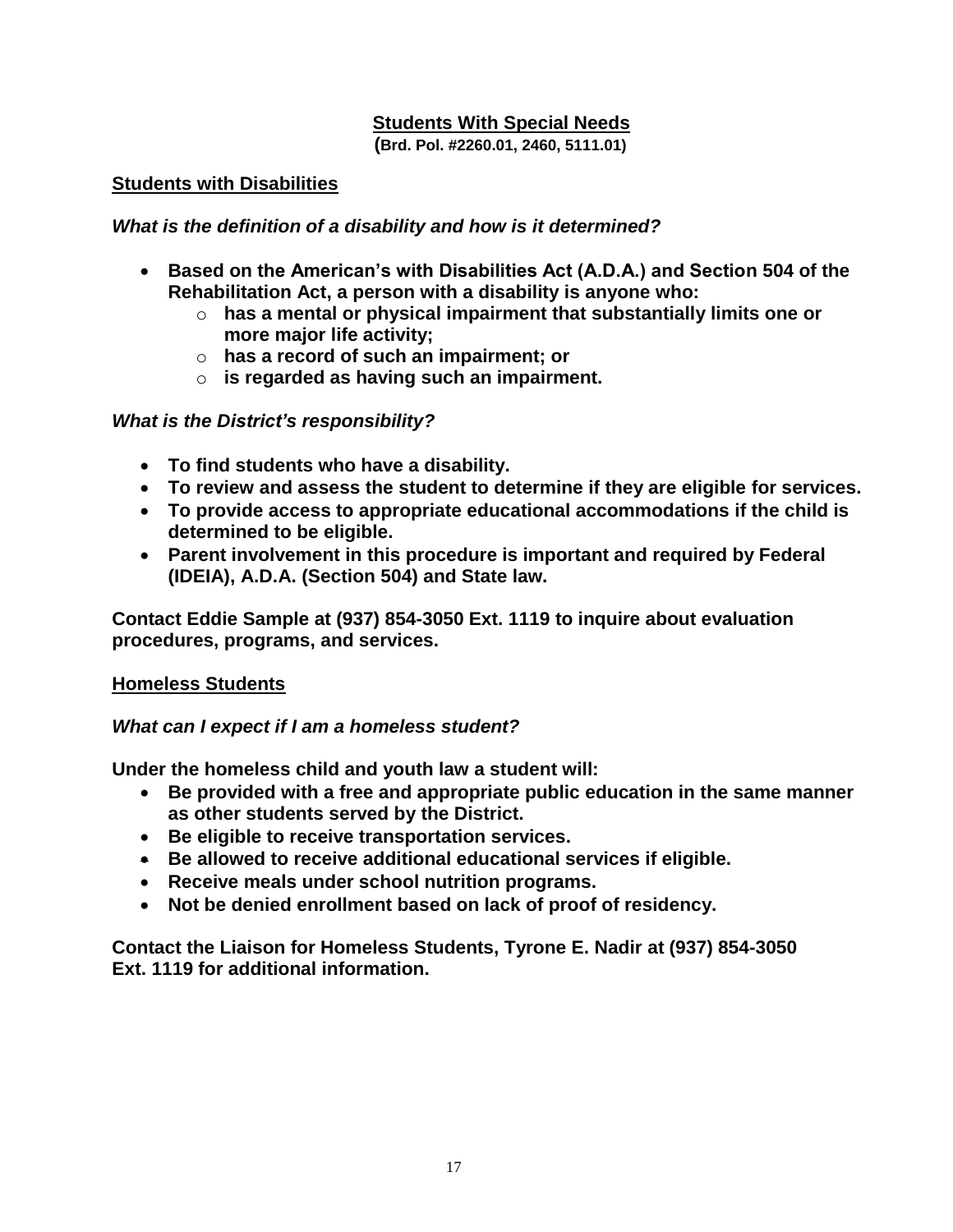#### **Protection and Privacy of Student Records (Brd. Pol. #2416, 8310, 8315, 8330, 8350)**

**The School District maintains many student records including both directory information and confidential information. Except in limited circumstances as specifically defined in State and Federal law, the School District is prohibited from releasing confidential education records to any outside individual or organization without the prior written consent of the parents, or the adult student, as well as those individuals who have matriculated and entered a postsecondary educational institution at any age.**

**There will be occasions during this school year when your student and/or their class may have photographs and/or videos taken of them during various activities. Although these reproductions may be viewed on the web site via internet access, the student's name will not be used, nor will Trotwood-Madison City Schools authorize the release of photographs/ videos for commercial gain.** 

 **If you do not want to grant permission for these reproductions to be used, written notification must be provided to the school.** 

#### *What is included in directory information?*

- **The student's name, address, and telephone number.**
- **The student's date and place of birth.**
- **The student's major field of study.**
- **The student's participation in officially-recognized activities and sports.**
- **The student's height and weight, if a member of an athletic team.**
- **The student's dates of attendance, graduation, or awards received.**

#### *Who can be provided directory information?*

- **Directory information can be provided upon request to any individual, other than a for-profit organization.**
- **The Board will provide access or release directory information to Armed Forces recruiters.**
- **Parents may refuse to allow disclosure of this information upon completion of the form provided to your student at the beginning of the school year.**
- **Instructions on how to prohibit release may also be found in the Board's annual** *Family Education Rights and Privacy Act* **(FERPA) notice located in the Staff and Student Services.**

#### *What about the other records of my student?*

- **All other records are confidential and access is protected by law.**
- **Students and parents have the right to review and receive copies of all educational records upon request.**
- **Costs for copies of records may be charged to the parent.**
- **Records will be made available within 24-36 hours.**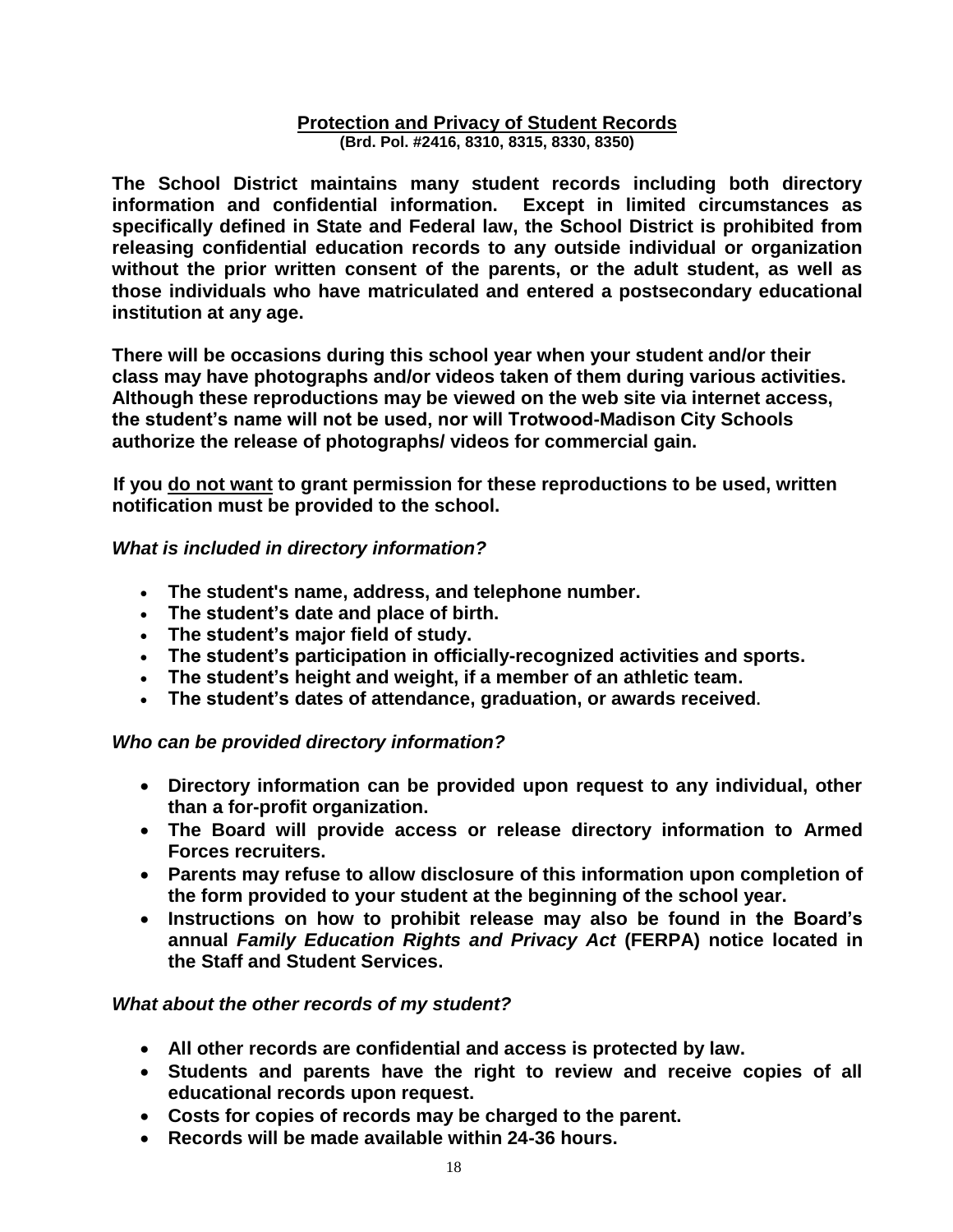**Parents and adult students can amend a student record when they believe that any of the information is inaccurate, misleading, or violates the student's privacy.** 

**Contact Tyrone E. Nadir, Director of Pupil Services in writing to request, review, or amend a record. An appointment with the appropriate person will be provided.**

**Parents and/or eligible students who believe their rights have been violated may file a complaint with:**

> **Family Policy Compliance Office U.S. Department of Education 400 Maryland Avenue, SW Washington, D.C. 20202-8520 www.ed.gov/offices/OM/fpco**



**Student Fees and Fines (Brd. Pol. #2520, 6152)**

*Will there be charges associated with my student's education?*

- **Students will be provided necessary textbooks for courses of instruction without cost.**
- **Charges may also be imposed for loss, damage or destruction of school apparatus, equipment, musical instruments, library materials, textbooks, and for damage to school buildings or property.**
- **Students using school property and equipment can be fined for excessive wear and abuse of the property and equipment.**
- **If a student damages or loses school property, the student/parent will be required to pay for the replacement or repair.**
- **If damage or loss was intentional, the student will be subject to discipline according to the Student Code of Conduct.**
- **Students can avoid late fines by promptly returning borrowed materials.**
- **Failure to pay fines, fees, or charges may result in the withholding of grades and credits.**
- **Fees may be waived for those students who qualify for fee waivers.**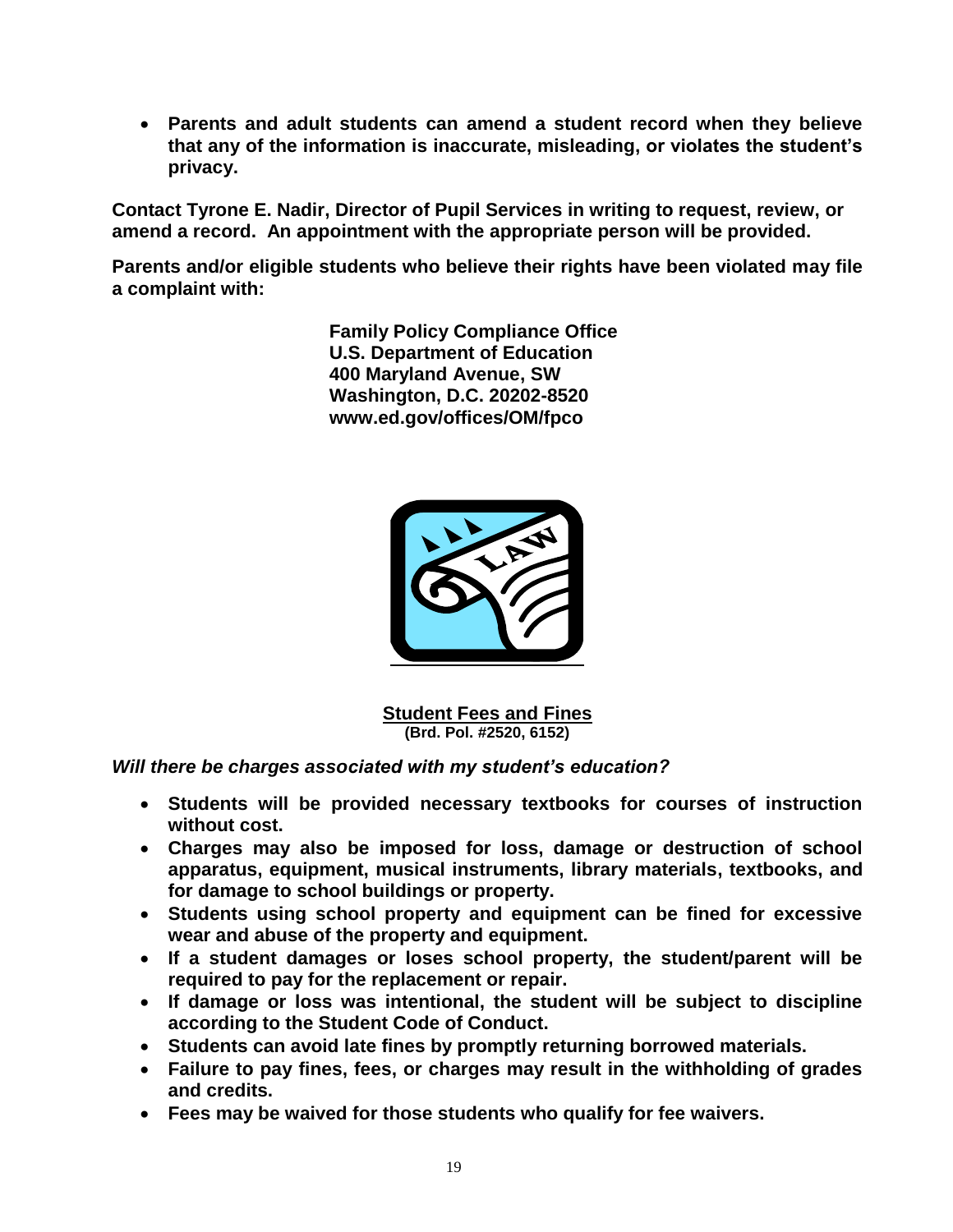#### **School Cancellation**

#### *How will I know when school is cancelled?*

- **Information will be released to local radio and TV stations. Our District will be listed as Trotwood-Madison City Schools.**
- **Notification will also be provided by the district's automated telephone messaging system.**

#### **Lockers**

#### *Where should books and personal items be kept?*

- **All students will be assigned a locker.**
- **Lockers remain the property of the School Board and periodic inspections will be made without notice.**
- **Students are to use only the locker assigned to them and are not to share a locker with a friend.**
- **All personal items and books, when not in use, are to be kept in lockers.**
- **Students are not to tamper with another locker or give their combination to another person.**

#### **Lost and Found**

*What do I do if my student loses something?*

- **A lost and found area is located in each building. Students should check there for missing items.**
- **The School cannot be responsible for lost items.**
- **Unclaimed items will be donated to charity at the close of the quarter.**

#### **Contacting Your Student**

*How can I contact my student should the need arise?*

- **Parents may contact the office during school hours.**
- **Office phones may not be used for personal calls except in an emergency (to be determined by the Principal).**
- **Parents may leave a message for their student during school hours.**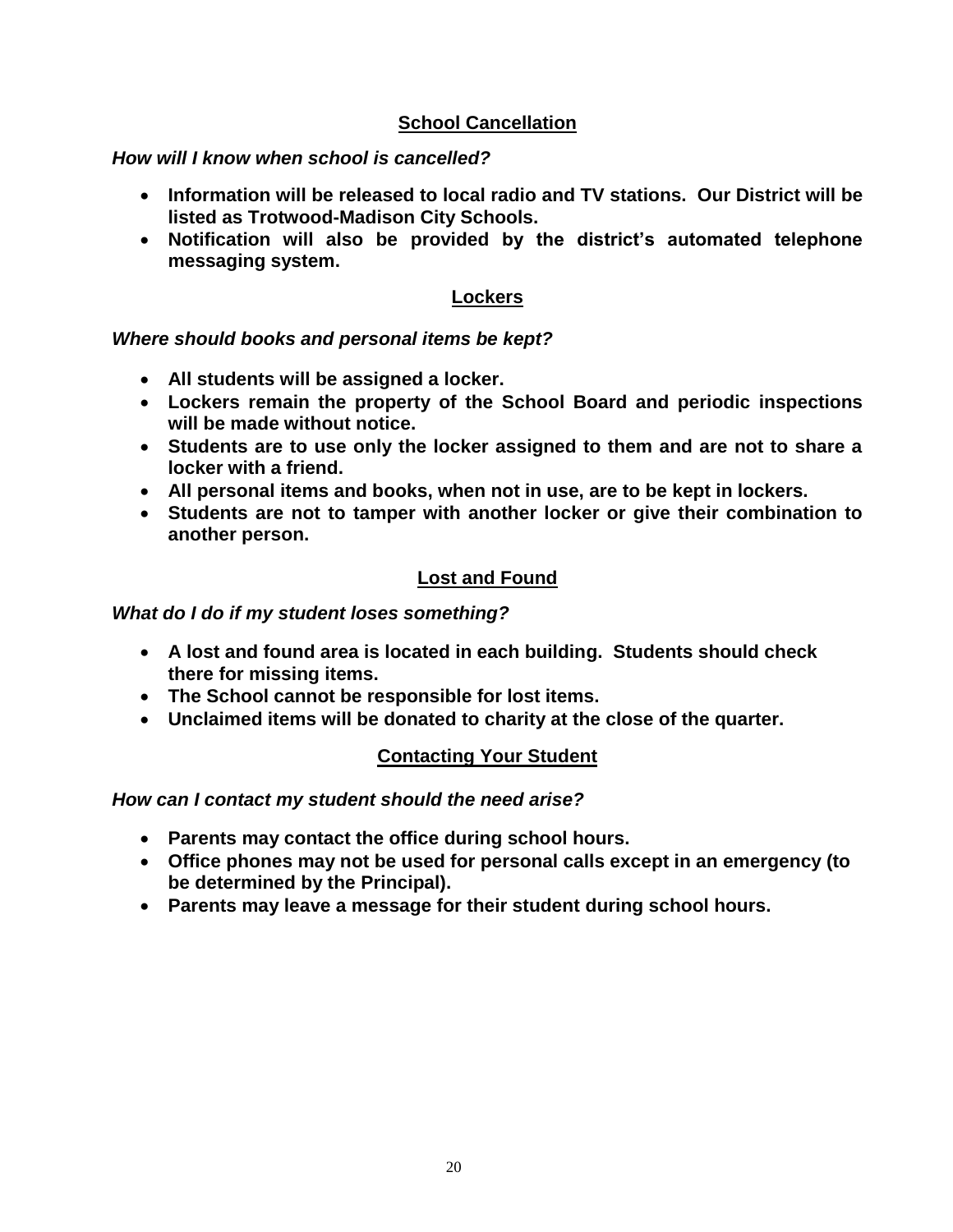#### **Nutrition (Brd. Pol. #8500, 8531)**

#### *What are the specific guidelines associated with the breakfast and lunch programs?*

- **Trotwood-Madison participates in the USDA National School Lunch Program (NSLP), providing breakfast and lunch to every student.**
- **Starting in the 13-14 school year, Trotwood enrolled in what is called the Community Eligibility Program (CEP).**
- **CEP provides breakfast and lunch to all students (regardless of income) at no cost.**
- **The district no longer requires the use of free and reduced income applications.**

#### **Breakfast**

- **Each student is allowed one breakfast.**
- **Elementary level students (ELC included) that eat breakfast in the classroom are served breakfast as one unitized meal.**
- **Middle School and High School students may be able to refuse one component depending on the offerings for that day.**
- **Any unwanted items can be placed on a share table/location and offered to students who may want seconds.**
- **Effective July 1st 2014, every breakfast counted must include a fruit.**

#### **Lunch**

- **Each student is allowed one lunch.**
- **A lunch option called Offer vs. Serve is available in all buildings that allow students to select items they want rather than take all of what is offered that day.**
- **Students receiving a lunch in all buildings must take at least three (3) or more of the (5) components offered but may take all (5) if desired.**
- **Those bringing a lunch from home may buy milk, juice and extra items available for purchase at the register.**
- **All students are expected to remain at school during the lunch period.**
- **Students may not bring pop or fast food for lunch.**

**Trotwood Nutrition Services is happy to offer mypaymentsplus.com as a way to put money on a student's lunch account to pay for extra items as well as a way to see a history of those purchased items. For questions regarding the website and user support, please contact mypaymentsplus.com directly.** 

**Menus are updated monthly and are posted to the district website as close to the beginning of each month as possible. Items on that menu are subject to change due to shortages and other unforeseen circumstances.**

**Contact Mr. James Putman, Supervisor of Nutrition Services, at (937) 854-3050 Ext. 1120 with any questions/comments/concerns.**

#### *What should I do if my student has a food allergy or sensitivity?*

**Parents of students who have special food-related problems are asked to contact the building office staff or they may bring a lunch.**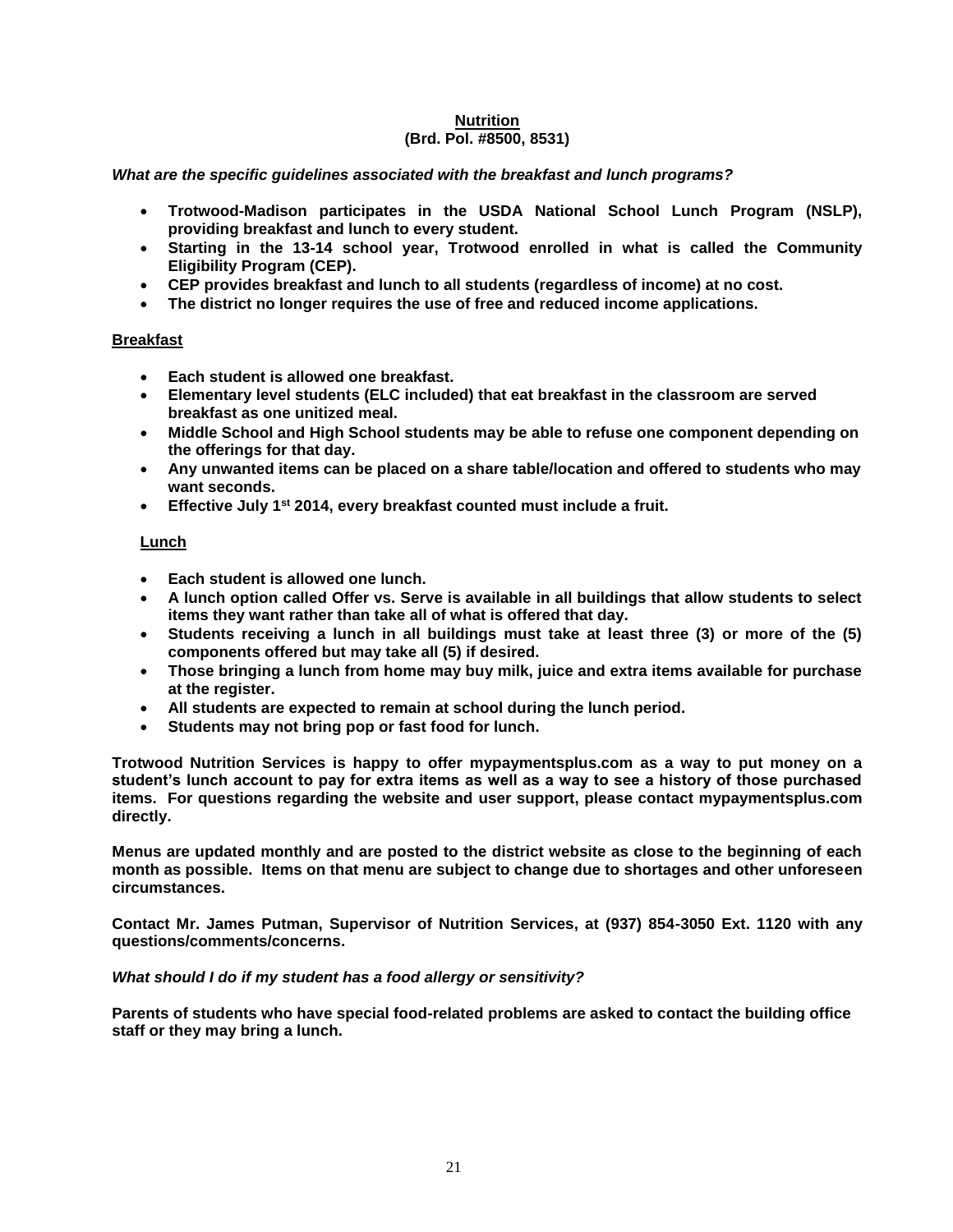#### *Dress Code*

**(Brd. Pol. #5511)**

*What is the dress code for the school?*

| 6 <sup>th</sup> - 8 <sup>th</sup> Grade-Khaki/Tan bottoms. Skirts (at least mid-thigh), or shorts/skorts (knee |
|----------------------------------------------------------------------------------------------------------------|
| length). (NO DESIGNS, NO DENIMN MATERIAL, OR NO LEGGINGS                                                       |
| 6 <sup>th</sup> Grade-Plain red shirts/blouses with collars. Plain white, red or black turtlenecks/t-          |
| shirts may be worn under the uniform shirt/blouse.                                                             |
| 7th Grade-Plain white shirts/blouses with collars. Plain white or black turtlenecks/t-shirts                   |
| may be worn under the uniform shirt/blouse.                                                                    |
| 8th Grade-Plain black shirts/blouses with collars. Plain black turtlenecks/t-shirts may be                     |
| worn under the uniform shirt/blouse.                                                                           |
| 6 <sup>th</sup> Grade-Plain red cardigan or sweater vest (must be of sweater material with no design           |
| other than the school's and/or district's).                                                                    |
| 7th Grade-Plain white cardigan or sweater vest (must be of sweater material with no                            |
| design other than the school's and/or district's).                                                             |
| 8 <sup>th</sup> Grade-Plain black cardigan or sweater vest (must be of sweater material with no                |
| design other than the school's and/or district's).                                                             |
| 6 <sup>th</sup> Grade-Plain red with no design other than the school's and/or district's).                     |
| $7th$ Grade-Plain white with no design other than the school's and/or district's).                             |
| 8 <sup>th</sup> Grade-Plain black with no design other than the school's and/or district's).                   |
| Must be hard sole, flat, and completely enclosing the footno sandals or flip flops.                            |
| No head covering                                                                                               |
| Plain (no decorations of any kind that would disrupt the learning environment or can be                        |
| used as a weapon)                                                                                              |
| •Shirts are to be tucked in at all times.                                                                      |
| •Any fashion (dress, accessory, or hairstyle) that disrupts the educational process or                         |
| presents a safety risk will not be permitted.                                                                  |
|                                                                                                                |

**Note: The school reserves the right to determine what appropriate dress is and can remove and/or provide the necessary clothing article needed for your child to be in compliance with our dress code policy.**

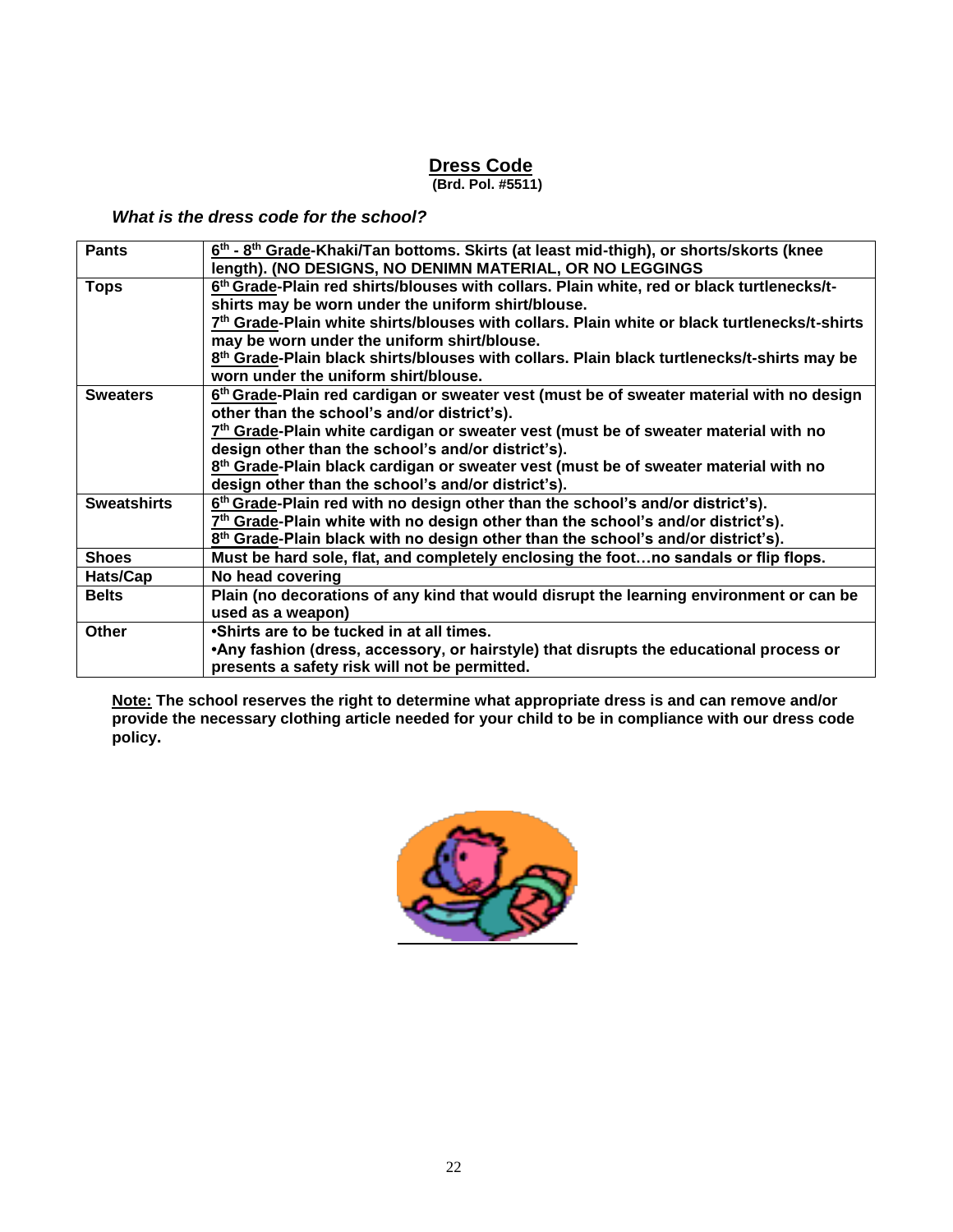# SECTION II-

## ACADEMICS

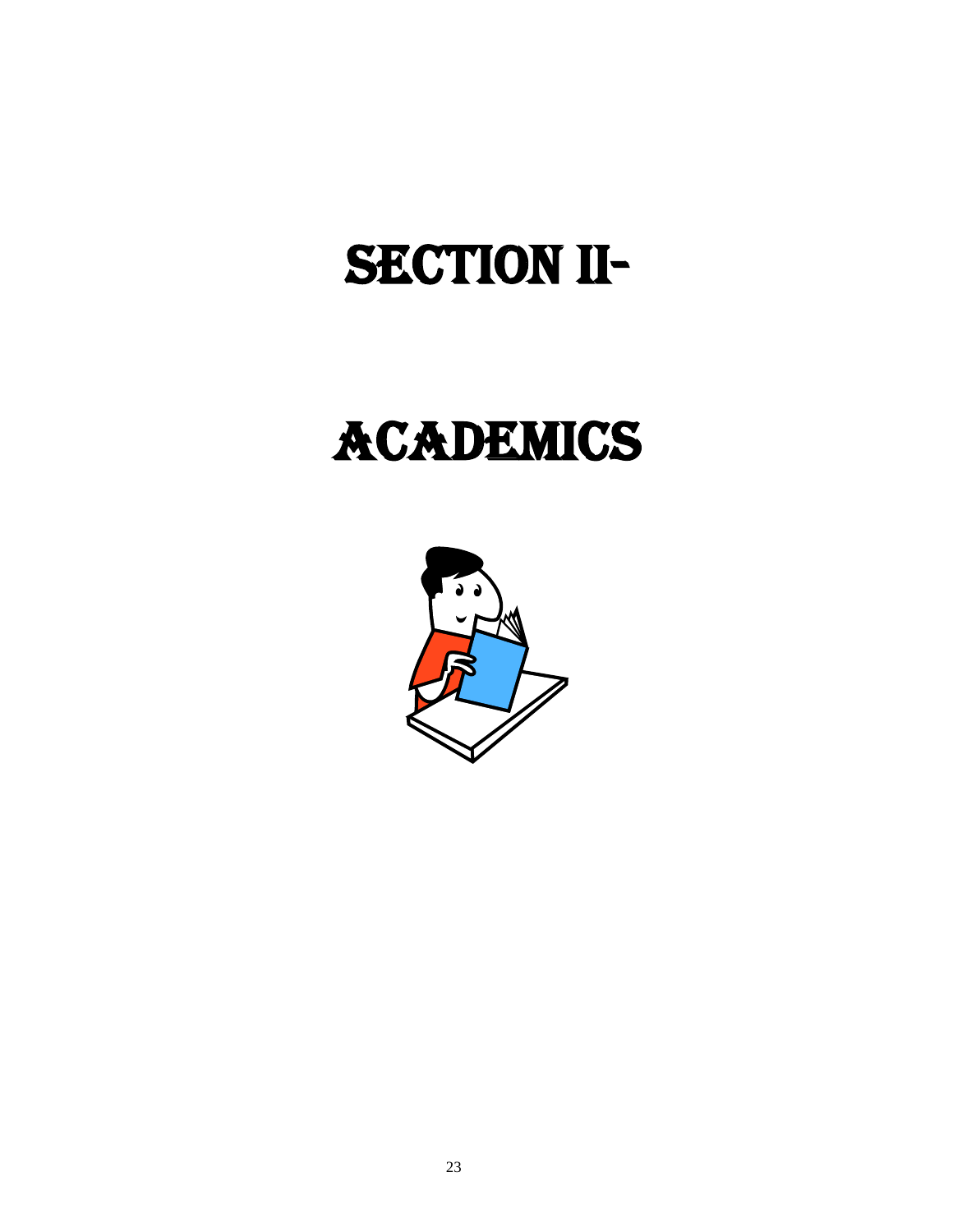#### **Field Trips**

#### **(Brd. Pol. #2340)**

#### *What are field trips and what are the requirements for participation?*

- **Field trips are academic activities that are held off school grounds.**
- **Prior to any field trip, a note is sent home with each student describing the trip and explaining any fees involved.**
- **No minor student may participate without parental consent and a current emergency medical form on file.**
- **Students who violate school rules may lose the privilege to go on field trips.**

**What are the rules that apply to field trips?**

- **The Student Code of Conduct applies to all field trips.**
- **Attendance rules apply to all field trips.**
- **Medications approved for administration at school will be administered while on field trips.**
- **Alternative assignments will be provided for any student whose parent does not give permission for the student to attend.**

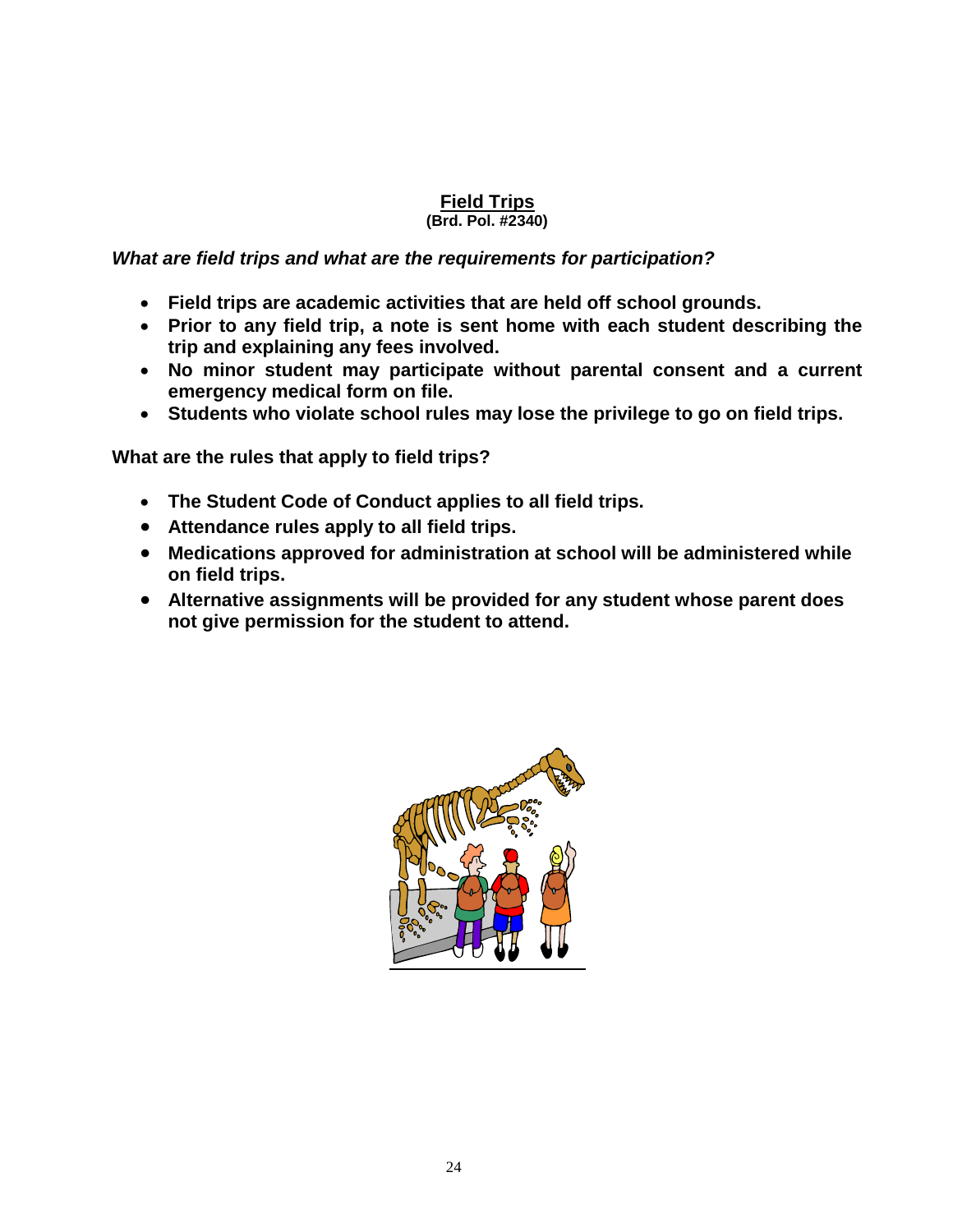#### **Evaluation**

#### **(Brd. Pol. 5420)**

#### *How will I be able to keep up with my student's academic progress?*

- **Parents will be provided information on a regular basis and whenever concerns arise using multiple methods.** 
	- o **Many times it will be the responsibility of the student to deliver the information.**
	- o **The School may use the mail or hand deliver when appropriate.**
	- o **Parents have the option of receiving communication via e-mail and/or facsimile by providing a note to the office.**
	- o **Parents may access Progress Book through the district web site at [www.trotwood.k12.oh.us.](http://www.trotwood.k12.oh.us/) Access information is provided by the school.**
- **Academic progress conferences (parent-teacher) will be held at least twice during the school year. All conferences need to be scheduled (please see the calendar for scheduled dates).**
- **Report cards are sent out quarterly to inform parents of student progress.**
- **Interim reports will be issued during the middle of each quarter.**
- **Should you need to talk to the teacher about your student's progress, please call to schedule an appointment to prevent interference with classroom instruction.**

#### **Grading Scale**

| Percentage | <b>Letter Grade</b> | <b>Explanation</b>                                 |
|------------|---------------------|----------------------------------------------------|
| 97-100     | $A+$                | Student has mastered or exceeded learning          |
|            |                     | objectives.                                        |
| 93-96      | A                   |                                                    |
| 90-92      | А-                  |                                                    |
| 87-89      | B+                  |                                                    |
| 83-86      | в                   | Student has mastered or is very close to mastering |
|            |                     | the learning objectives.                           |
| 80-82      | в-                  |                                                    |
| 77-79      | $C +$               |                                                    |
| 73-76      | C                   | Student still needs to work toward mastering the   |
|            |                     | objectives, but is making good progress.           |
| 70-72      | $C-$                |                                                    |
| 67-69      | D+                  |                                                    |
| 63-66      | D                   | Student needs more support and practice before he  |
|            |                     | or she can master the objectives.                  |
| 60-62      | D-                  |                                                    |
| $0 - 59$   | F                   | Little or no mastery of learning objectives.       |

#### *What are the District guidelines for grading?*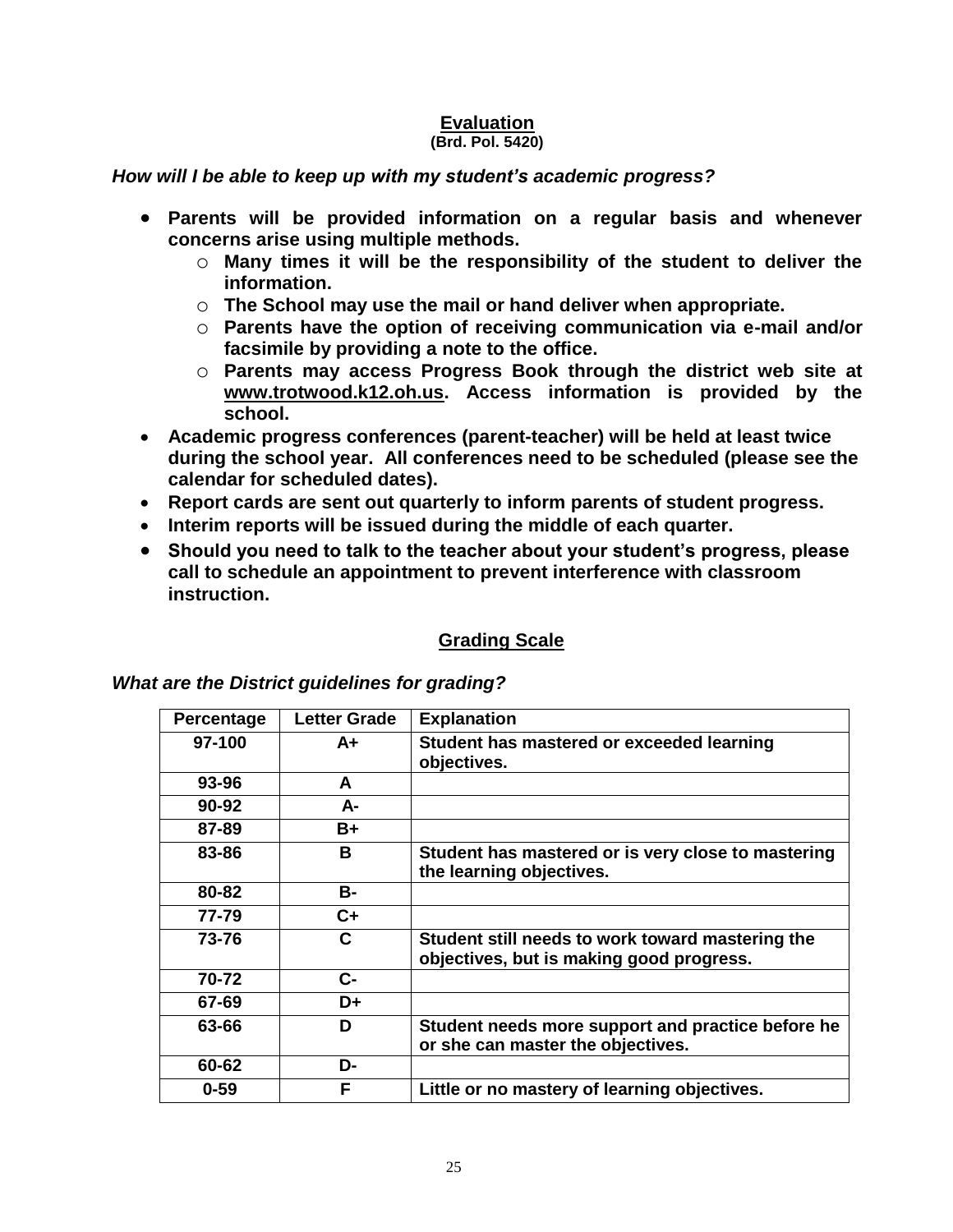#### **Homework Policy (Brd. Pol. #2330)**

#### *Will my student have homework, and if so how will that work affect the grade?*

- **The assignment of homework can be expected.**
- **Homework is assigned regularly, is reasonable, meaningful, and reflects the objectives of the instructional program.**
- **Homework is a part of the student's preparation for the achievement tests and graduation.**
- **All homework assignments are expected to be completed at home.**
- **Students must maintain a homework notebook listing assignments, due dates, and dates turned in.**
- **Parents should provide a space and quiet time for their student to complete the homework each night.**
- **Grades will not necessarily be given for each assignment, but completion or non-completion will be recorded.**

#### **Teacher Qualifications (Brd. Pol. #2261.02)**

*Are all teachers qualified to teach the courses/grade levels assigned to them?*

- **All teachers hold valid teaching licenses issued by the Ohio Department of Education (ODE).**
- **All teachers have earned a bachelor's degree as a minimum; many have earned advanced degrees.**

**Contact Mrs. Mary Martin, Director of Human Resources at (937) 854-3050 Ext 1123 for further information.**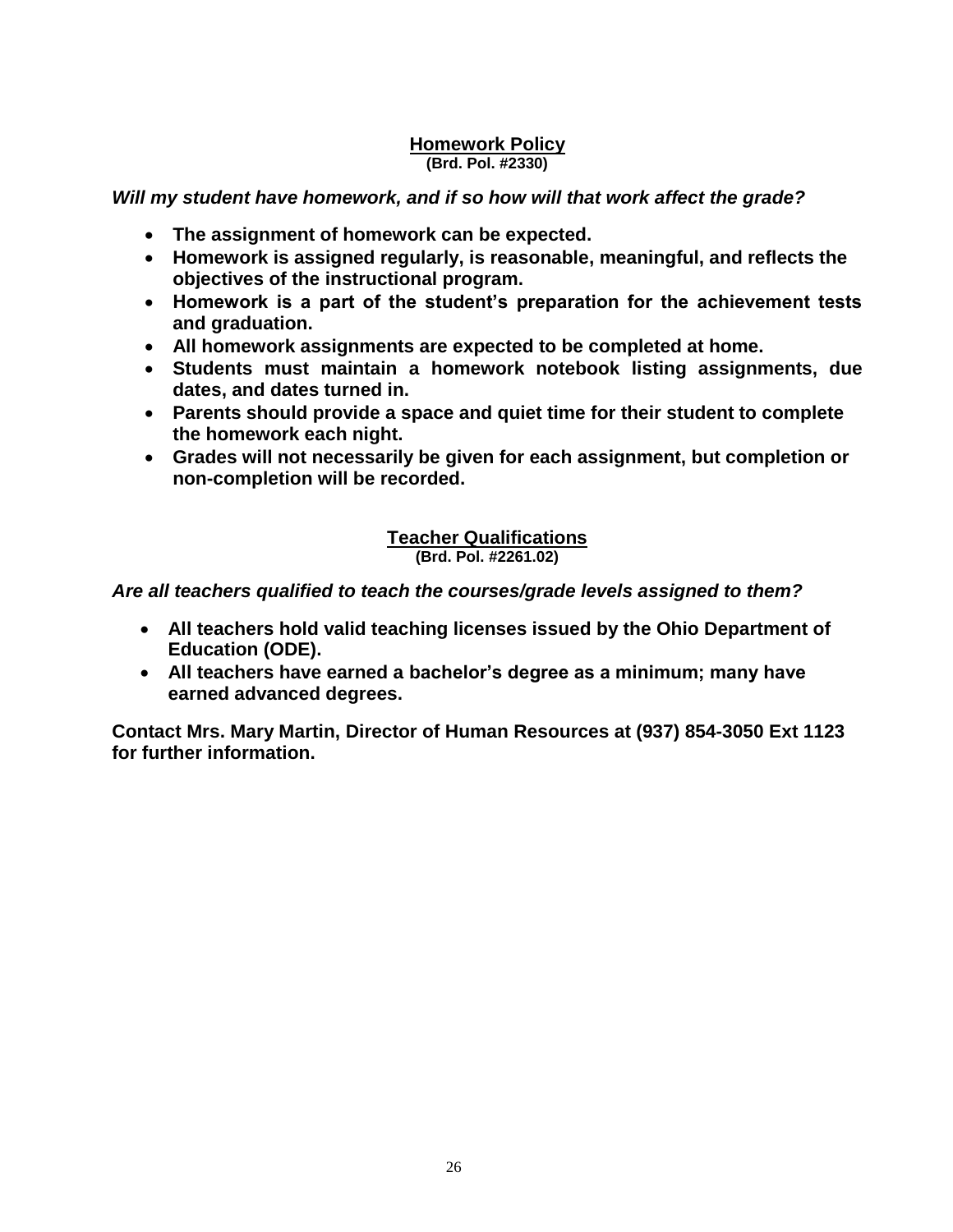#### **Retention/Promotion/Acceleration Policy (Brd. Pol. #5409, 5410)**

**Final decisions on student promotion, placement, or retention rest with the building principal. Promotion and retention for Grade 3 shall be in compliance with the terms of Ohio's Third Grade Reading Guarantee.** 

#### **Promotion**

#### *What is promotion?*

- **Promotion is the movement of student(s) forward in a continuous pattern of achievement and growth that is in harmony with his/her own development.**
- **The pattern coincides with the system of grade levels established by the Board and the instructional objectives established for each.**

#### *What are the requirements for my student to be promoted to the next grade?*

- **Complete the course and State-mandated requirements at the currently assigned grade.**
- **Achieve the instructional objectives set for the present grade.**
- **Demonstrate sufficient proficiency to permit movement ahead in the educational program of the next grade.**
- **Demonstrate the degree of social, emotional, and physical maturation necessary for a successful learning experience in the next grade.**

#### **Retention**

#### *What is retention?*

- **Retention occurs when a student is not doing the caliber of work that indicates the student should be promoted to the next grade.**
- **Retention is based on the recommendation of the Student Intervention Team with the concurrence of the building administrator.**

#### *What are the guidelines for retaining a student?*

- **Parents must be informed in advance of the possibility of the student's retention at a grade level.**
- **The Principal must assure that efforts are made to remediate the student's difficulties before he/she is retained.**
- **The District requires that a student be retained if he/she is truant for ten percent (10%) or more of the required school days and has failed at least two (2) courses of study, unless the Principal and the teachers of the failed subjects determine that the student is academically prepared to be promoted.**
- **The Principal must provide parents the opportunity to request the promotion, placement, or retention of their child.**
- **The District must provide parents the opportunity to request an appeal. Contact the Principal for further information.**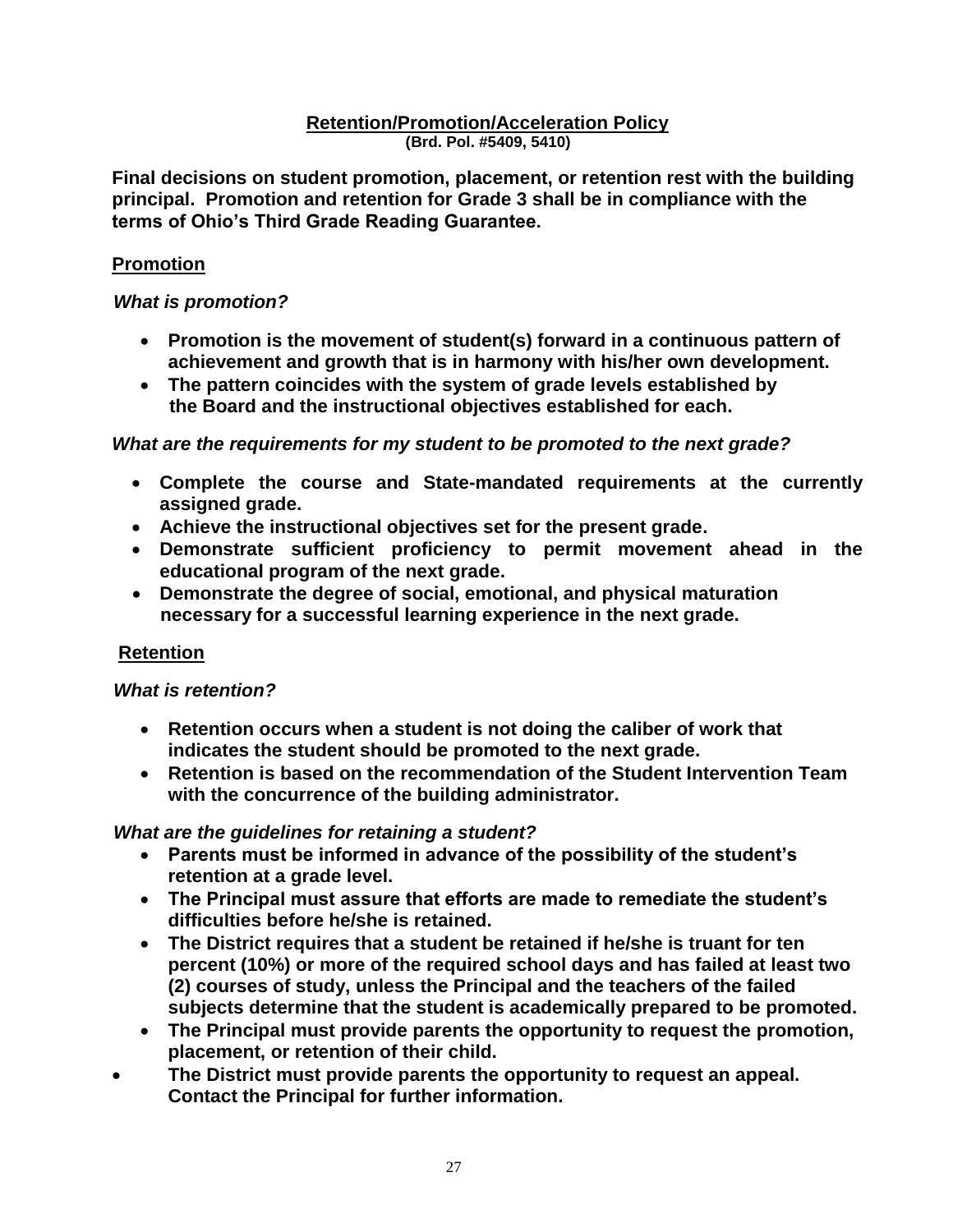#### **Academic Acceleration:**

#### *What is academic acceleration?*

- **Academic acceleration occurs when a student is not only doing the caliber of work necessary to be promoted to the next grade or enrolled in the next course in the academic sequence, but also demonstrates the ability to do the caliber of work required of students in that next grade level/subject/course.**
- **Academic acceleration may involve whole-grade acceleration or individual subject acceleration.**

#### *What are the guidelines for academic acceleration?*

- **The Principal, a staff member, or the parent/guardian who has knowledge of the student's abilities may refer the student.**
- **Students may refer themselves or a peer through a staff member who has knowledge of the referred student's abilities.**
- **An Acceleration Evaluation Committee will determine whether the student will be permitted to skip a grade level, take a subject at a higher grade level, or skip a course in the usual and customary academic sequence.**
- **The Principal will schedule the evaluation of the student so that it occurs in a prompt manner. The process is one approved by the Ohio Department of Education (ODE).**
- **Before a student is evaluated, the Principal will obtain written permission from the student's parent/guardian.**
- **Evaluations will ordinarily be completed and a written report issued within forty-five (45) calendar days, if requested during the school year. If the request is at the end of the school year, the completion will be within fortyfive (45) calendar days of the start of the next school year.**
- **The Acceleration Evaluation Committee will determine the appropriate learning environment for the referred student.**
- **Appeals must be made in writing to the Superintendent within thirty (30) calendar days of the parent/guardian receiving the Committee's decision.**
- **The Superintendent will notify the parent/guardian of his/her decision within thirty (30) calendar days of receiving the appeal.**
- **The Superintendent or his/her designee's decision shall be final.**
- **If the student is recommended for whole-grade or individual subject acceleration, a plan will be written.**
- **The parent/guardian shall be provided with a copy of the plan.**
- **At any time during the transition period, the parent/guardian may request in writing that the student be withdrawn from accelerated placement or that other accelerative options be considered.**
- **A decision will be provided within a 30 day period.**
- **At the end of the transition period, the accelerated placement shall become permanent.**
- **The student's record shall be modified accordingly, and the acceleration implementation plan shall become part of the student's permanent record.**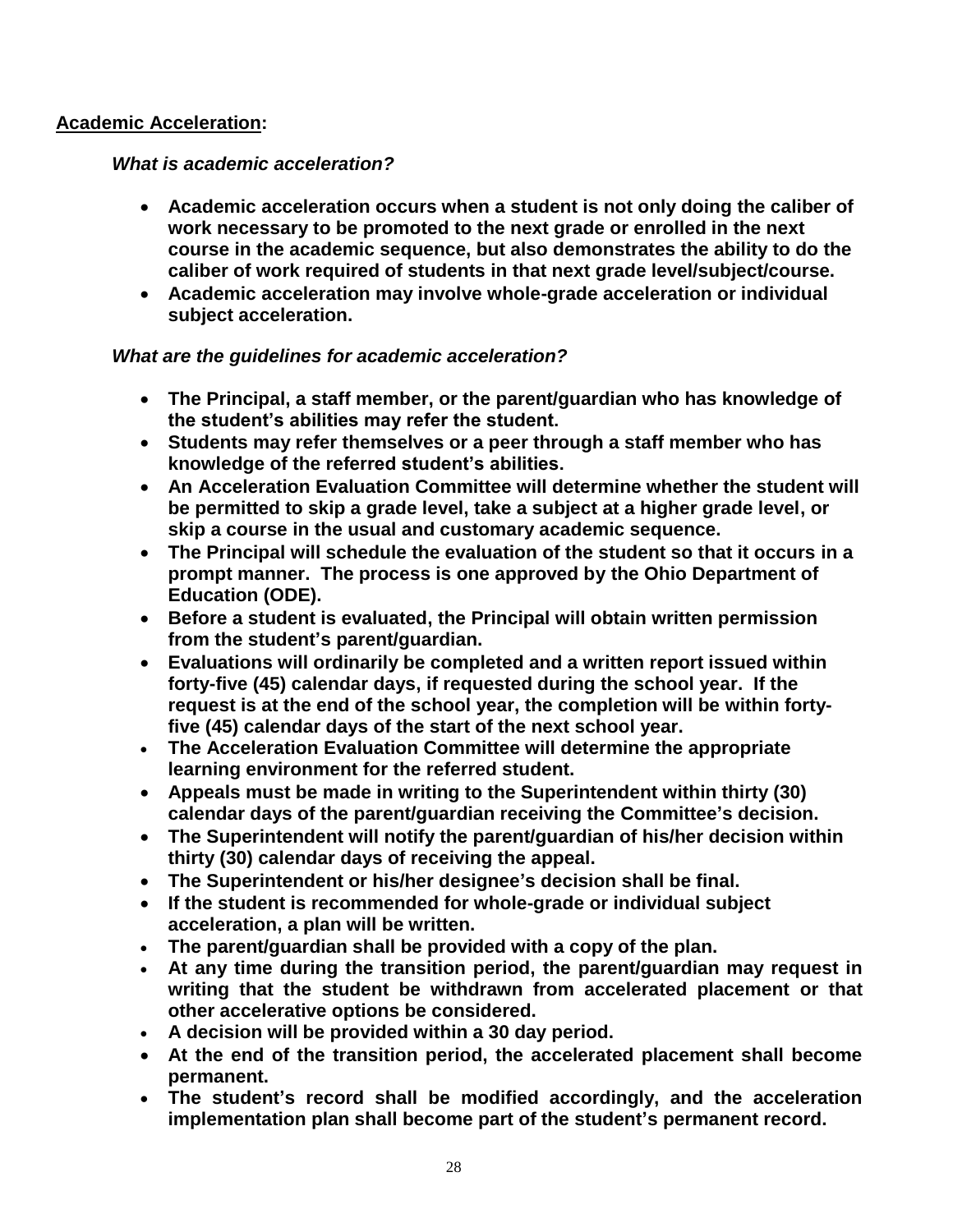## SECTION III-

# **STUDENT**

# **ACTIVITIES**

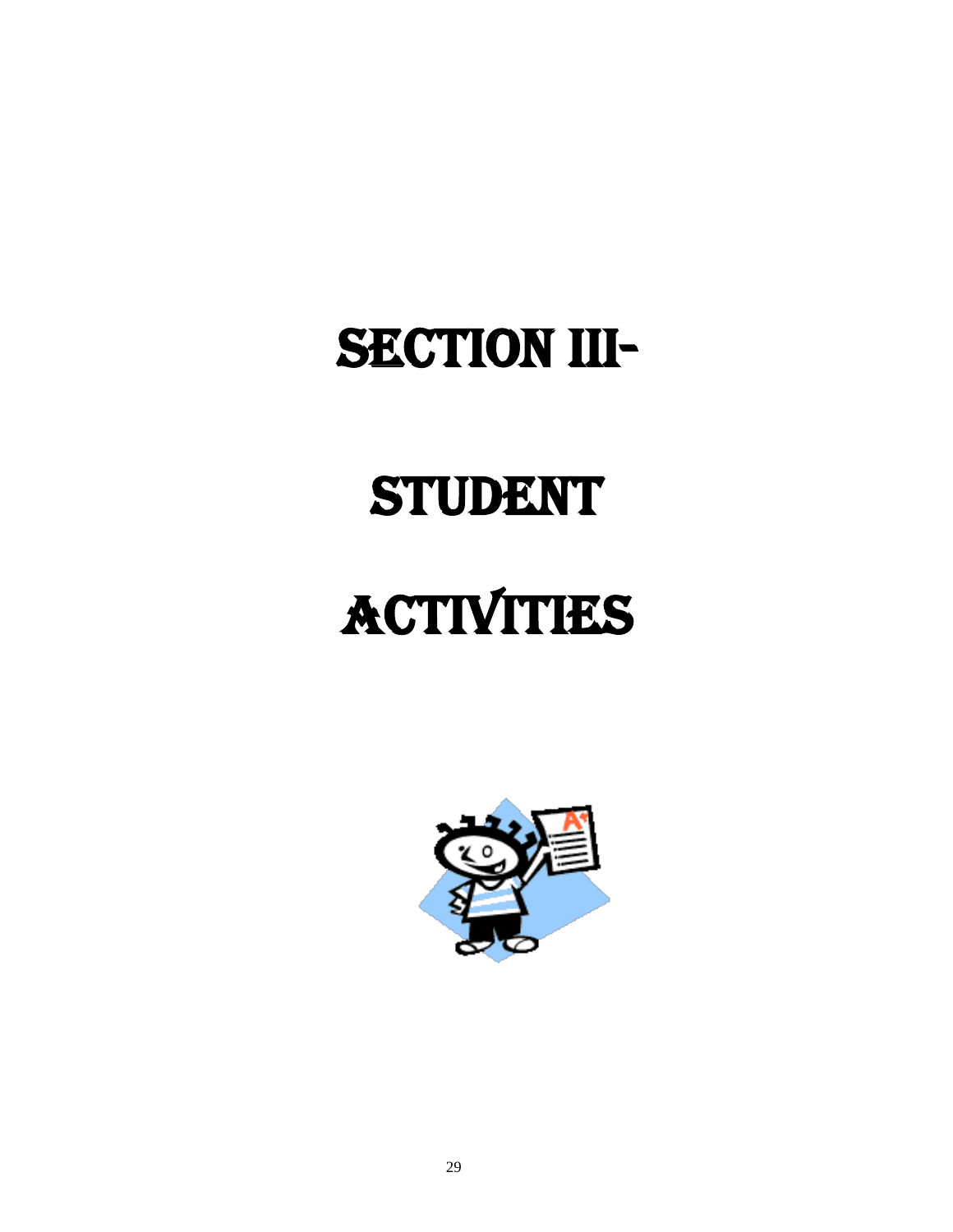#### **School-Sponsored Clubs and Activities (Brd. Pol. #2430)**

*What are the requirements for participation in school sponsored clubs/activities?*

- **Extra-curricular activities do not reflect the District curriculum.**
- **All students are permitted to participate in the activities of their choosing as long as they meet the eligibility requirements.**
- **Participation in these activities is a privilege and not a right.**
- **Students may be prohibited from all or part of their participation by authorized school personnel without further notice, hearing, and/or appeal rights in accordance with Board Policy.**

#### *What are the requirements for all non-graded extra-curricular activities?*

- **All student activities must be approved by the Principal.**
- **Students must meet all OHSAA designated scholastic requirements.**
- **Students may not have more than one F letter grade in the previous nine weeks.**
- **Students must have a minimum grade point average of 1.83 in the previous nine weeks grading period to compete as a non-probationary participant.**
- **Students with a grade point average below the minimum requirement of 1.83 will automatically be declared probationary participants.**
- **All probationary participants will be eligible to compete in all in-season contests provided they enter and fulfill an Intervention Plan contract with the athletic office.**
- **The intervention plan contract will mandate that all probationary participants attend the intervention center a minimum of two hours per week to improve their academic performance.**
- **Students will not be eligible for probationary status as a student-athlete for more than one quarter in an academic year.**
- *Students must be in full attendance at school on the day of extracurricular activities in order to be eligible to participate in any of them.*

**"Students and parents are responsible for verifying NCAA Academic-Eligibility Clearinghouse Rules" Website: [www.ncaa.org](http://www.ncaa.org/) Telephone: 1-877-262-1492**

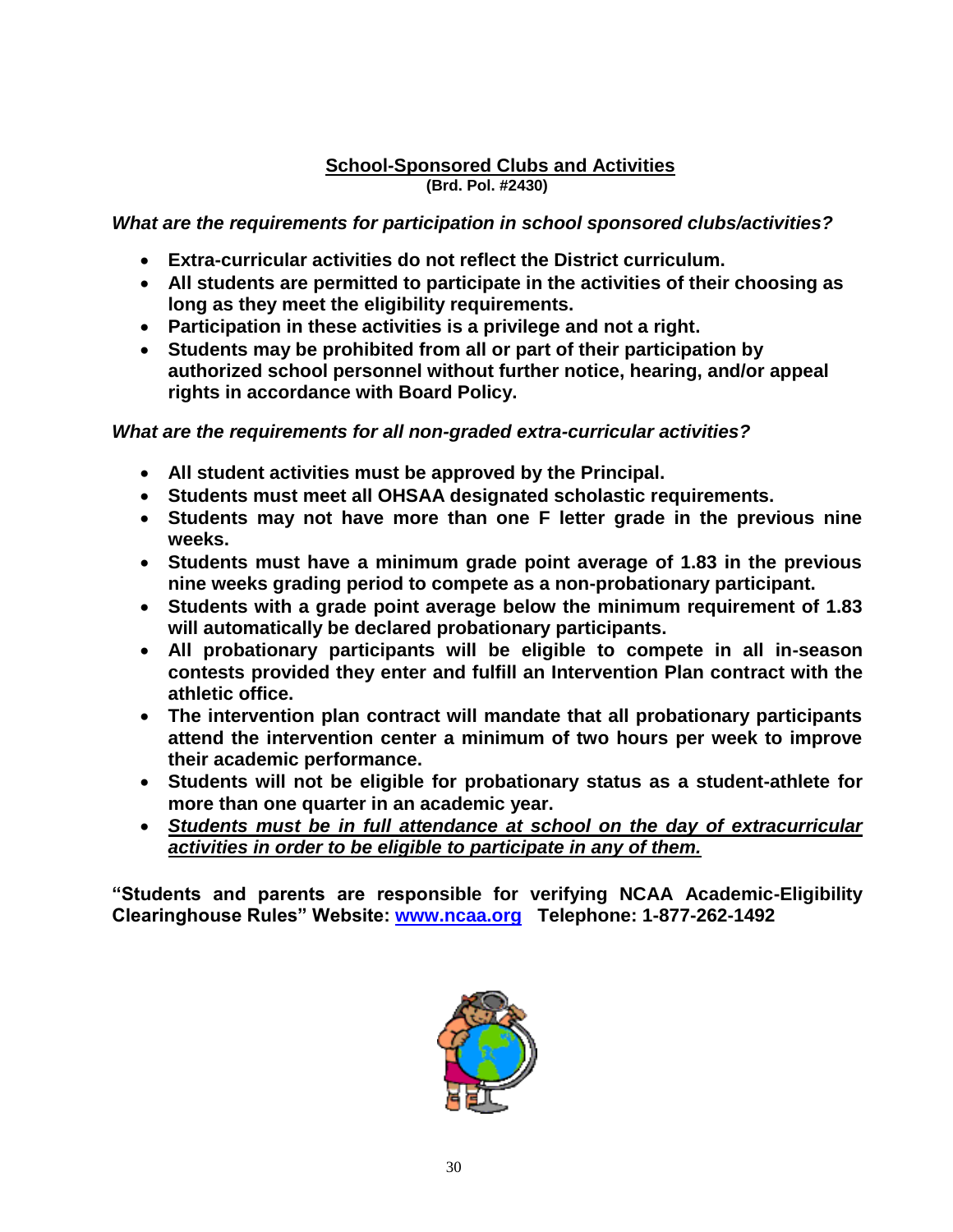# SECTION IV-

# Attendance

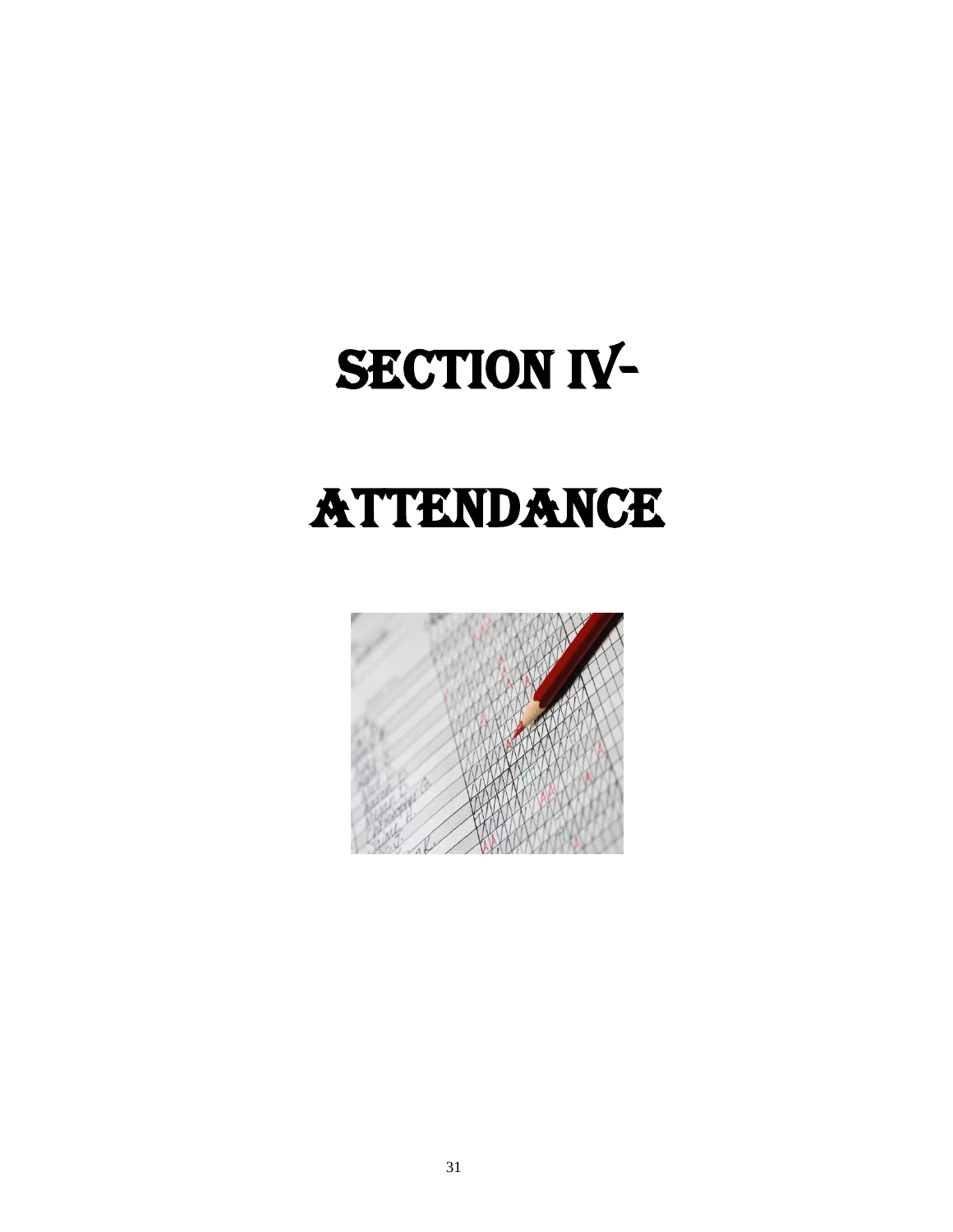#### **Attendance**

#### **(Brd. Pol. #5200)**

#### *What are the attendance requirements?*

- **Ohio Revised Code (ORC) indicates that it is the responsibility of the parents to assure the regular daily school attendance of their student(s) unless absence is the result of one of the following:**
	- o **Personal illness (a written physician's statement verifying the illness may be required).**
	- o **Illness in the family necessitating the presence of the student.**
	- o **Necessary work at home due to absence or incapacity of parent(s)/ guardian(s).**
	- o **Death in the family.**
	- o **Quarantine of the family home.**
	- o **Observation or celebration of a bona fide religious holiday.**
	- o **Out-of-state travel (up to a maximum of four (4) days per school year) to participate in a District approved enrichment or extracurricular activity. Any classroom assignments missed due to this absence must be completed by the student.**
	- o **Such good cause as may be acceptable to the Superintendent.**
- **Unexcused absence from school (truancy) is not acceptable.**
- **A parent note does not automatically excuse an absence or tardy from a truancy referral.**

#### *What happens when absences become excessive?*

**A student will be considered habitually truant if:**

- **The student is absent without a legitimate excuse for 72 or more hours in a school year.**
- **A student will be considered chronically truant if the student is absent without a legitimate excuse for:** 
	- o **30 or more consecutive hours**
	- o **42 or more hours in one (1) school month**
	- o **72 or more hours in one (1) school year**
- **If a student is deemed a habitual truant, this will require the student to be assigned to an absence intervention team at the direction of the Superintendent or designee. As required by law, the student and parent/guardian will be required to participate in the intervention plan.**
- **Ohio Law requires a compliant to be filed with the Montgomery County Juvenile Courts if the student fails to make satisfactory progress during the intervention plan.**

#### *What should I do if my student has a legitimate absence?*

- **Call the school before 8:00 AM to report the child's absence.**
- **When a student returns to school after absence, he/she must bring a note from his/her parent or guardian stating the reason for each absence. The note must include a working number to contact the parent.**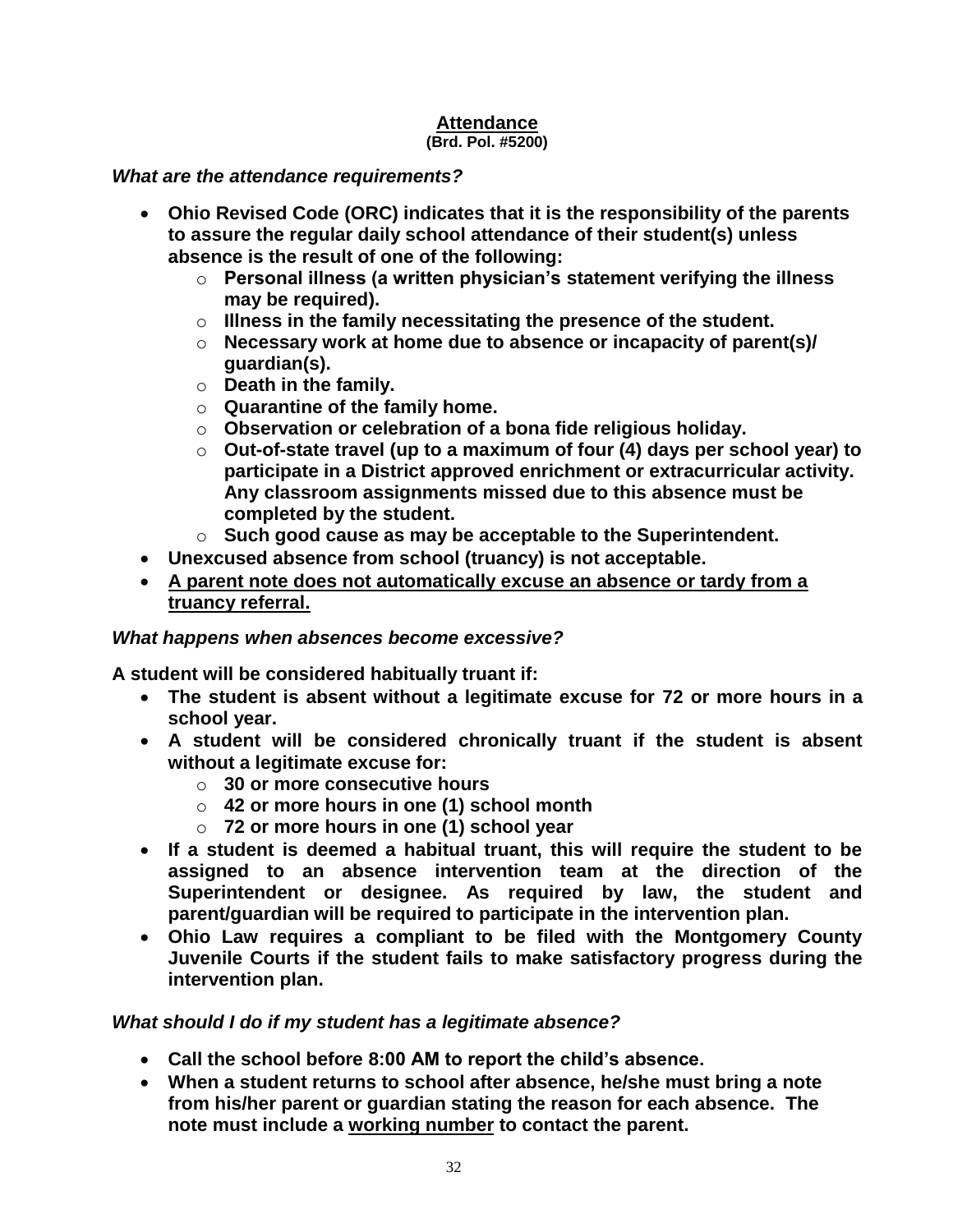- **Only three (3) absences will excused per quarter; unless under a physician's care for an extended period of time (see next bullet).**
- **In the event of prolonged absence (1+weeks), contact your Principal/Unit Principal's secretary for work assignments and provide a doctor's statement upon return.**
- **If a student is absent from school for any reason, he/she is not eligible for a perfect attendance award.**
- **A student will be considered absent ½ day if they arrive after first lunch begins.**
- **Accordingly, a student must be present during the full day to be eligible to attend extracurricular school functions scheduled for that day.**

#### **Tardiness (Brd. Pol. #5230)**

#### *What happens if my student is late to school?*

- **Being on time for school is very important.**
- **Students are expected to be in their classrooms prior to the starting time. Students will be considered tardy if they arrive after that time.**
- **Excused tardy is one where the student has a specific doctor or dental note for that date and time or something from the court indicating that the student must be present for that specific date and time.**
- **Unexcused tardy is one that does not fall in the excused area.**
- **Violations for unexcused tardy will follow the discipline code and will be progressive. Whenever a student's tardiness becomes excessive or the reasons for a student's tardiness become suspect, the school attendance officer will be assigned to initiate an investigation and he/she may call Children's Services (CSB).**
- **Tardy minutes will be counted towards overall absence hours for court purposes in increments of thirty (30) minutes (i.e. 16-30 minutes tardy = 30 minutes towards accumulated hours).**
- **No student will be permitted to return to a classroom to pick up forgotten items after their dismissal time unless the student is accompanied by school staff personnel.**

#### **Dismissal**

#### **(Brd. Pol. #5230)**

#### *What is the procedure if I need to pick my student up from school early?*

- **No student may leave school prior to dismissal time without a parent or guardian either submitting a signed written request or coming to the School office personally to request the release.**
- **No student will be released to a person other than a custodial parent/ guardian without written authorization signed by the custodial parent/ guardian.**
- **A driver's license or other picture identification will be required.**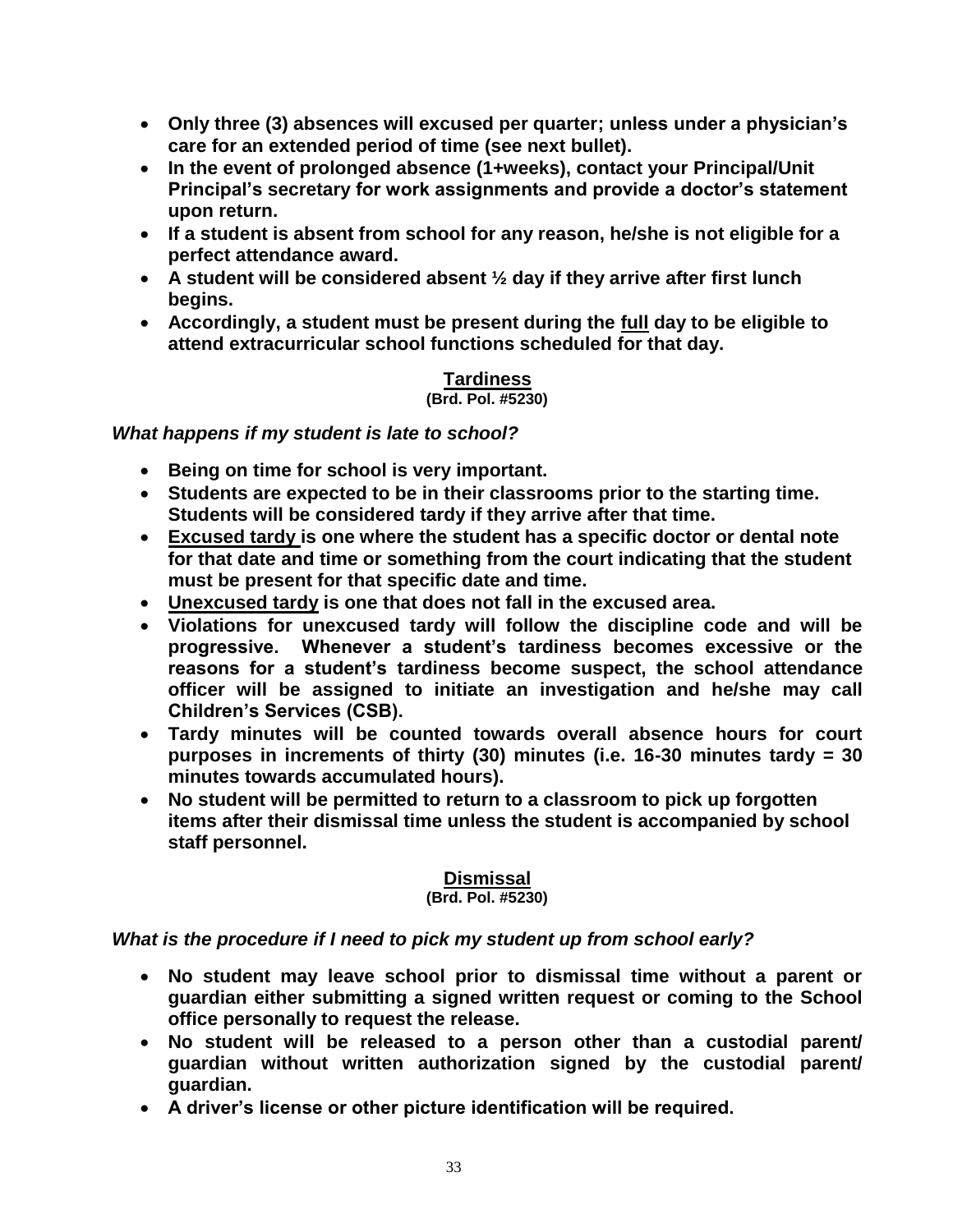#### *What will happen if I do not pick my student up at dismissal time?*

- **Our utmost concern is for the safety of our students.**
- **If a student is dropped off at school prior to the first bell, not picked up after any school event (***within ½ hour***), or the parent is not present at the bus stop when the bus arrives, any one of the following may occur:** 
	- o **A charge of \$25.00 per hour or any part of the hour will be imposed;**
	- o **Children's Services Board and/or Trotwood Police will be contacted;**
	- o **The child will be transported to the Trotwood Police Department.**
- **Any change in routine dismissal procedure requires** *written permission* **from the student's parent or guardian. (This includes students walking, riding a city bus, or a school bus.)**
- **Changes will be allowed for emergencies only and must be approved by the Building Principal.**
- **THERE WILL BE NO EXCEPTIONS TO THIS POLICY!**

#### **Vacations**

#### *What should I do if my vacation occurs during the school year?*

- **It is recommended that parents not take their students out of school for vacations.**
- **Removal could be subject to truancy regulations.**
- **Students going on trips or vacations should bring a note from their parent/guardian one week before the absence. These absences will be noted, but not excused.**
- **Make-up work must be arranged prior to the absence and must be turned in the first day the student returns to school.**

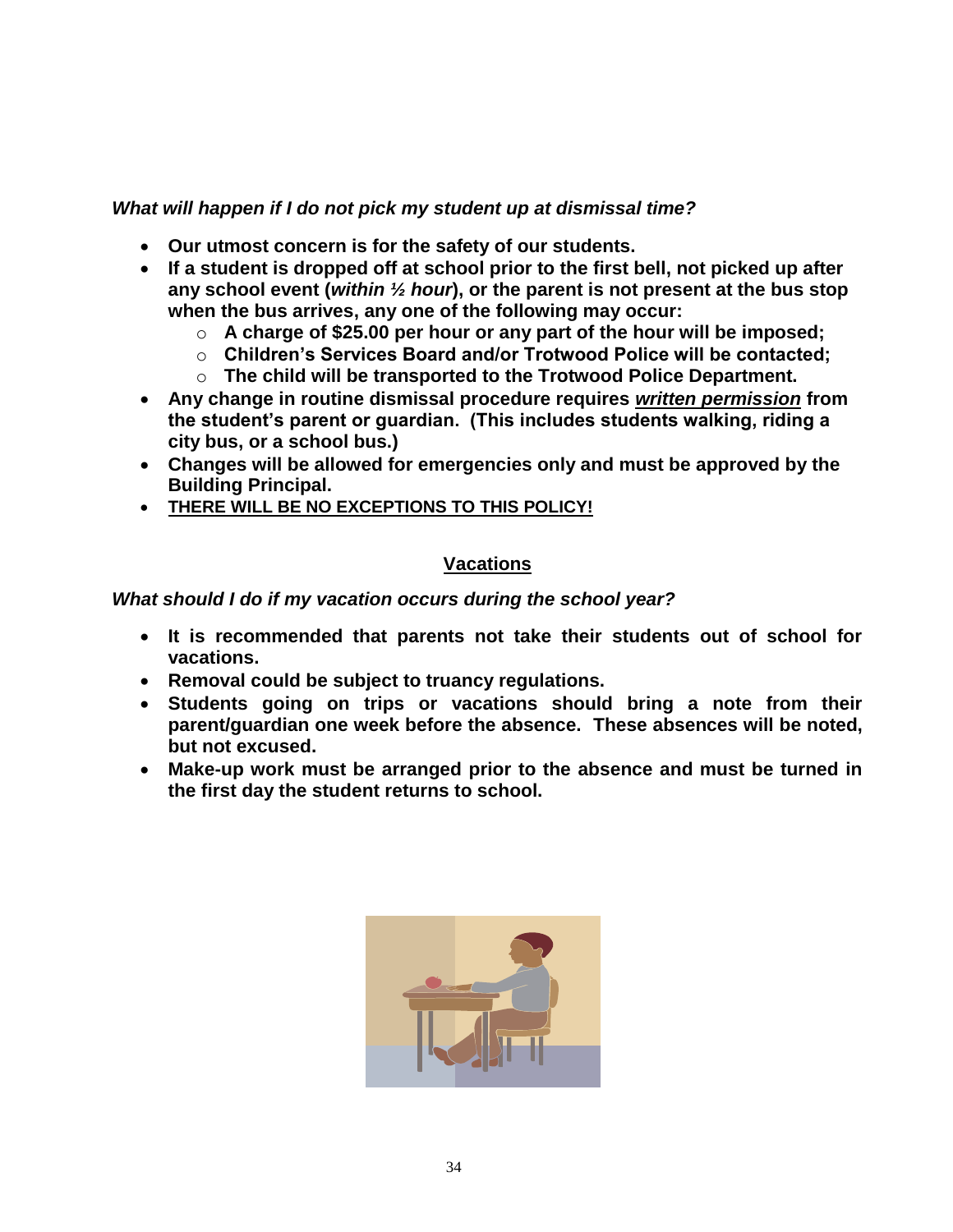# **SECTION V-**

# **STUDENT**

### **CONDUCT**



*This policy applies to all conduct which occurs at schools, buildings, grounds and vehicles owned or controlled by the Board and at all interscholastic competitions, extra-curricular events, going to and from school, and all other programs and activities sponsored by Trotwood-Madison City Schools or in which Trotwood-Madison is a participant. This policy also applies to conduct regardless of where it occurs if the conduct is directed toward a School District official or School employee.*

*The chief goal in discipline is to develop self-discipline in each student so that the student might control his/her own conduct both in and out of school and later as an adult. Ultimately, it is the Principal's responsibility to maintain order. The School is committed to providing prompt, reasonable discipline consistent with the severity of the incident. The consequences for misbehavior are designed to be fair, firm, and consistent for all students in the School. Because it is not possible to list every misbehavior that occurs, those not listed in this section, will be responded to as necessary by staff.*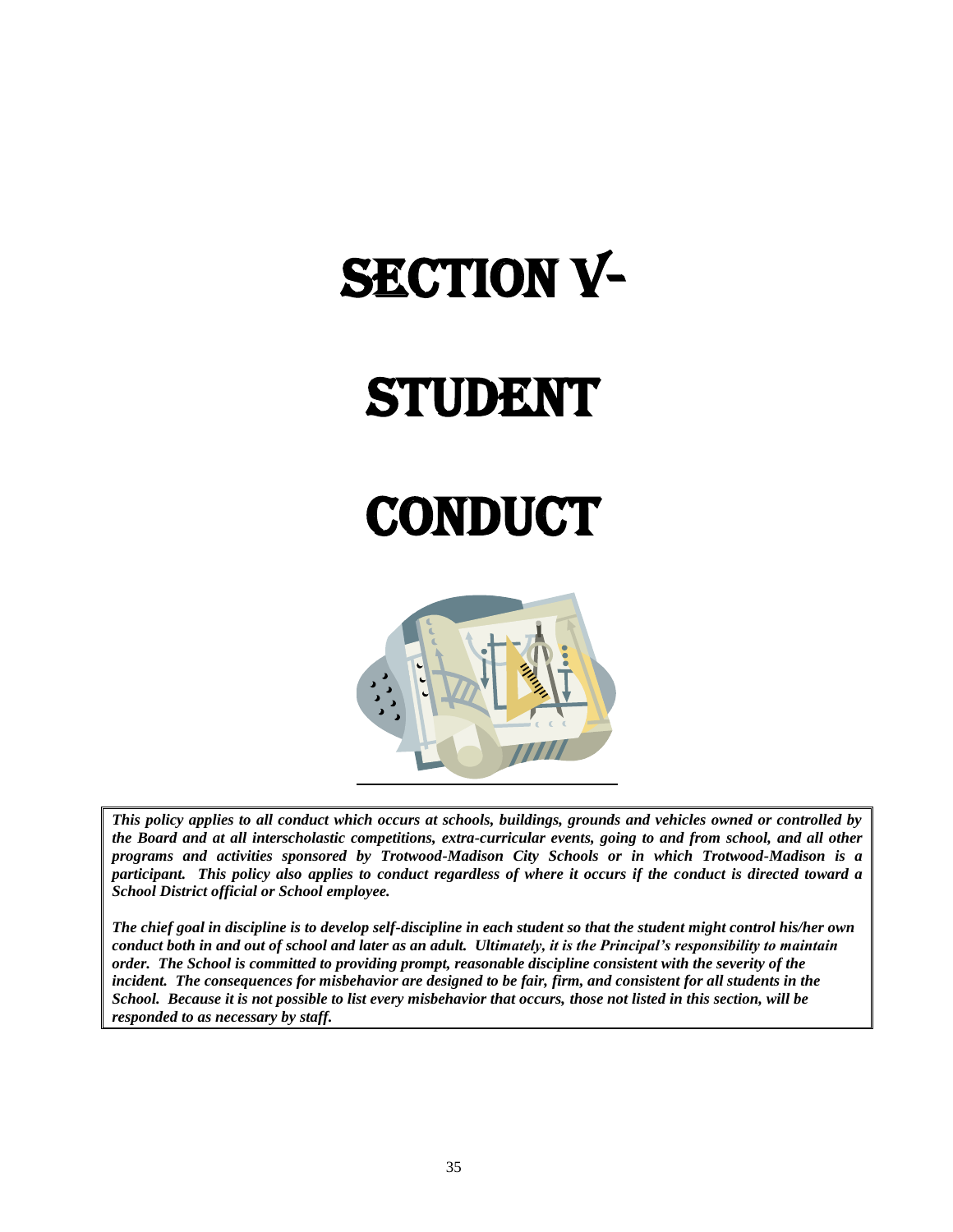#### **STUDENT CODE OF CONDUCT**

**(Brd. Pol. #5500, 5600, 5772, 8400)**

#### **Student Code of Conduct**

**1. Dress codes are in place for the health and safety of each student. The elementary, middle, and high school dress codes vary and are found in each handbook***.* **Body piercing that may endanger the health and/or safety of the student is not permitted.**

**Violation - Category l-2 (based on severity of occurrences)**

*2.* **Games and toys are not allowed in school and will result in confiscation. The school will assume no financial responsibility for these items once they are confiscated.**

**Violation - Category 1**

**3. Students are expected to comply with reasonable directions or commands given by School personnel and may not willfully refuse or fail to follow or comply with an appropriate direction given.** 

**Violation - Category 1-3 (based on severity)**

**4. All students are to abide by the rules of conduct established for the use of bus transportation***.* **These rules apply to regularly scheduled bus runs, extra-curricular activities and field trips, including athletic transportation.**

**Violation - Category 1-4 (based on the offense) (Administrators may suspend bus riding privileges)**

**5. A student who is not in his/her classroom when school starts is considered tardy to school. Likewise, any student who is not in his/her classroom by the time the bell rings is considered tardy to class.** 

**6. A student shall not be involved in any type of disruption or interference within the classroom, hallways, buses, grounds, or extracurricular activities (i.e.; gambling, name calling, spitting, selling candy, etc.). Students are expected to resist peer pressure and exercise sound decision-making regarding their behavior. They may not assist other students in the violation of any school rule.** 

**Violation – Category 1-4 (based on the offense)**

**7. Students will not violate the District's computer use policy** *(see Addendum 2).*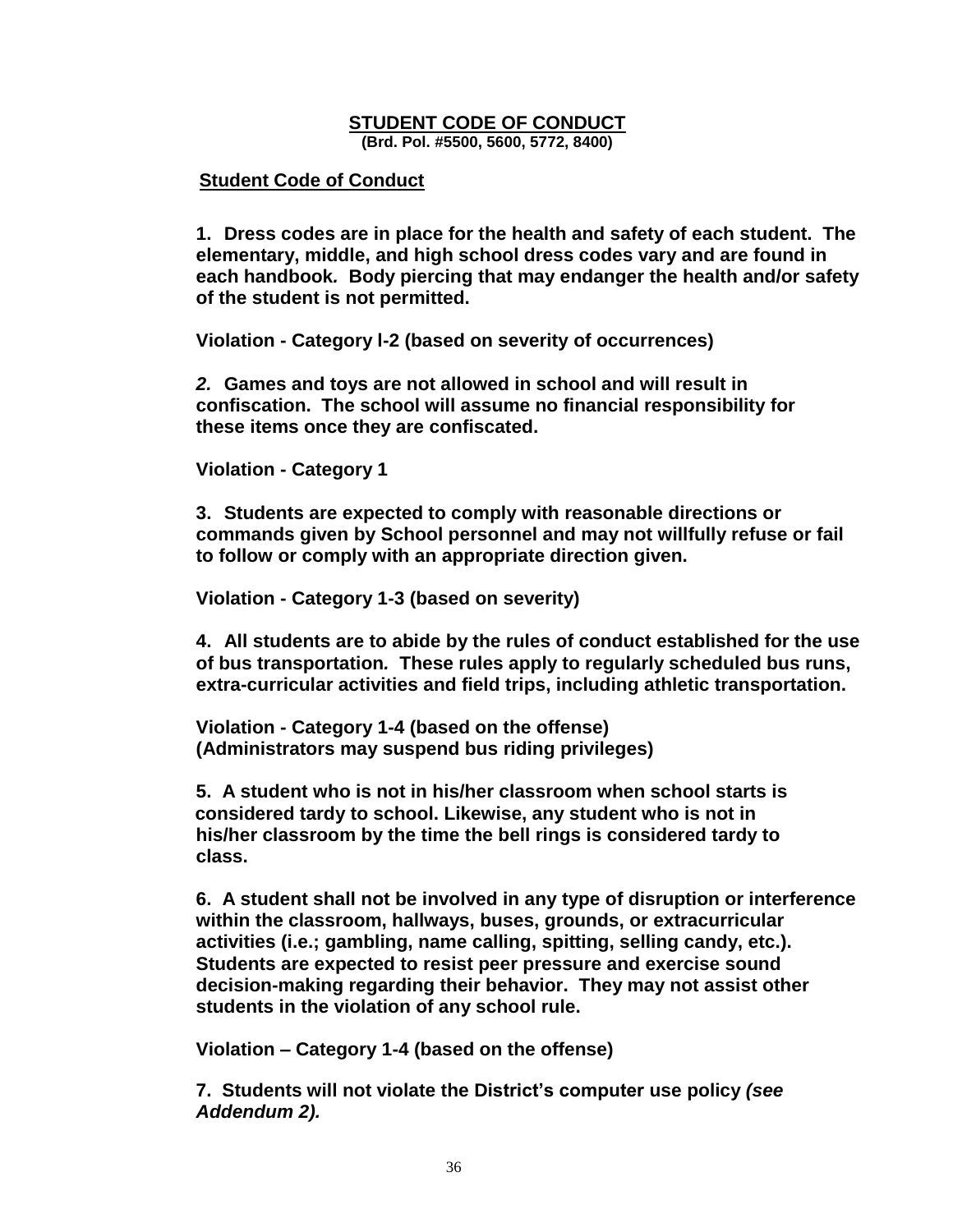**Violation – Category 1-4 (based on severity)**

**8. Students must obtain permission to use any School property or any private property located on School premises. Any unauthorized use of School property, or private property located on School premises, shall be subject to disciplinary action. Unauthorized entry into restricted areas on any School property is prohibited.**

**Violation – Category 2 (based on situation and severity)**

**9. A student will not speak, write, wear, or gesture insults toward another student based on race, religion, sex, handicap, or national origin, including ethnic intimidation.** 

**Violation - Category 1-2 (based on situation and severity)**

**10. A student shall not place, wear, keep or maintain any article which is of a nature that shall cause or tend to cause disruptive activity or a safety hazard on any School property or at any School-sponsored function. Any actions or manner of dress that materially and substantially disrupts or interferes with school activities or the educational process, or threatens to do so, are unacceptable. Such disruptions include, but are not limited to, delay or prevention of lessons, assemblies, field trips, athletic and performing arts events. The act of body piercing that may endanger the health and/or safety of the student is not permitted.** 

**Violation – Category 1-2 (based on situation and severity)**

**11. Because the Board believes that students, staff members, and visitors are entitled to function in a safe school environment, students are required to report knowledge of dangerous weapons or threats of violence to the Principal. Failure to report such knowledge will subject the student to discipline.** 

**Violation – Category 2-4 (based on severity)**

**12. No student shall commit any act or coerce another student to do any form of initiation into an organization that poses a substantial risk of causing mental or physical harm. Students will not ask another student for money or items of value under the threat of verbal or physical harassment. This will be considered extortion and is against the law.**

**Violation – Category 2-4 (based on severity)**

**13. A student shall not engage in inappropriate physical contact including excessive horseplay (after investigation, not considered a fight).** 

**Violation – Category 1-3 (based on severity)**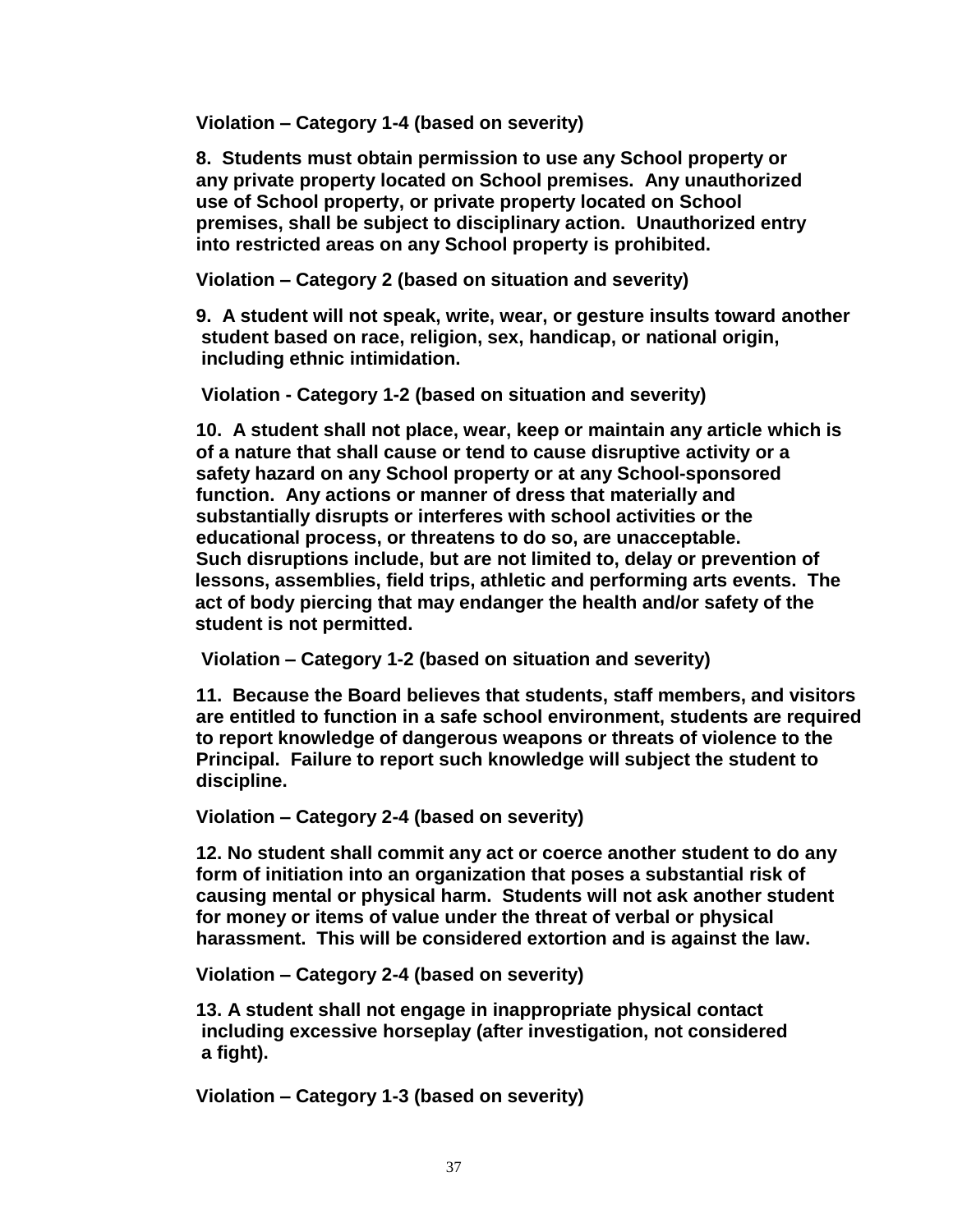**14. Students shall not consume, distribute, purchase or attempt to purchase, and/or use tobacco products, electronic cigarettes, or similar devices in school, on school grounds, on school buses, and at any interscholastic competition, extra-curricular event, or other school-sponsored event. No student shall possess or transmit paraphernalia that could be used with any of the above. Tobacco products include but are not limited to cigarettes, cigars, pipe tobacco, chewing tobacco, snuff, and any other matter or substance that contains tobacco. Smoking of electronic, "vapor", other substitute forms of cigarettes, or clove cigarettes is also prohibited.** 

**Violation – Category 2-3 (based on severity)**

**15. Students will not be involved in damaging, defacing or destruction of School property. Students will not cause or be involved in damage or destruction of private property on School grounds. This includes property of students, visitors, or School personnel.** 

**Violation – Category 2-4 (based on severity, age of student, or situation)**

**16. Students are not permitted to leave the classroom/building without authorization from School personnel.** 

**Violation – Category 1-3 (based on the situation)**

**17. Wireless communication devices (WCD's) may be used per building policy, as an instructional tool. Usage other than that outlined in the building policy could subject students to disciplinary consequences. The School will assume no financial responsibility for these items if it becomes necessary to confiscate them (See Addendum 3).**

**Violation—Category 1-4 (based on the situation)**

**18. Dishonesty in the form of forgery, plagiarism, cheating on standardized tests, or turning in another student's work (e.g.; test, quiz, or paper) as their own will not be tolerated. Students are prohibited from falsifying signatures or data, refusing to give proper identification, or giving false information to a staff member. This prohibition includes, but is not limited to, forgery of hall/bus passes and excuses, as well as use of false I.D.'s.**

**Violation – Category 1-4 (based on severity)**

**19. A student shall not contribute to a conflict or unacceptable behavior (e.g.; instigating a fight, passing a derogatory note, etc.). A student who is in compliance with another student committing an offense listed in the code of conduct will be subject to discipline. Students observing any infraction of the code of conduct must report it to a teacher or administrator or they could be held in compliance.**

**Violation-Category 2-4 (based on severity)**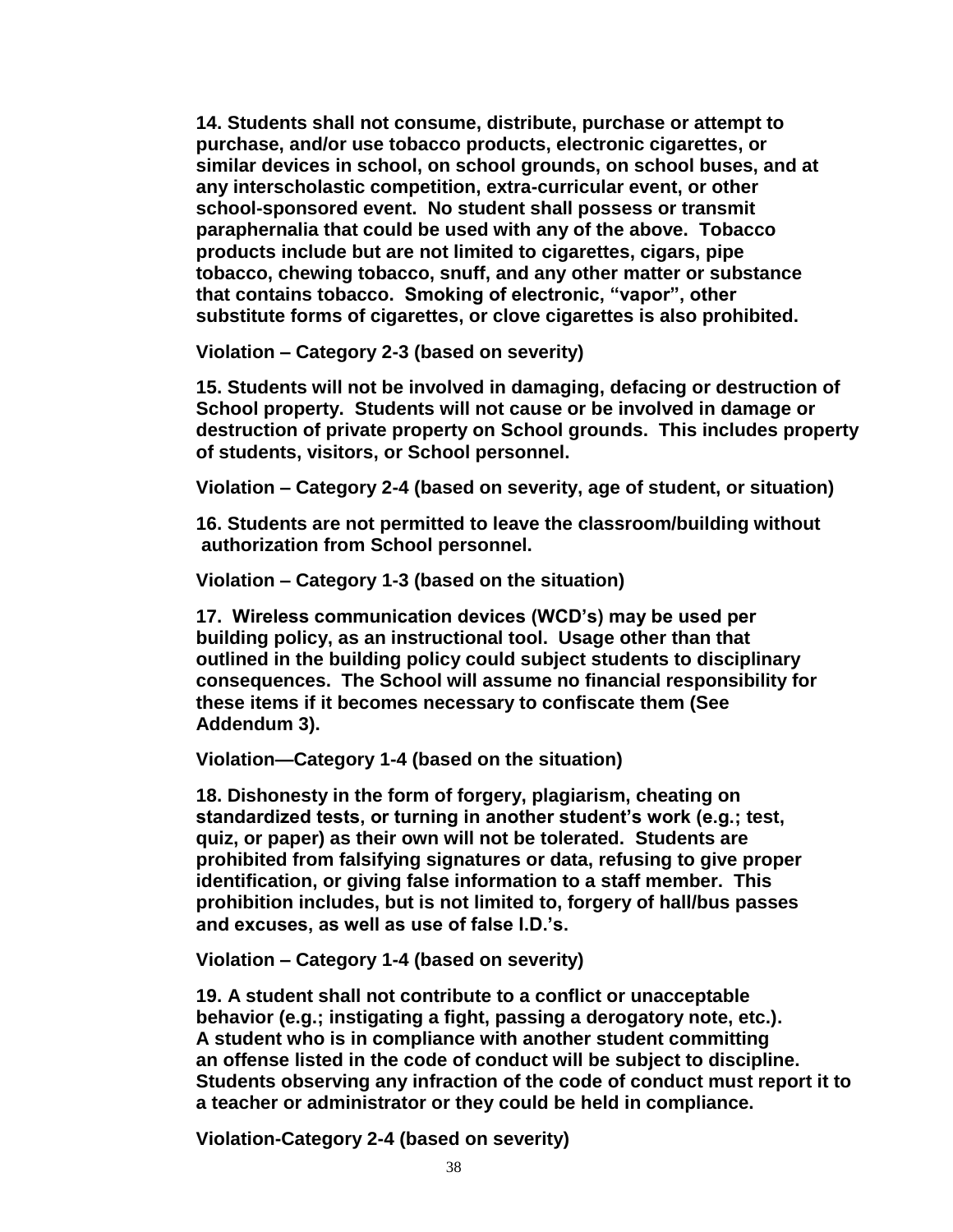**20. Students will not threaten, directly or indirectly, to commit a crime of violence with the purpose to terrorize another or with reckless disregard of the risk of causing terror in another.** 

**Violation – Category 2-4 (based on severity)**

**21. Students may not be present in any Board-owned facility when it is closed to the public unless the student has authorization from a School official to be there. Likewise, they may not be present in a Board-owned vehicle without authorization. When a student has been removed, suspended, expelled, or permanently excluded from school, the student is prohibited from being present on School property without authorization of the Principal.** 

**Violation – Category 2-4 (based on situation)** 

**22. Students shall not act with intent to cause fear in another person of immediate bodily harm or death, or intentionally bullying, harassing, inflicting or attempting to inflict bodily harm upon another person (see Addendum 1). Any oral or written statement or otherwise expressed action that a staff member, student, or other person associated with the District reasonably feels to be a threat will be considered a verbal assault. Profanity, abusive or foul language, or gestures directed toward a staff member or another student in a threatening tone may also be considered a verbal assault. Confrontation with a student or staff member that bullies, intimidates, or causes fear of bodily harm or death is also prohibited. Harassment and/or aggressive behavior (including bullying/cyberbullying) toward a student, whether by other students, staff, or third parties is strictly prohibited and will not be tolerated. This prohibition includes physical, verbal, and psychological abuse, and any speech or action that creates a hostile, intimidating, or offensive learning environment. The Board will not tolerate any gestures, comments, threats, or actions which cause or threaten to cause bodily harm or personal degradation. Individuals engaging in such conduct will be subject to disciplinary action.** 

**Violation – Category 2-4 (based on severity)**

**23. Students will not remove or take any item or object from another student, school employee, School building, or grounds without the permission of that person or the School. This will be considered theft.** 

**Violation – Category 1-4 (based on severity)** 

**24. Affection between students is personal and not meant for public display. This includes touching, petting, or any other contact that may be considered sexual in nature. Sexual activity of any nature is prohibited and will result in disciplinary action.**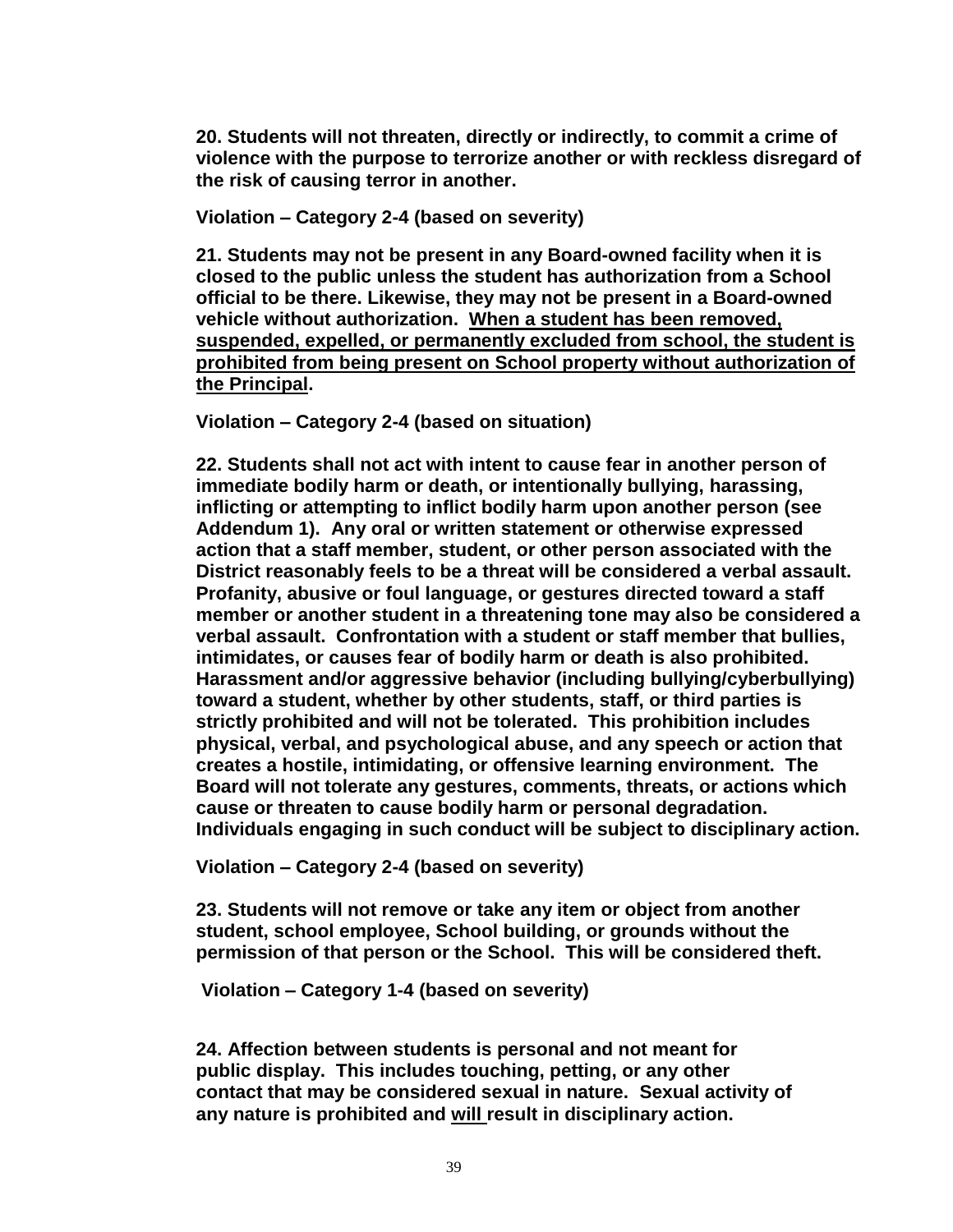**Violation-Category 2-4 (based on incident)**

**25. Students will not be involved in fighting** *of any type for any reason***. It is considered a fight when two people are exchanging blows or exerting physical abuse and punishment (differentiated from poking, pushing, shoving, or scuffling), regardless of who hit first. (Retaliation is not permitted. If a child has an issue with another student they are to tell an adult immediately so that the issue may be resolved. Failure to do so may result in disciplinary action being taken.)**

**Violation – Category 2-4 (based on situation and severity)**

**26. When one person is the total aggressor and the other person does not hit back, this will be considered an assault and will be treated accordingly. Physical assault of a staff member, student, or other person associated with the District, regardless of whether it causes injury, will not be tolerated. Any intentional, harmful, or potentially harmful physical contact initiated by a student against a staff member will be considered to be an assault. Assault may result in criminal charges and the Trotwood Police may be contacted.**

**Violation – Category 2-4 (based on situation and severity)**

**27. Students of any age or grade will not possess, handle, transmit or conceal an object commonly classified as a weapon or a dangerous object (e.g.; bullet, shell casing, gun (of any type), knife (of any type), razor cutting instrument, ice pick, fireworks, etc.).**

**A weapon is any device that may be used for offensive or defensive purposes, including but not limited to conventional objects such as guns, pellet guns, knives, or club type implements. Any object that is used to threaten, harm, or harass another may be considered a weapon. This includes but is not limited to padlocks, pens, pencils, rat tail combs, laser pointers, and jewelry. It may also include any toy that is presented as a real weapon or reacted to as a real weapon.** 

**A knife is defined as any cutting instrument consisting of a sharp blade fastened to a handle, razor blade or any similar device that is used for, or is readily capable of causing death or serious bodily injury.** 

**Bringing a firearm (as defined in Federal Gun-Free Schools Act of 1994) onto school property or to any school-sponsored activity, competition, program, or event, regardless of where it occurs, will result in a mandatory one (1) year expulsion under Ohio law. This expulsion may be reduced on a case-by-case basis by the Superintendent using the guidelines set forth in Board Policy.** 

 **Violation – 10 day suspension with a recommendation for expulsion**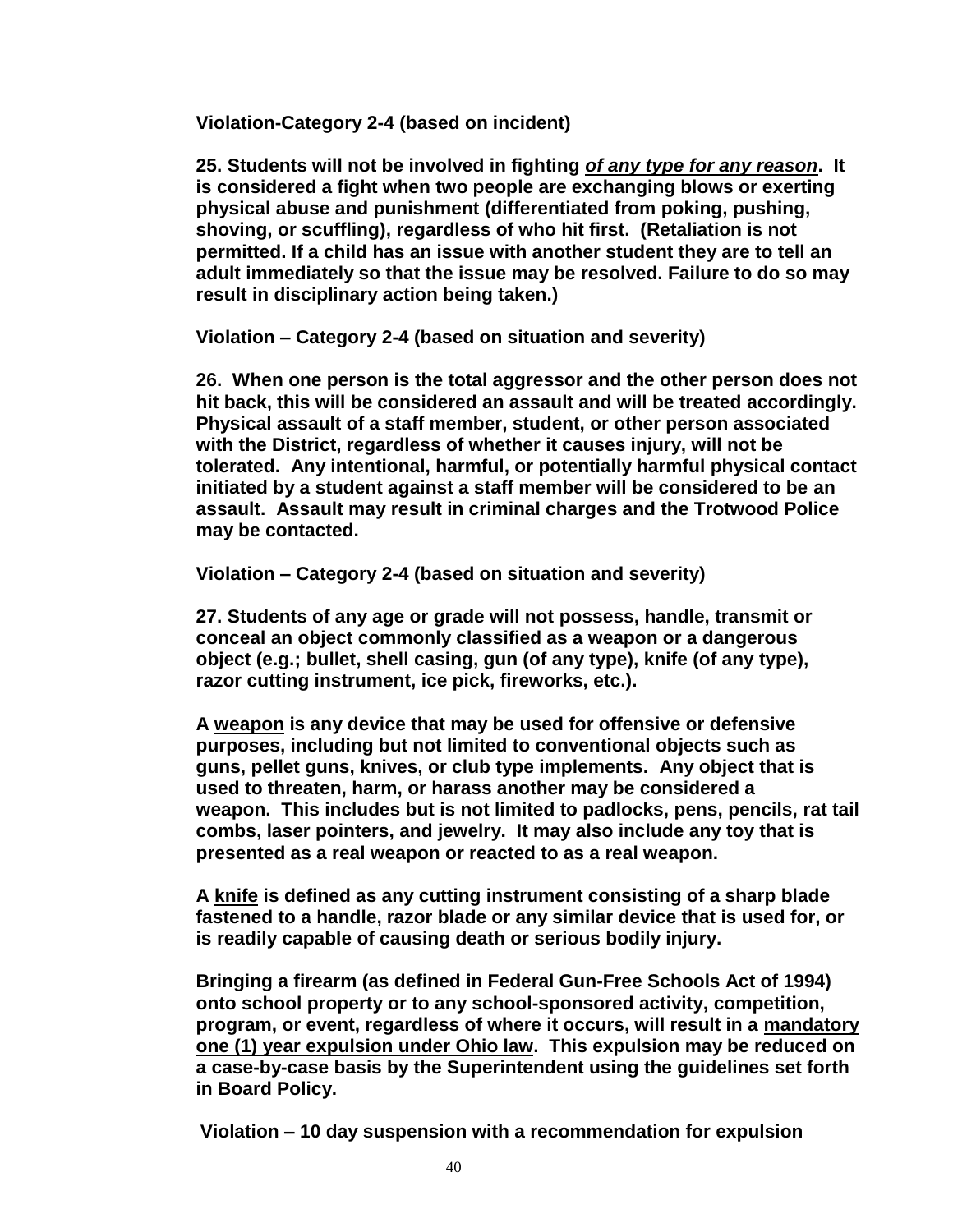**(Possession and/or use of a weapon may subject a student to possible permanent exclusion in addition to expulsion.)**

**28. No student shall possess, use, transmit or conceal, or be under the influence of any alcoholic beverage, controlled substance including, but not limited to narcotics, mood altering drugs, counterfeit controlled substances, look-alikes, over the counter stimulants or depressants, hallucinogenic drugs, marijuana, inhalants, anabolic steroids, or any prohibited or illegal substance, or drug related paraphernalia. (If a building principal has a reasonable individualized suspicion of drug or alcohol use, he/she may request the student in question to submit to any appropriate testing, including but not limited to, a breathalyzer test or urinalysis. In such circumstances the student will be taken to a private administrative or instructional area on school property for such testing with at least one other member of the teaching or administrative staff present as a witness to the test. If a student refuses to take the test, he/she will be advised that such denial leaves the observed evidence of alcohol or drug use unrefuted, thus leading to possible disciplinary action. The student then will be given a second opportunity to take the test.)**

**Violation – 10 day suspension with a recommendation for expulsion**

**29. Students making a bomb threat (i.e., intentionally giving a false alarm of a bomb) against a school building or any premises at which a school activity is being held at the time the threat is made, may result in expulsion for a period of up to one (1) school year. Additionally, intentionally giving a false alarm of a fire, or tampering or interfering with any fire alarm is prohibited.** 

**Violation – 10 day suspension with a recommendation for expulsion**

**30. No student shall intimidate or be a party to the intimidation of another student for the purpose of sexual interest, engage in any form of exhibitionism, or engage in any act of sexual misconduct during School or school-sponsored activities, on School grounds, the bus or in transit to or from school. No student shall possess or distribute sexually explicit materials of any kind.** 

**Violation – Category 2-4 (based on situation and severity)**

**31. A student shall not exhibit behavior that can be interpreted as gang related. This includes clothing, gestures, graffiti, or language. Students wearing, carrying or displaying gang paraphernalia or exhibiting behaviors or gestures that symbolize gang membership or causing and/or participating in activities that are designed to intimidate another student will be disciplined.** 

**Violation – Category 2-4 (based on situation and severity)**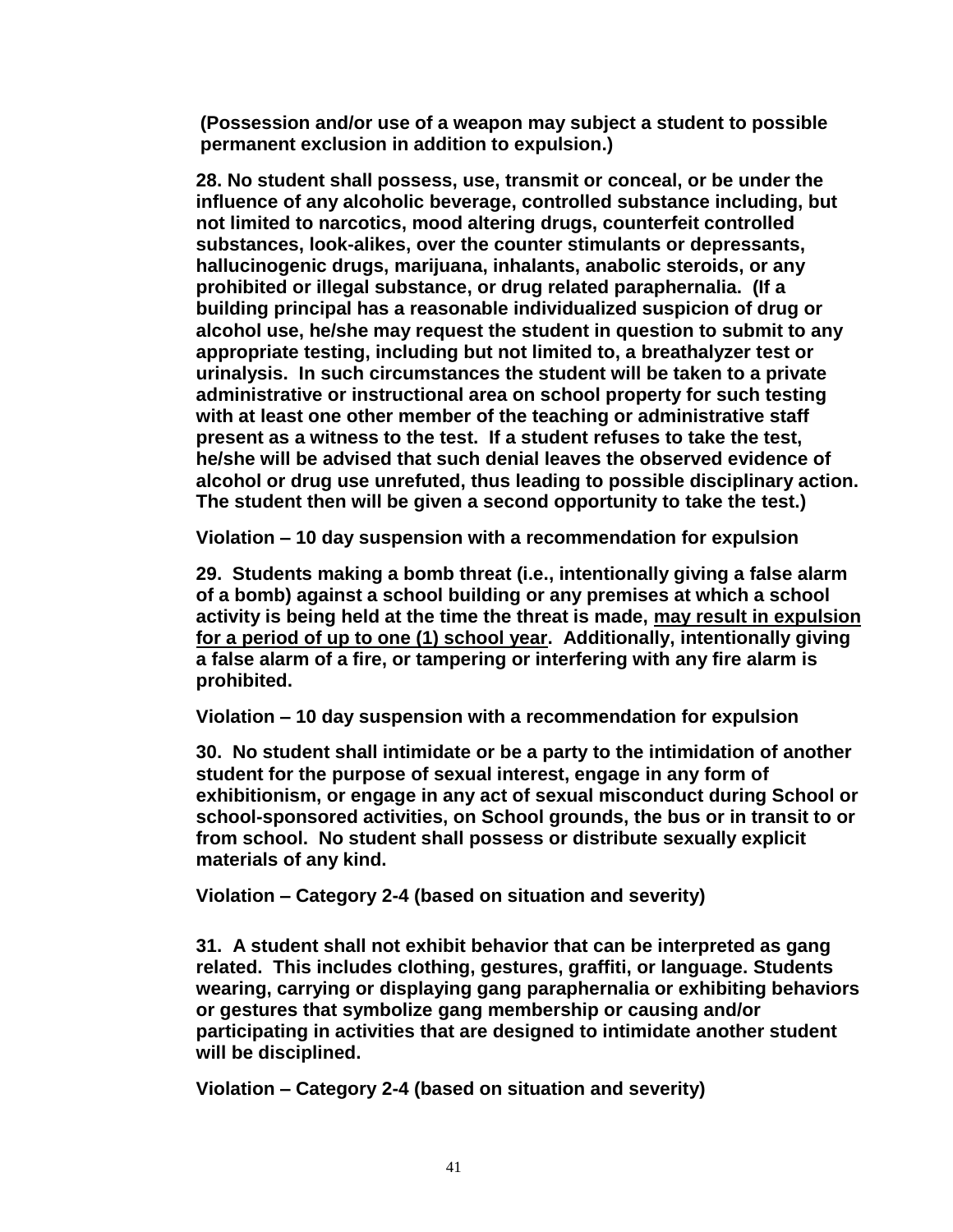**Regulations described in items 1 through 31 apply to any student during the regular school day (including field trips) or during school-sponsored after-school functions. Disciplinary measures taken against students for violation of this policy will comply with the requirements of Ohio Law (ORC) and related School District policies (Brd. Pol.). This authority to regulate student conduct may also extend beyond the boundaries of School property if the conduct in question has a sufficiently direct impact on School operation.**

**Students involved in co-curricular and extra-curricular activities such as band and athletics can lose their eligibility for violation of the School rules. This is especially true for infractions involving drugs, alcohol, tobacco use, or harassment.**

*CATEGORY 1 OFFENSES MAY RESULT IN CONSEQUENCES RANGING FROM LOSS OF PRIVLEGES UP TO AND INCLUDING DETENTION.*

#### *CATEGORY 2-4 OFFENSES MAY RESULT IN CONSEQUENCES RANGING FROM DETENTION UP TO AND INCLUDING A 10 DAY SUSPENSION WITH A RECOMMENDATION FOR EXPULSION***.**

#### **Discipline of Students with Disabilities**

**Students with disabilities will be entitled to the rights and procedures afforded by the Individuals with Disabilities Education Improvement Act (I.D.E.I.A.), the Americans with Disabilities Act (A.D.A.), and/or Section 504 of the Rehabilitation Act of 1973.**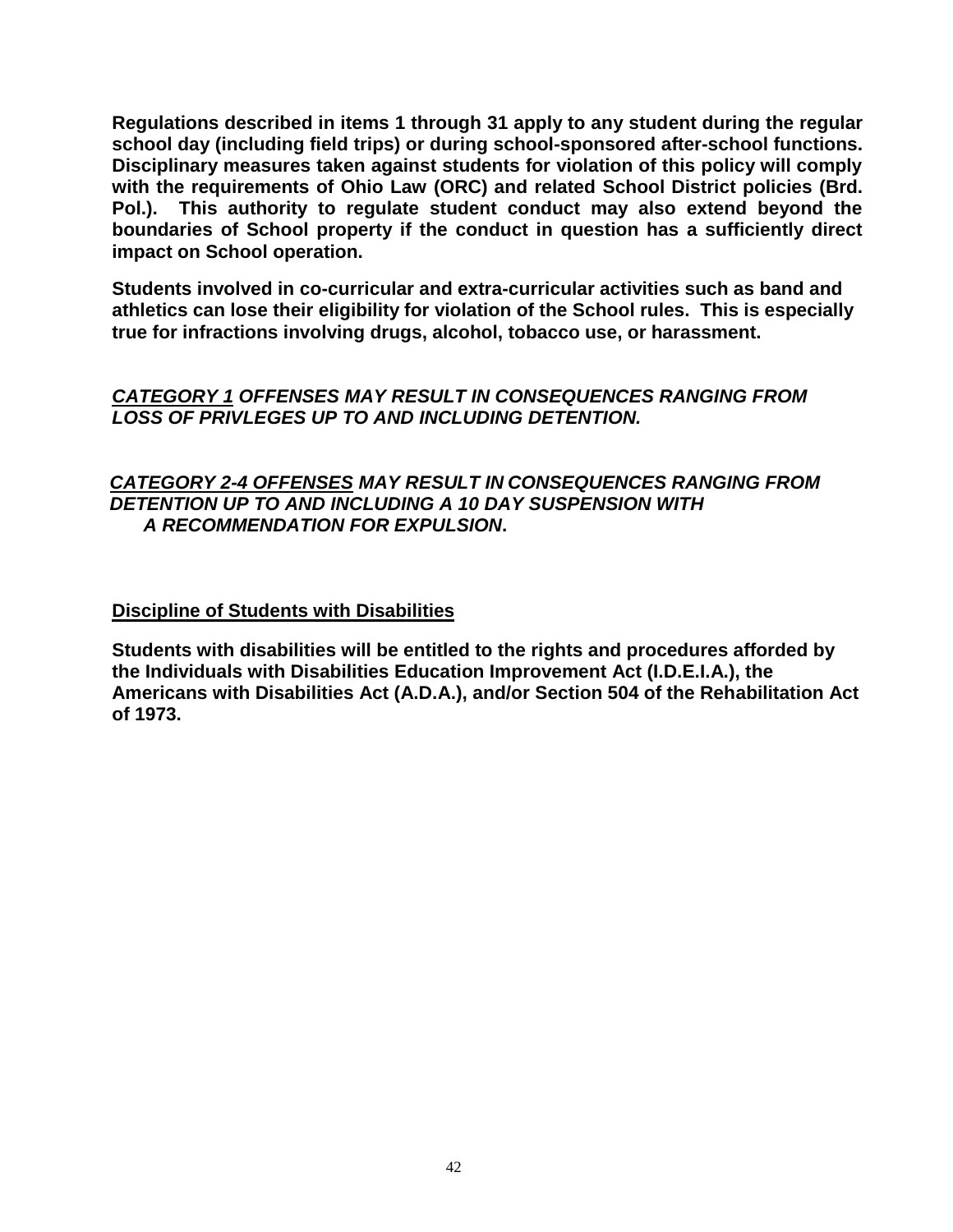#### **Removal from School (Brd. Pol. #5605, 5610, 5611)**

**Formal discipline involves removal of the student from school. It includes emergency removal for one (1) school day, suspension for up to ten (10) school days, expulsion for up to one hundred eighty (180) school days or the number of days remaining in a semester (whichever is greater), and permanent exclusion. Any student who is expelled from school for more than twenty (20) days or if the expulsion will extend into the following semester or school year, will be provided with information about services or programs offered by public and private agencies that work toward improving those aspects of the student's attitude and behavior that contributed to the incident that gave rise to the student's expulsion. Suspensions and expulsions may carry over into the next school year at the discretion of the Superintendent.**

#### **Emergency Removal Procedures:**

- **Emergency removal is exercised if a student's presence poses a continuing danger or a threat of disruption.**
- **The Superintendent, Principal, or Assistant Principal may emergency remove the student from class, extra-curricular activity or the school premises.** *The parent/guardian must pick up the student from school immediately.*
- **An emergency removal for one (1) day does not require a hearing.**
- **If the emergency removal exceeds one (1) day, suspension procedures will be followed.**

#### **Suspension Procedures**

- **The student will be given a written letter or intent to suspend during a conference with the School Principal indicating the basis for the proposed suspension.**
- **The student will be given an opportunity to explain his/her view of the underlying facts.**
- **After the information hearing, the School Principal will determine whether or not to suspend the student.**
- **If the decision is made to suspend the student, parents will be notified within one (1) day of the suspension.**
- **This notice will include the reasons for suspension, the right to a hearing, and the Board's designee for the appeal.**
- **Only those days that school is in session are applied toward the suspension.**
- **Students who are suspended are not permitted to participate in any extra-curricular activities during the dates of the suspension.**
- **If the suspension is appealed to the Board's designee, the appeal shall be conducted in a private hearing. A verbatim transcript will be made.**
- **If the decision, after the appeal, is to uphold the suspension, the next step in the appeal process is the Court of Common Pleas.**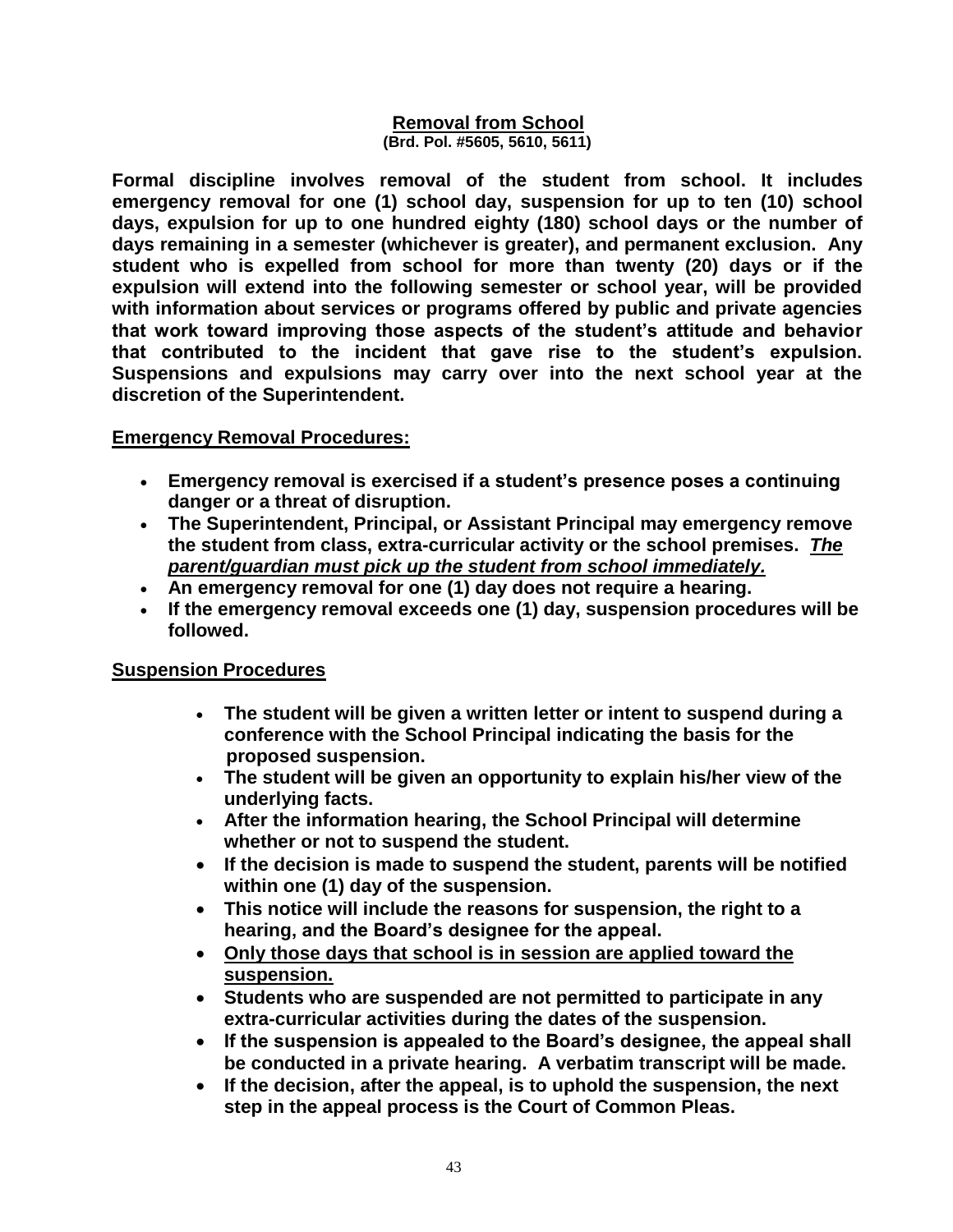**During the appeal process, the student shall not be allowed to remain in School.** 

#### **Expulsion Procedures**

- **An expulsion is a removal for more than ten (10) consecutive days.**
- **The parent will receive a formal letter of notification of the expulsion.**
- **This notice will include:**
	- o **the reasons for the intended expulsion;**
	- o **notification of the opportunity to appear in person before the Superintendent or Hearing Officer to challenge the reasons for the expulsion and/or explain the student's action; and**
	- o **notification of the time and place to appear.**
- **A formal hearing will be scheduled no earlier than three (3) and no later than five (5) school days after the sending of the notice.**
- **The student may be represented by his/her parents, legal counsel, and/or person of his/her choice at the hearing.**
- **Parents may request an extension of time for the formal hearing. During this time the student will not be allowed to return to School.**
- **Following the hearing, the Hearing Officer will make a recommendation to the Superintendent; only the Superintendent may expel a student from school.**
- **If a student is expelled, the student's parents will be provided with written notice within two (2) school days of the imposed expulsion.**
- **This notice will include:**
	- o **the reasons for the expulsion;**
	- o **the right of the student, the student's parent(s)/guardian(s), or custodian(s) to appeal the expulsion to the Board or its designee;**
	- o **the right to be represented in all appeal proceedings;**
	- o **the right to be granted a hearing before the Board or its designee; and**
	- o **the right to request that the hearing be held in executive session.**
- **No later than fourteen (14) days after the Superintendent notifies the parents of the expulsion, the expulsion may be appealed, in writing to the Board of Education.**
- **A hearing on the requested appeal will be formal, with an opportunity for sworn testimony and to be held in executive session, unless parent(s)/ guardian(s) request otherwise.**
- **During the appeal process, the student shall not be allowed to return to School.**
- **If the expulsion is upheld on appeal, a student's parents may pursue further appeal to the Court of Common Pleas.**
- **Only those days that school is in session are applied toward expulsion.**
- **Expulsion for certain violations including use or possession of alcohol or drugs, may result in revocation of a student's driver's license.**
- **Expulsion proceedings will continue even if the student withdraws from school prior to the hearing or the decision to impose the expulsion.**
- **The expulsion will be imposed for the same duration that it would have been had the student remained enrolled.**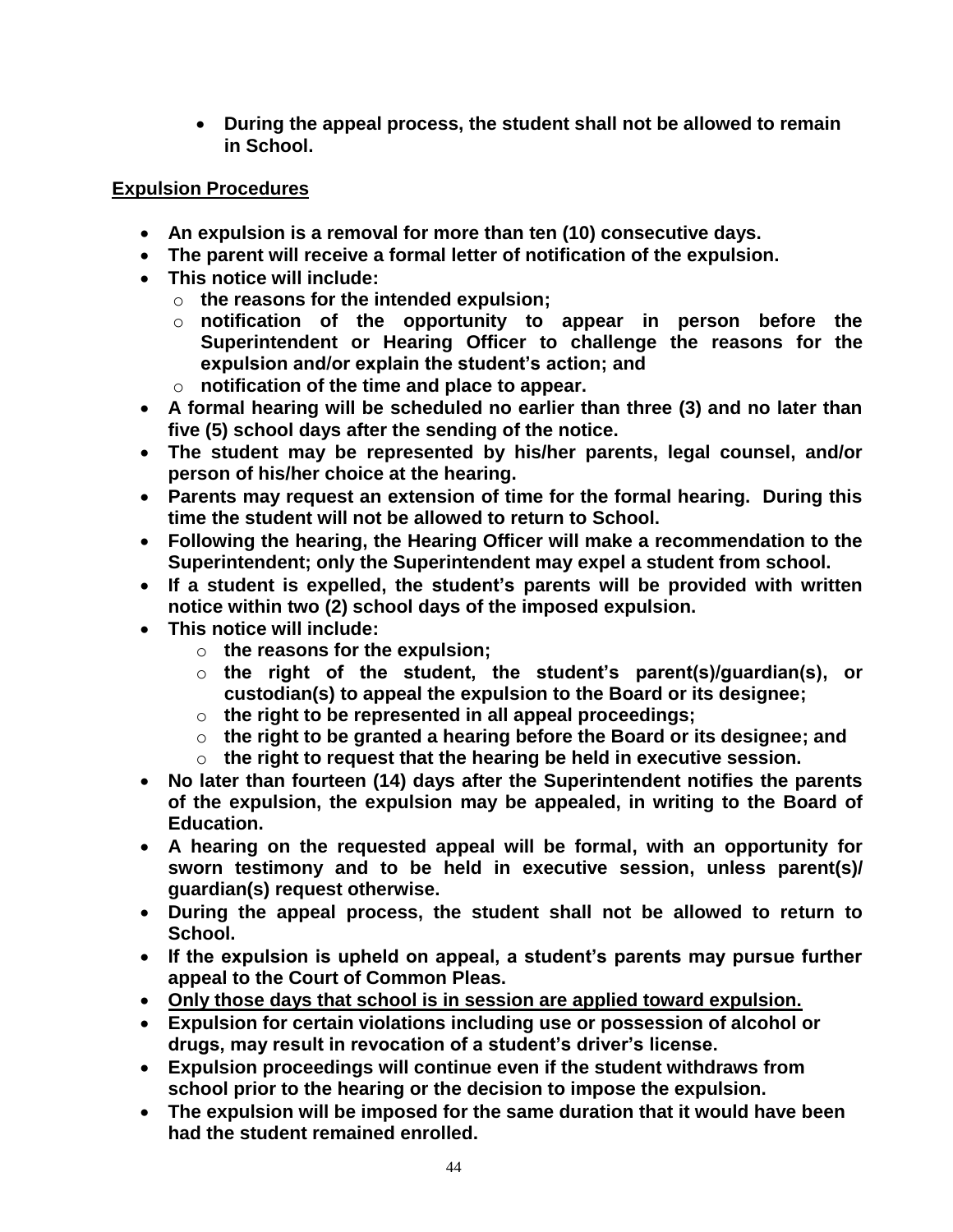#### **Permanent Exclusion Procedures**

- **Permanent exclusion removes a student from schools in the State of Ohio on a permanent basis.**
- **This process is formal and may follow an expulsion with proper notification to the parents.**
- **The offenses for which permanent exclusion are authorized are:**
	- o **conveying deadly weapons onto School property or to a School function;**
	- o **possessing deadly weapons onto School property or at a School function;**
	- o **carrying a concealed weapon onto School property or at a School function;**
	- o **trafficking in drugs on School property or at a School function;**
	- o **murder, aggravated murder on School property or at a School function;**
	- o **voluntary or involuntary manslaughter on School grounds or at a School function;**
	- o **assault or aggravated assault on School property or at a School function;**
	- o **rape, gross sexual imposition or felonious sexual penetration on School grounds, or at a School function, when the victim is a School employee; or**
	- o **complicity in any of the above offenses, regardless of the location.**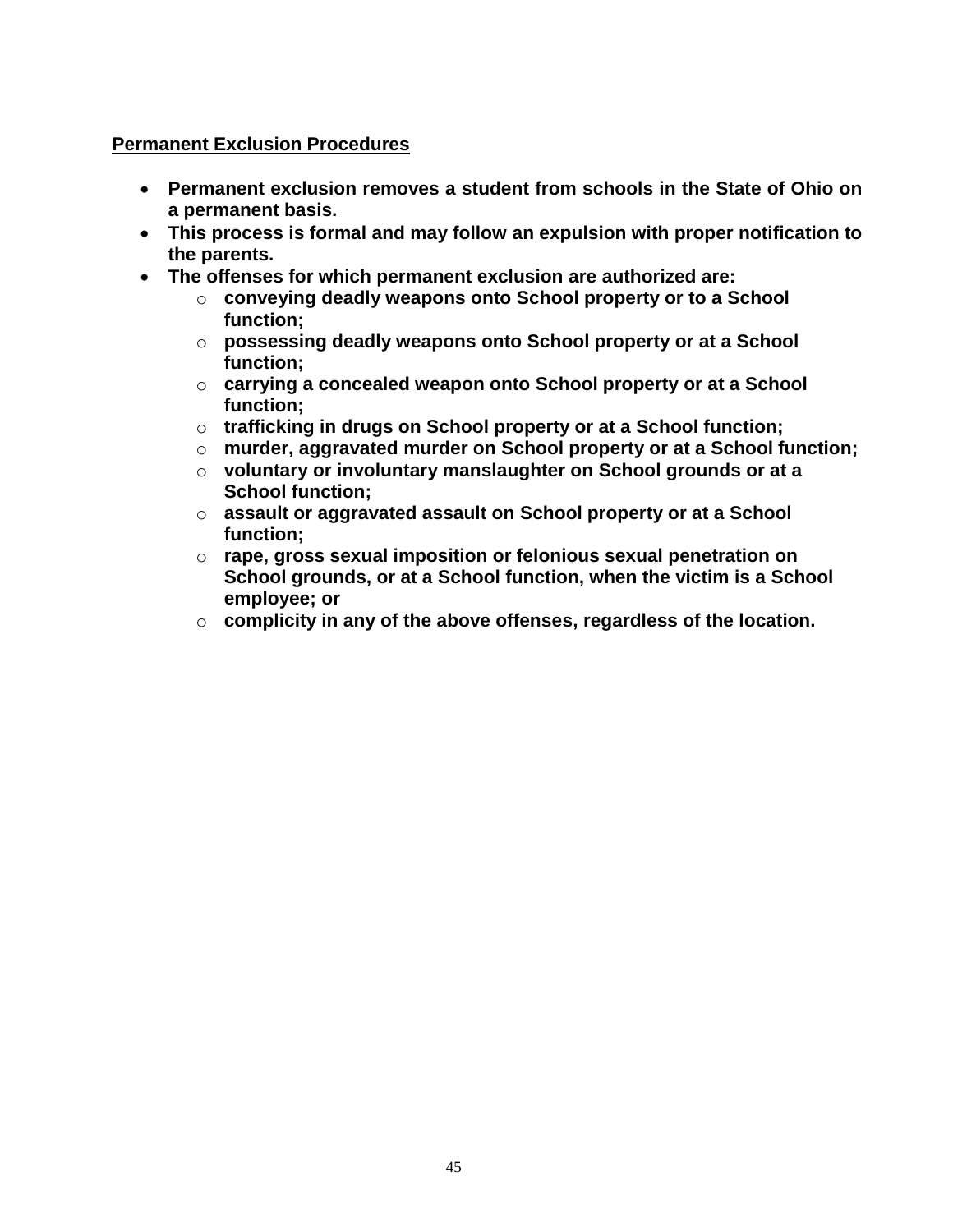#### **Transportation (Brd. Pol. #5610.04, 7440)**

**Many of our students ride a school bus daily. All students have an opportunity to ride when field trips are taken. It is important that all students understand the rules of the school bus.** 

#### **Category Consequences Not Addressed Specifically in the Code of Conduct** Ξ

**CATEGORY 1:**

- **1. Be prompt at the bus stop.**
- **2. Do not litter.**
- **3. Do not chew gum, eat, or drink while on the bus.**
- **4. Maintain complete silence while the bus is proceeding across any railroad crossing.**
- **5. Enter and exit the bus promptly at the assigned stop and move a safe distance away from the bus.**

#### **CATEGORY 2:**

- **1. Keep all body parts inside the bus at all times.**
- **2. Stand off of the road at the bus stop.**
- **3. Do not enter the bus unless the driver is on the bus.**
- **4. Ride only assigned bus.**
- **5. Do not throw any objects inside of the bus or out of the windows.**

**CATEGORY 2-3 (based on severity):**

**1. Take your seat promptly and do not walk or stand in the aisle while the bus is moving.**

#### **CATEGORY 4:**

**1. Never open emergency doors unless directed to do so by the driver.**

#### **Suspension of Bus Riding Privileges**

- **The Administrator in charge will notify the student of the reason.**
- **The student will be given an opportunity to address the basis for the proposed suspension at an informal hearing.**
- **After that informal hearing, the Principal, Unit/Assistant Principal, or other Administrator will decide whether or not to suspend his/her bus riding/ transportation privileges for all or part of the school year.**
- **Parents will be notified, in writing within one day, of the reason for and the length of the suspension.**
- **Bus suspensions are not appealable.**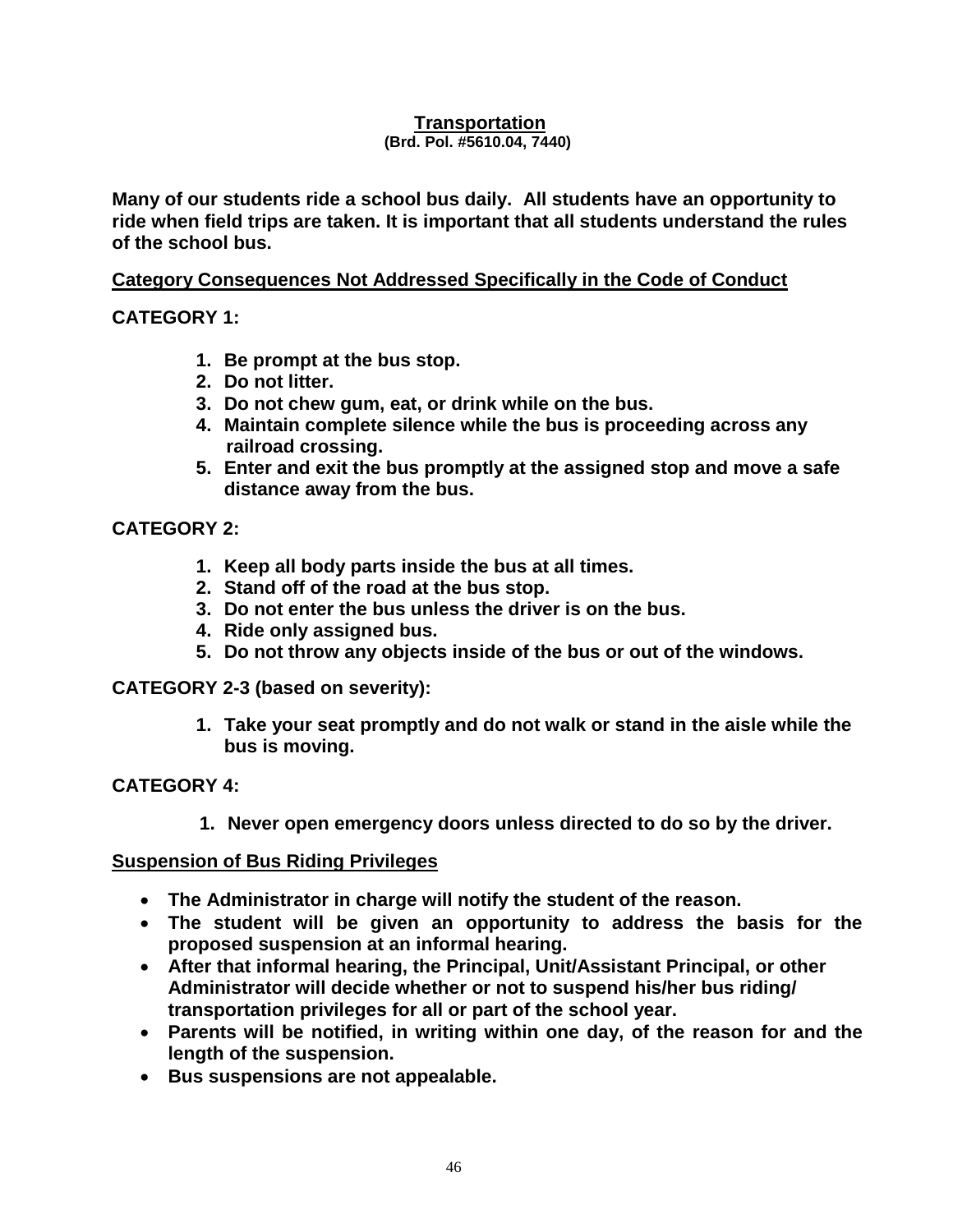#### **Videotapes on School Buses**

**The Board of Education has installed video cameras on school buses to monitor student behavior. If a student misbehaves on a bus and his/her actions are recorded on videotape, the tape will be submitted to the Principal and may be used as evidence of misbehavior. Observation of video from cameras shall be done only by school personnel in accordance with Board Policy.**

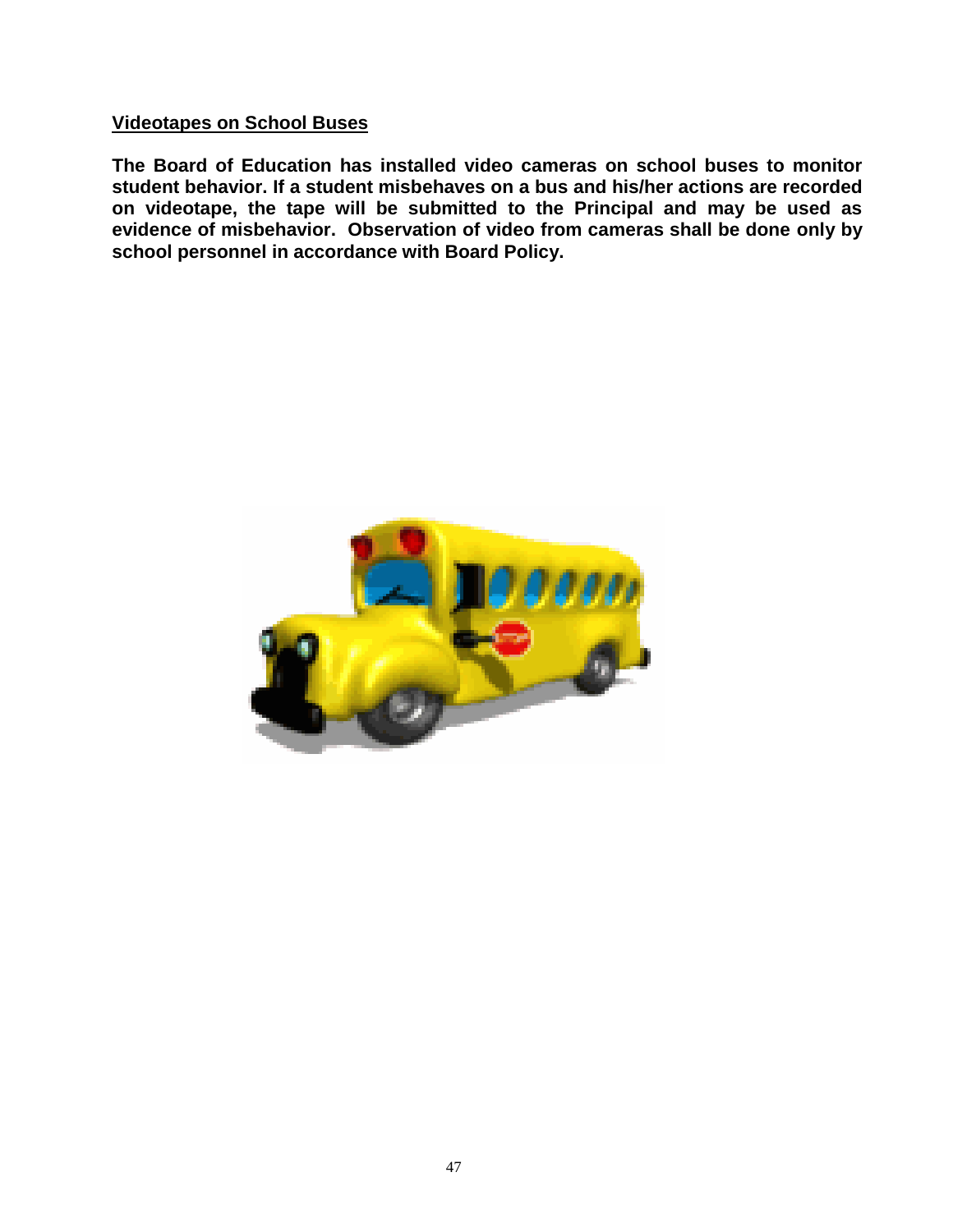#### **Tardy consequences:**

**We expect students to come to school on time and to be in class on time. Alternative tardy consequences may include detention/Friday School, exclusion from extra-curricular activities (e.g. dances, sports events, trips, etc.) and/or community service assignments (e.g. inside and/or outside building clean-up, setup/clean-up for extra-curricular activities, etc.).**

#### **Recess/Playground Expectations**

**(These expectations are not specifically addressed in the code of conduct and may be subject to Category 1-4 consequences.)**

- **1. Recess is an option exercised by the District.**
- **2. All children are expected to go outside if the weather is suitable; children should be dressed appropriately for outdoor weather.**
- **3. A statement from the doctor should be sent for any child who is required to stay in for a specific period of time.**
- **4. When students enter the playground, they should go immediately to the designated play area.**
- **5. When an adult on duty blows the playground whistle, students should freeze immediately. They should stop all play/talk and wait for directions from the person on duty.**
- **6. Students may not have whistles at School.**
- **7. When students are in the swing area, they should sit on their bottoms and not stand on the swings or the slide.**
- **8. There should be only one person on the swing or slide at one time. Pushing or swinging together from swing to swing is not permitted.**
- **9. Students should not engage in any chase, tackle, fighting, pretend fighting, wrestling, lifting, or carrying games when on the playground.**
- **10.Students should not throw or kick dirt, rocks, snowballs, leaves, ice, or anything other than the proper playground equipment meant for such play.**
- **11.Students should follow all playground and game rules. If a student becomes involved in a disagreement, they should seek the help of a teacher. The teacher will offer the student an opportunity to solve the problem with an adult mediator.**
- **12.Students should never leave the playground area without permission of the adult on duty.**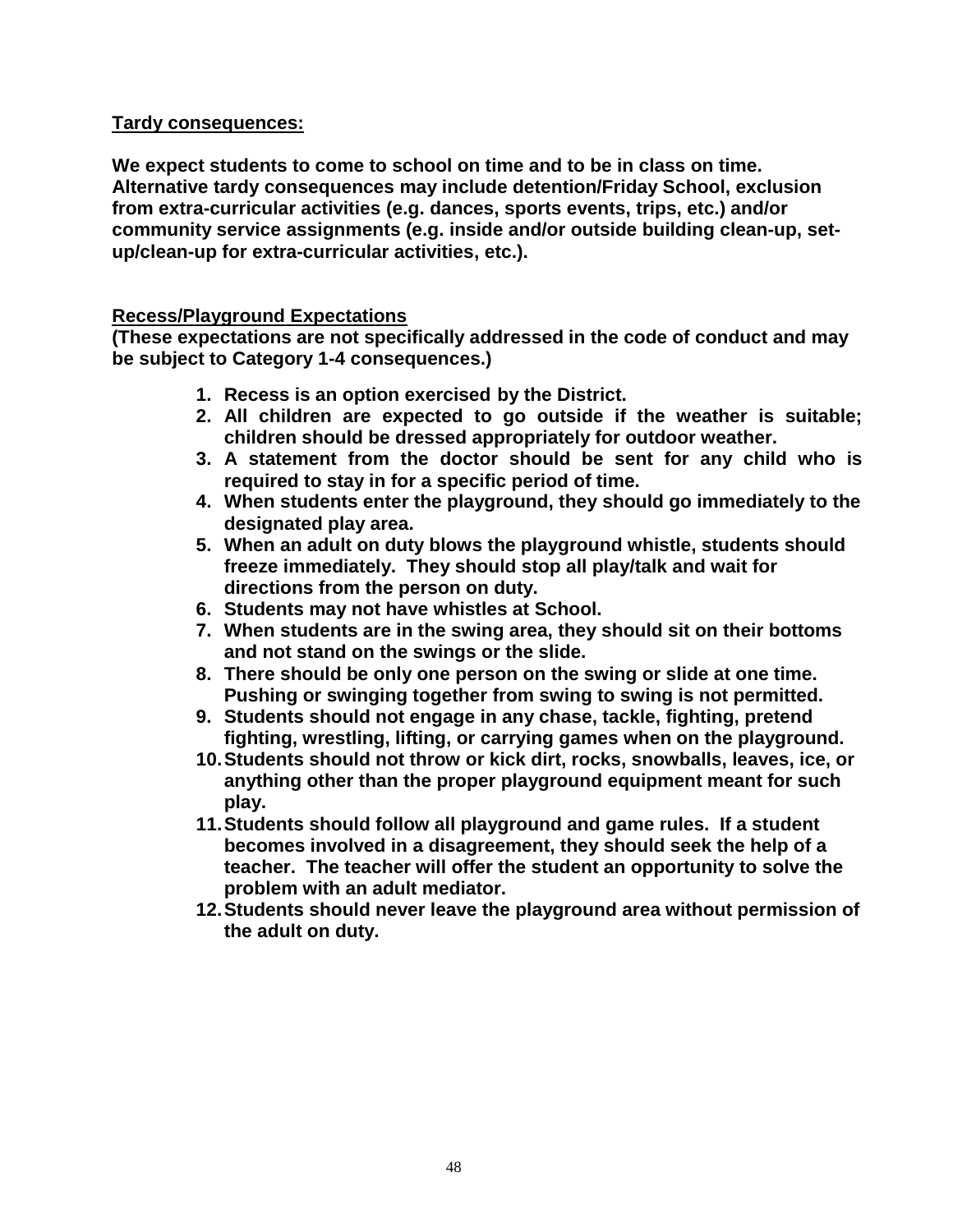#### **Hallway Expectations**

**(These expectations are not specifically addressed in the code of conduct and may be subject to Category 1-4 consequences.)**

- **1. Hallways are quiet zones. Students are required to remain silent in the hallways and to walk in an orderly manner.**
- **2. Students are to keep hands and feet off of the walls and to themselves.**
- **3. Students should not be wandering in the hallways. Passes MUST always be used when unaccompanied by an adult.**
- **4. Students should not run in the hallway.**

#### **Lunchroom Expectations**

**(These expectations are not specifically addressed in the code of conduct and may be subject to Category 1-4 consequences.)**

- **1. Students should demonstrate respectable behavior while waiting in the lunch line and enter the cafeteria in an orderly manner.**
- **2. Students should make one trip through the line except with teacher permission.**
- **3. Students should remain seated and raise their hand if they need something.**
- **4. Students should clean up the floor/table area before emptying their tray.**
- **5. Students are not to take food from the cafeteria.**
- **6. Students should wait quietly to be dismissed.**
- **7. Students should not bring fast food, soda, or drinks in glass containers.**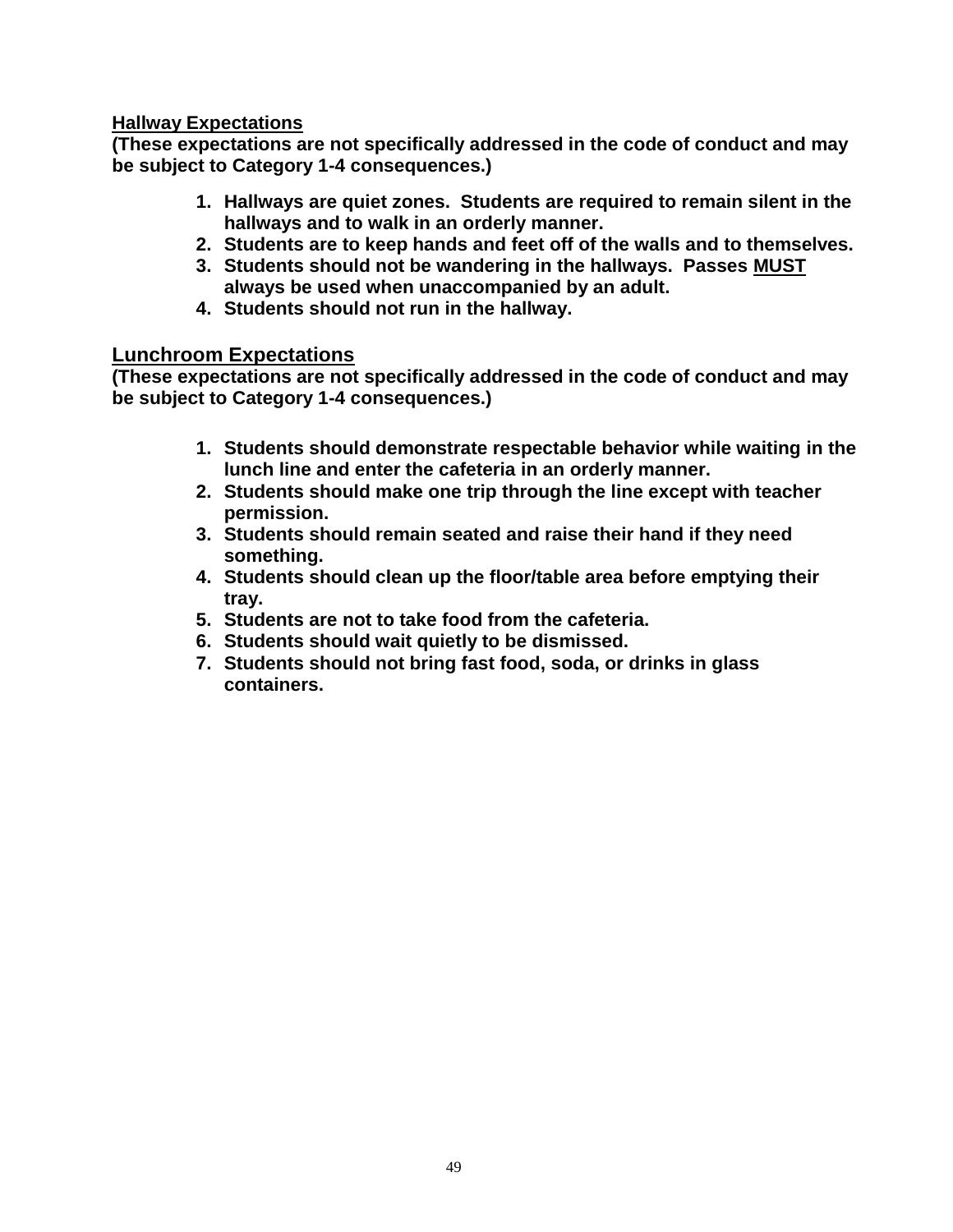#### **Search and Seizure (Brd Pol. #5771, 7440)**

#### *Under what circumstances are School authorities authorized to search a student?*

- **School authorities may search the person or property of a student whenever they reasonably suspect that the search is required to discover evidence of a violation of law or of school rules.**
- **Property includes, but is not limited to vehicles, purses, knapsacks, gym bags, etc.**
- **Search does not require the student's consent.**
- **Student lockers and desks are the property of the District and may be searched at any time.**
- **Random canine searches of any property may be conducted at any time.**
- **Video cameras may be used in public areas and on school buses. Observation of video from cameras shall be done only by those who are authorized to view student records and in accordance with Board Policy.**
- **Anything that is found in the course of a search, that could be used as evidence of a violation of School rules or the law may be taken, held, or turned over to the police.**
- **The School reserves the right not to return items which have been confiscated.**

#### *Outside of District personnel, who may interrogate a student and under what circumstances can the interrogation take place?*

- **The School recognizes its responsibility to cooperate with law enforcement and public child welfare agencies.**
- **Investigation by law enforcement and public child welfare agencies can take place at School in emergency situations or if the violation being investigated occurred on School property.**
- **Before students are questioned as witnesses or suspects in an alleged criminal violation, the building administrator will attempt to contact a parent prior to questioning and shall remain in the room during questioning.**
- **Before students are questioned as the subject of alleged child abuse or neglect, the building administrator will attempt to contact a parent prior to questioning, and the administrator (or a designated guidance counselor) will remain in the room during questioning.**
- **If the agency investigating the alleged child abuse or neglect suspects the parent is the perpetrator, neither parent will be contacted prior to questioning, but the building administrator (or a designated guidance counselor) will remain in the room during questioning.**
- **If the law enforcement agency removes a student from school, the building administrator will notify a parent.**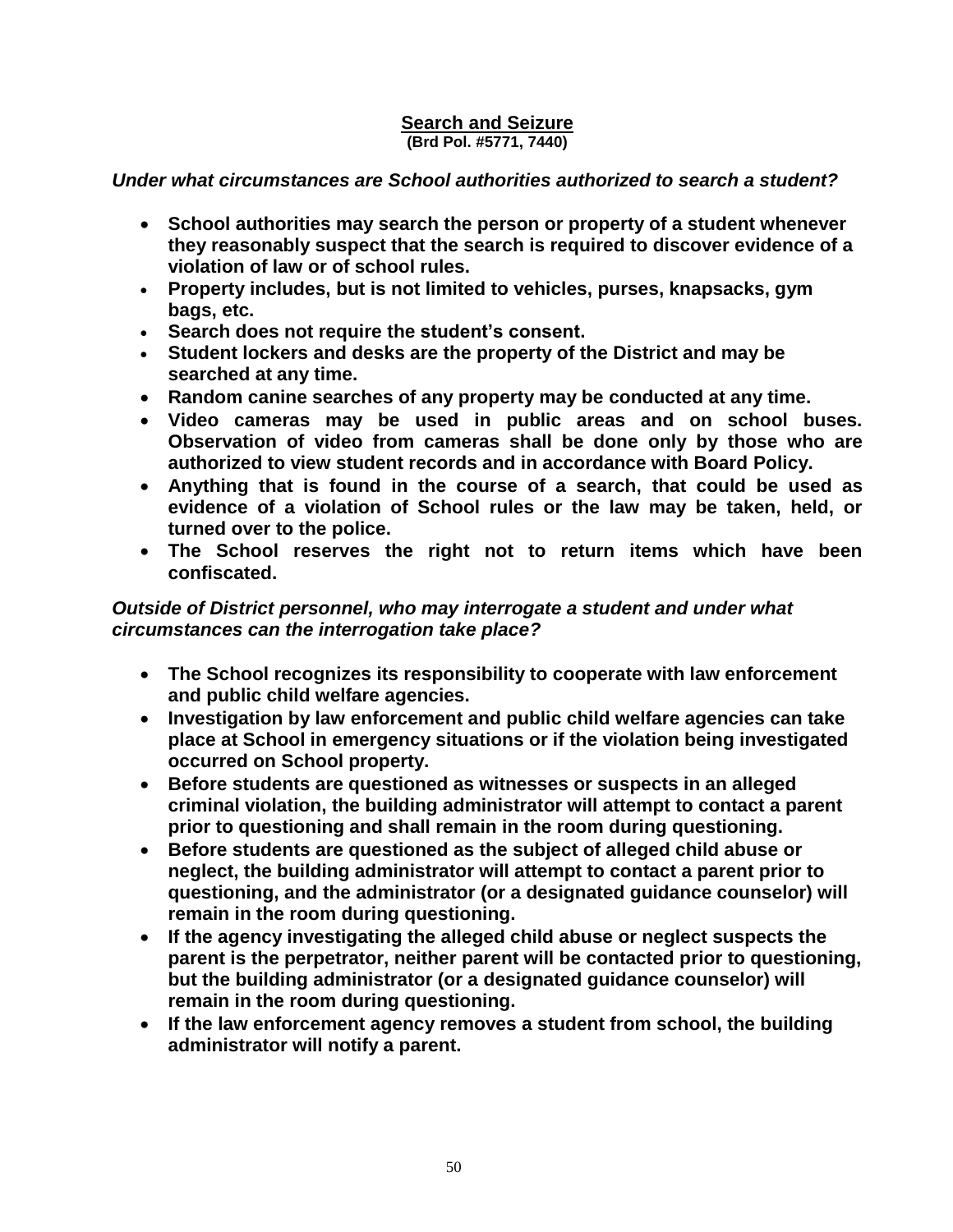Addendum 1

# bullying and other aggressive behavior

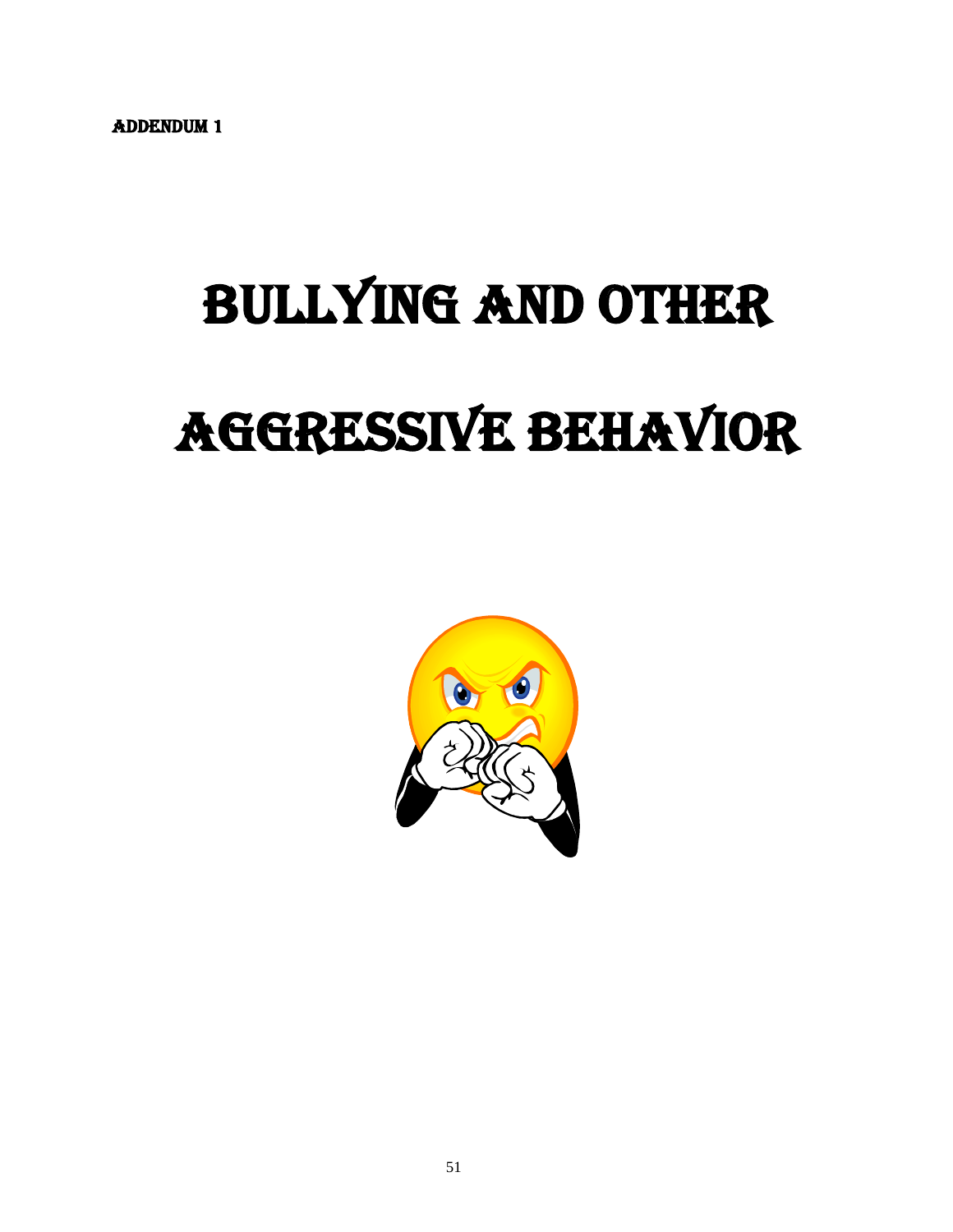#### **BULLYING AND OTHER AGGRESSIVE BEHAVIOR (Brd. Pol #5517)**

**The Board of Education is committed to providing a safe, positive, productive, and nurturing educational environment for all of its students. The Board encourages the promotion of positive interpersonal relations between members of the school community.**

**Harassment, intimidation, or bullying toward a student, whether by other students, staff, or third parties is strictly prohibited and will not be tolerated. This prohibition includes aggressive behavior, physical, verbal, and psychological abuse, and violence within a dating relationship. The Board will not tolerate any gestures, comments, threats, or actions which cause or threaten to cause bodily harm or personal degradation. This policy applies to all activities in the District, including activities on school property, on a school bus, or while in route to or from school, and those occurring off school property if the student or employee is at any schoolsponsored, school-approved or school-related activity or function, such as field trips or athletic events where students are under the school's control, in a school vehicle, or where an employee is engaged in school business.**

**This policy has been developed in consultation with parents, District employees, volunteers, students, and community members as prescribed in R.C. 3313.666 and the State Board of Education's Model Policy.**

**Harassment, intimidation, or bullying means:** 

- **A. any intentional written, verbal, electronic, or physical act that a student or group of students exhibits toward another particular student(s) more than once and the behavior both causes mental or physical harm to the other student(s) and is sufficiently severe, persistent, or pervasive that it creates an intimidating, threatening, or abusive educational environment for the other student(s); or**
- **B. violence within a dating relationship.**

**"Electronic act' means an act committed through the use of a cellular telephone, computer, pager, personal communication device, or other electronic communication device.**

**Aggressive behavior is defined as inappropriate conduct that is repeated enough, or serious enough, to negatively impact a student's educational, physical, or emotional well being. This type of behavior is a form of intimidation and harassment, although it need not be based on any of the legally protected characteristics, such as sex, race, color, national origin, marital status, or disability. It would include, but not be limited to, such behaviors as stalking, bullying/cyberbullying, intimidating, menacing, coercion, name calling, taunting, making threats, and hazing.**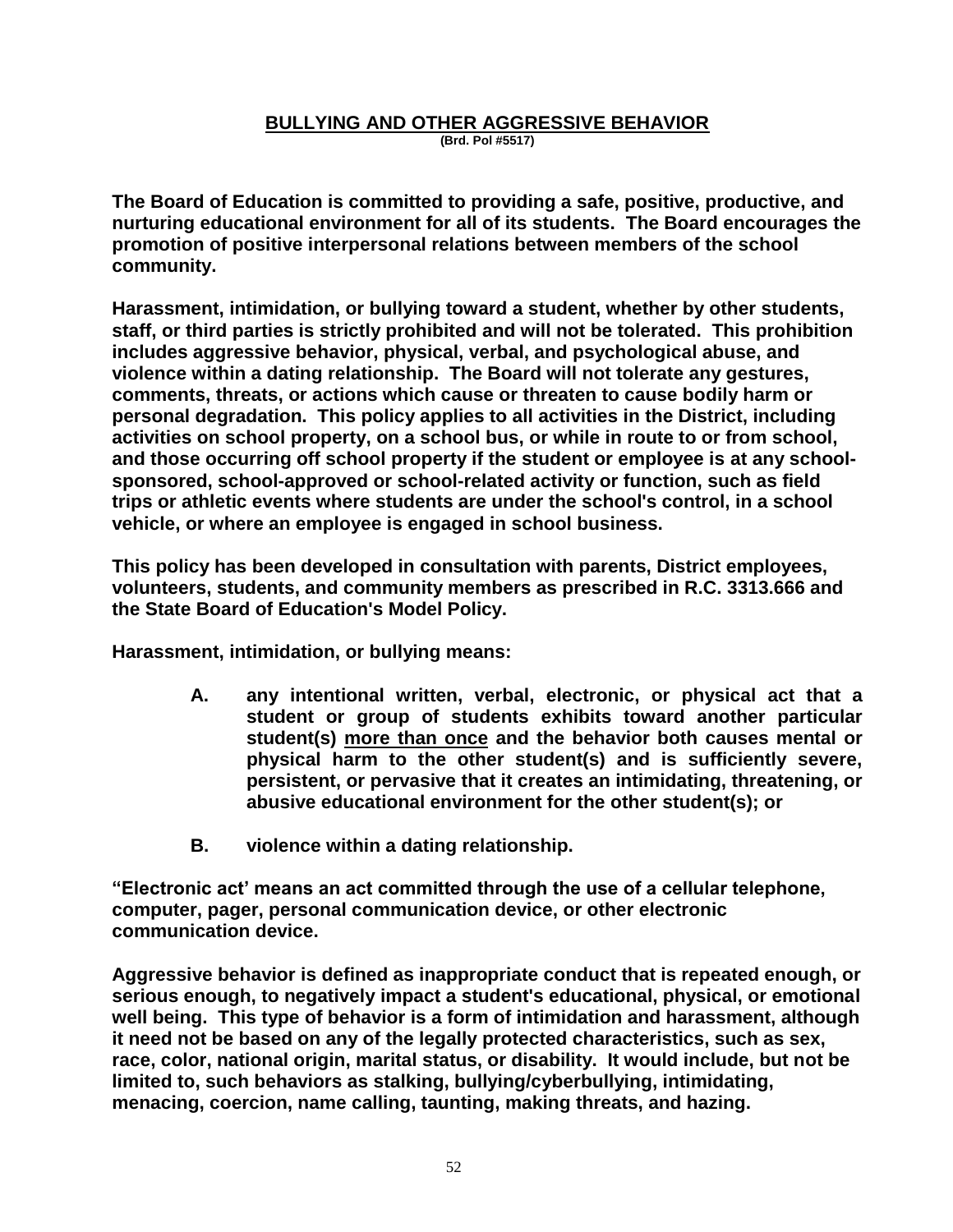**Harassment, intimidation, or bullying also means cyberbullying through electronically transmitted acts (i.e., internet, e-mail, cellular telephone, personal digital assistance (PDA), or wireless hand-held device) that a student(s) or a group of students exhibits toward another particular student(s) more than once and the behavior both causes mental and physical harm to the other student and is sufficiently severe, persistent, or pervasive that it creates an intimidating, threatening, or abusive educational environment for the other student(s).**

**Any student or student's parent/guardian who believes s/he has been or is the victim of aggressive behavior should immediately report the situation to the building principal or assistant principal. The student may also report concerns to teachers and other school staff who will be responsible for notifying the appropriate administrator. Complaints against the building principal should be filed with the Superintendent. Complaints against the Superintendent should be filed with the Board President.**

**Every student is encouraged, and every staff member is required, to report any situation that they believe to be aggressive behavior directed toward a student. Reports may be made to those identified above.**

**All complaints about aggressive behavior that may violate this policy shall be promptly investigated. The building principal or appropriate administrator shall prepare a written report of the investigation upon completion. Such report shall include findings of fact, a determination of whether acts of harassment, intimidation, and/or bullying were verified, and, when prohibited acts are verified, a recommendation for intervention, including disciplinary action shall be included in the report. Where appropriate, written witness statements shall be attached to the report.**

**If the investigation finds an instance of harassment, intimidation, and/or bullying/ cyberbullying by an electronic act or otherwise, has occurred, it will result in prompt and appropriate remedial and/or disciplinary action. This may include suspension or up to expulsion for students, up to discharge for employees, exclusion for parents, guests, volunteers, and contractors, and removal from any official position and/or a request to resign for Board members. Individuals may also be referred to law enforcement officials.**

**Retaliation against any person who reports, is thought to have reported, files a complaint, or otherwise participates in an investigation or inquiry concerning allegations of aggressive behavior is prohibited and will not be tolerated. Such retaliation shall be considered a serious violation of Board policy and independent of whether a complaint is substantiated. Suspected retaliation should be reported in the same manner as aggressive behavior. Retaliation may result in disciplinary action as indicated above.**

**Deliberately making false reports about harassment, intimidation, bullying and/or other aggressive behavior for the purpose of getting someone in trouble is similarly**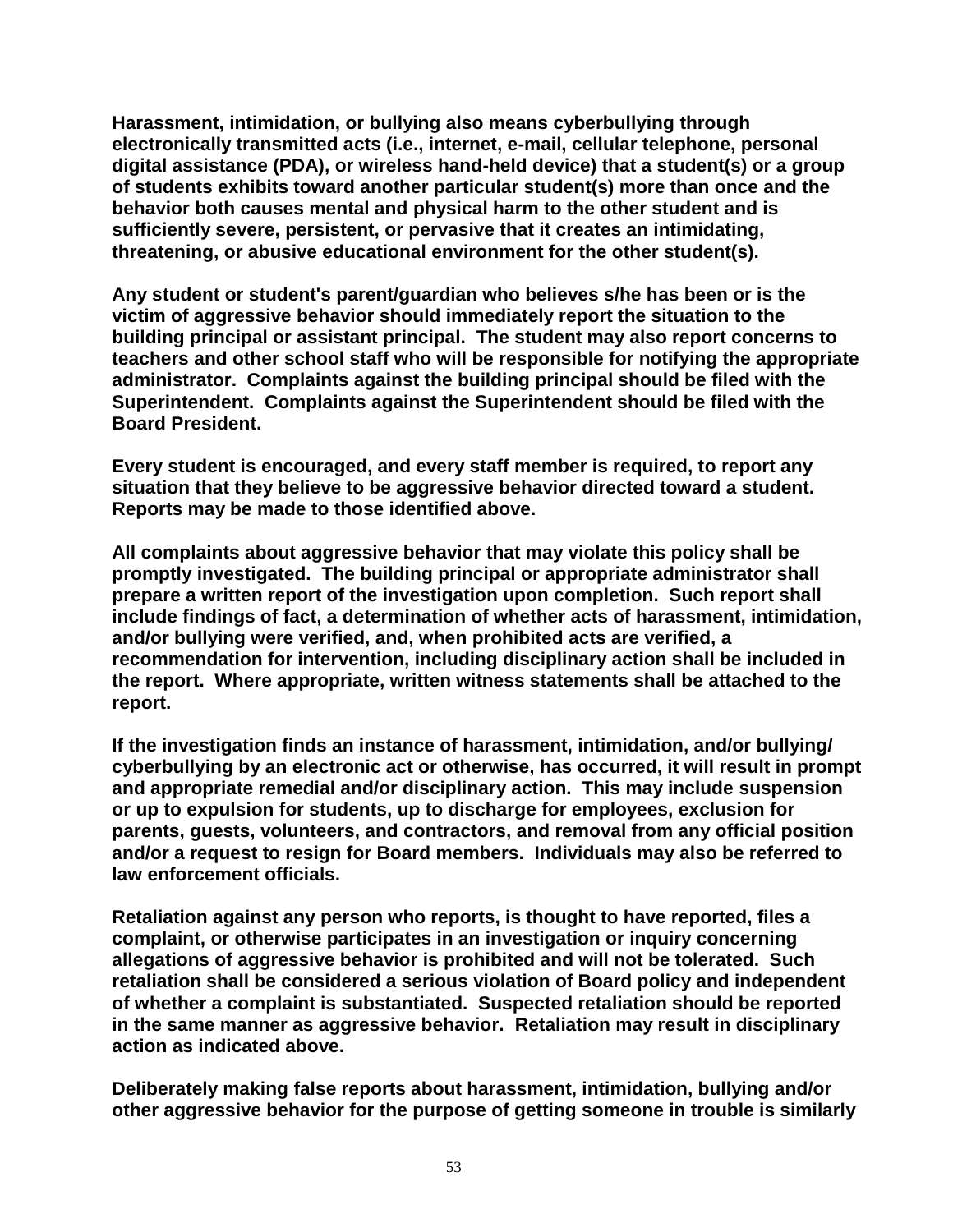**prohibited and will not be tolerated. Deliberately making false reports may result in disciplinary action as indicated above.** 

**If a student or other individual believes there has been aggressive behavior, regardless of whether it fits a particular definition, s/he should report it and allow the administration to determine the appropriate course of action.**

**The District shall implement intervention strategies (AG 5515.01) to protect a victim or other person from new or additional harassment, intimidation, or bullying and from retaliation following such a report.** 

**This policy shall not be interpreted to infringe upon the First Amendment rights of students (i.e., to prohibit a reasoned and civil exchange of opinions, or debate, that is conducted at appropriate times and places during the school day and is protected by State or Federal law).**

**The complainant shall be notified of the findings of the investigation, and as appropriate, that remedial action has been taken. If after investigation, acts of bullying against a specific student are verified, the building principal or appropriate administrator shall notify the custodial parent/guardian of the victim of such finding. In providing such notification care shall be taken to respect the statutory privacy rights of the perpetrator of such harassment, intimidation, and/or bullying.**

**If after investigation, acts of harassment, intimidation, and/or bullying by a specific student are verified, the building principal or appropriate administrator shall notify in writing the custodial parent/guardian of the perpetrator of that finding. If disciplinary consequences are imposed against such student, a description of such discipline shall be included in the notification.**

#### **Complaints**

**Students and/or their parents/guardians may file reports regarding suspected harassment, intimidation, or bullying. Such reports shall be reasonably specific including person(s) involved, number of times and places of the alleged conduct, the target of suspected harassment, intimidation, and/or bullying, and the names of any potential student or staff witnesses. Such reports may be filed with any school staff member or administrator, and they shall be promptly forwarded to the building principal for review, investigation, and action.**

**Students, parents/guardians, and school personnel may make informal or anonymous complaints of conduct that they consider to be harassment, intimidation, and/or bullying by verbal report to a teacher or school administrator. Such complaints shall be reasonably specific including person(s) involved, number of times and places of the alleged conduct, the target of suspected harassment, intimidation, and/or bullying, and the names of any potential student or staff witnesses. A school staff member or administrator who receives an informal or anonymous complaint shall promptly document the complaint in writing, including the information provided. This written report shall be promptly forwarded by the**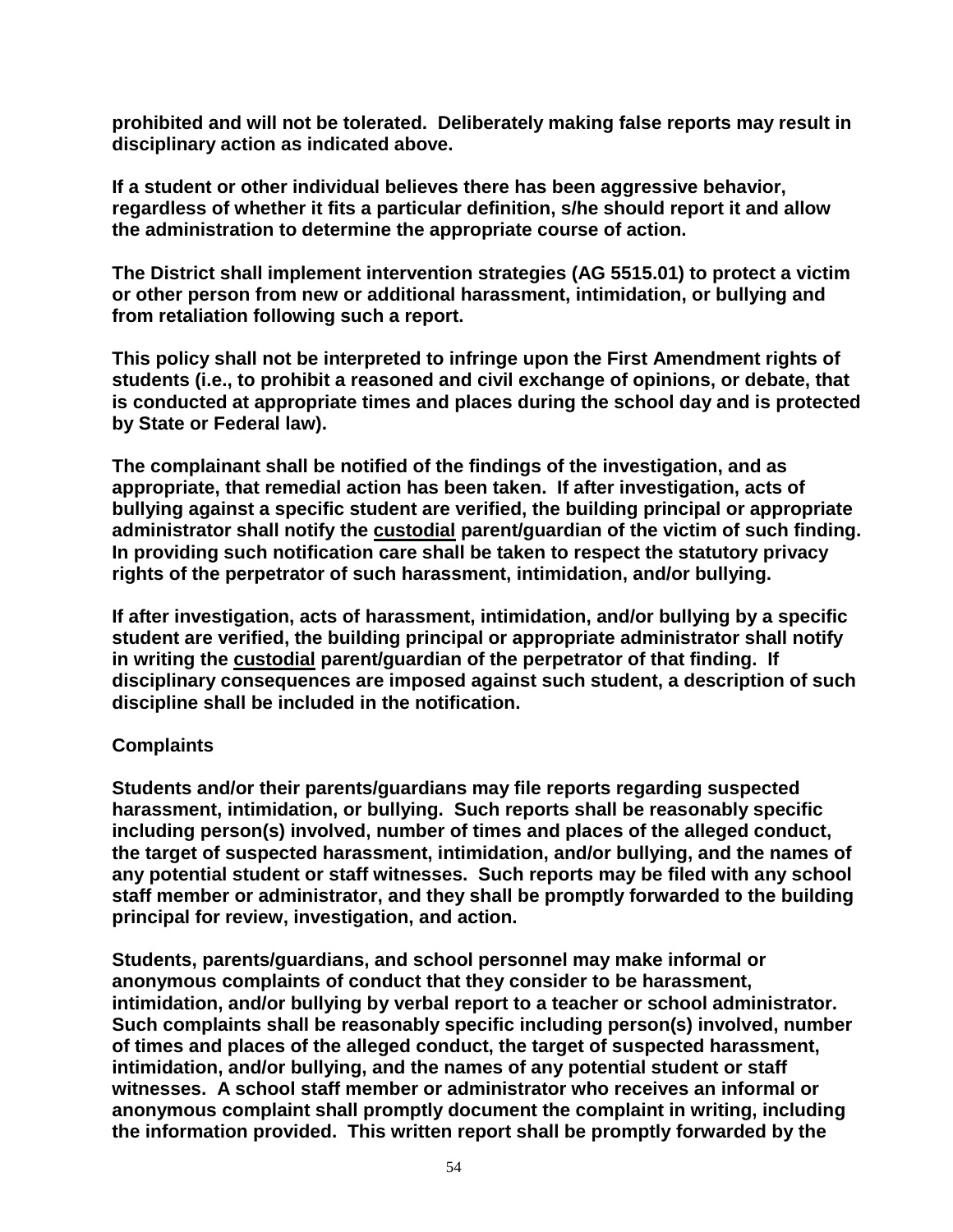**school staff member and/or administrator to the building principal for review, investigation, and appropriate action.**

**Individuals who make informal complaints as provided above may request that their name be maintained in confidence by the school staff member(s) and administrator(s) who receive the complaint. Anonymous complaints shall be reviewed and reasonable action shall be taken to address the situation, to the extent such action may be taken that (1) does not disclose the source of the complaint, and (2) is consistent with the due process rights of the student(s) alleged to have committed acts of harassment, intimidation, and/or bullying.**

**When an individual making an informal complaint has requested anonymity, the investigation of such complaint shall be limited as is appropriate in view of the anonymity of the complaint. Such limitation of investigation may include restricting action to a simple review of the complaint subject to receipt of further information and/or the withdrawal by the complaining student of the condition that his/her report be anonymous.**

#### **Privacy/Confidentiality**

**The School District will respect the privacy of the complainant, the individual(s) against whom the complaint is filed, and the witnesses as much as possible, consistent with the Board's legal obligations to investigate, to take appropriate action, and to conform with any discovery or disclosure obligations. All records generated under this policy and its related administrative guidelines shall be maintained as confidential to the extent permitted by law.**

#### **Reporting Requirement**

**At least semi-annually, the Superintendent shall provide to the President of the Board a written summary of all reported incidents and post the summary on the District web site (if one exists). The list shall be limited to the number of verified acts of harassment, intimidation, and/or bullying, whether in the classroom, on school property, to and from school, or at school-sponsored events.**

**Allegations of criminal misconduct and suspected child abuse will be reported to the appropriate law enforcement agency and/or to Child Protective Services in accordance with statute. District personnel shall cooperate with investigations by such agencies.**

#### **Immunity**

**A School District employee, student, or volunteer shall be individually immune from liability in a civil action for damages arising from reporting an incident in accordance with this policy and R.C. 3313.666 if that person reports an incident of harassment, intimidation, and/or bullying promptly, in good faith, and in compliance with the procedures specified in this policy. Such immunity from liability shall not**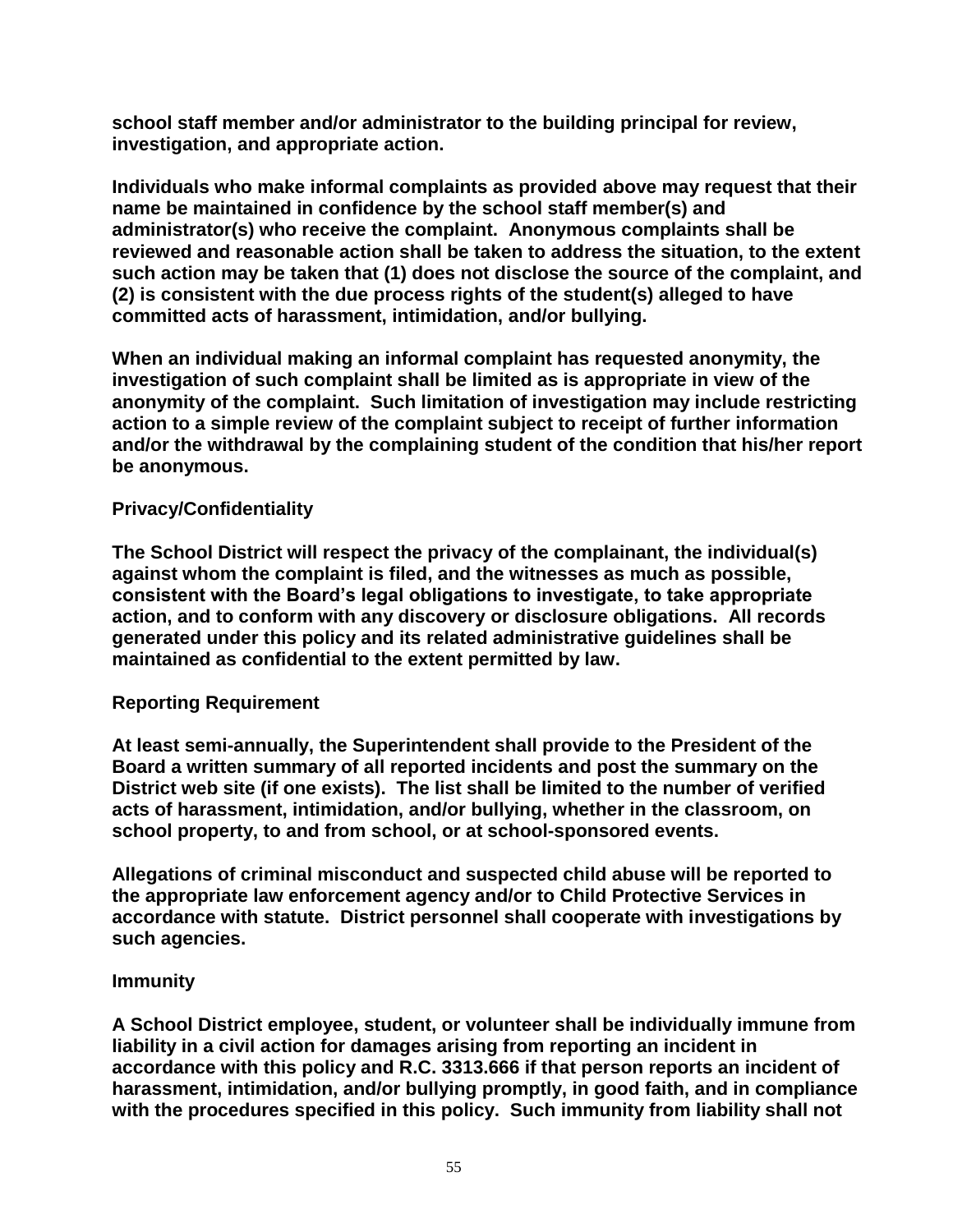**apply to an employee, student, or volunteer determined to have made an intentionally false report about harassment, intimidation, and/or bullying.**

#### **Notification**

**Notice of this policy will be annually circulated to and posted in conspicuous locations in all school buildings and departments within the District and discussed with students, as well as incorporated into the teacher, student, and parent/guardian handbooks. At least once each school year a written statement describing the policy and consequences for violations of the policy shall be sent to each student's custodial parent or guardian. The statement may be sent with regular student report cards or may be delivered electronically.**

**The policy and an explanation of the seriousness of bullying by electronic means shall be made available to students in the District and to their custodial parents or guardians.**

**State and Federal rights posters on discrimination and harassment shall also be posted at each building. All new hires will be required to review and sign off on this policy and the related complaint procedures.**

#### **Education and Training**

**In support of this policy, the Board promotes preventative educational measures to create greater awareness of aggressive behavior, including bullying and violence within a dating relationship. The Superintendent or designee shall provide appropriate training to all members of the School District community related to the implementation of this policy and its accompanying administrative guidelines. All training regarding the Board's policy and administrative guidelines and aggressive behavior and bullying in general, will be age and content appropriate.**

**Annually, the District shall provide all students enrolled in the District with ageappropriate instruction regarding the Board's policy, including a written or verbal discussion of the consequences for violations of the policy to the extent that State or Federal funds are appropriated for this purpose.** 

**Students in grades seven (7) through twelve (12) shall receive age-appropriate instruction in dating violence prevention education, including instruction in recognizing dating violence warning signs and characteristics of healthy relationships. Parents, who submit a written request to the building principal to examine the dating violence prevention instruction materials used in the school, will be afforded an opportunity to review the materials within a reasonable period of time.**

**The District shall provide training, workshops, and/or courses on this policy for school employees and volunteers who have direct contact with students to the extent that State or Federal funds are appropriated for these purposes. Time spent**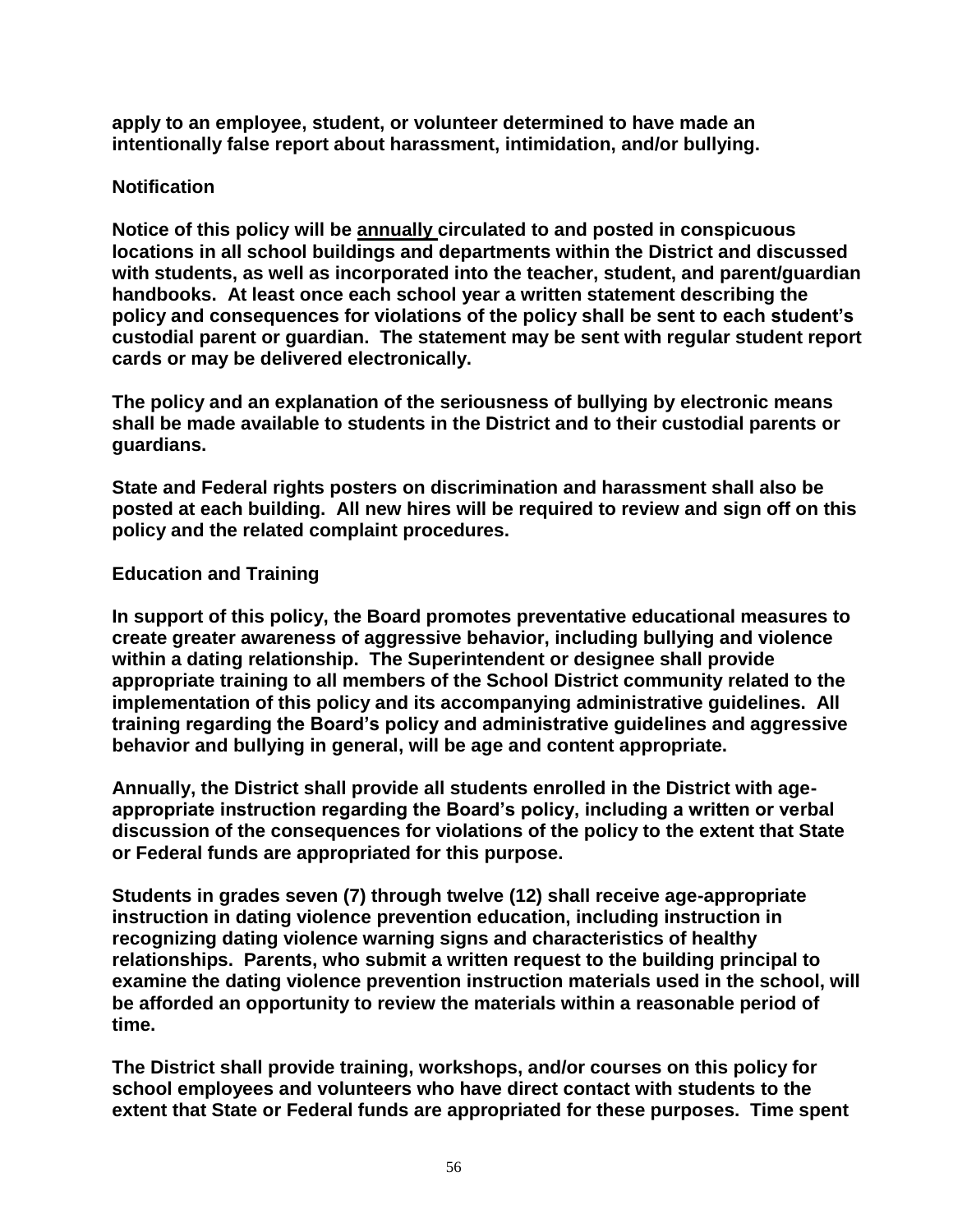**by school staff in these training programs shall apply toward mandated continuing education requirements.**

 **In accordance with Board 8462, the Superintendent shall include a review of this policy on bullying and other forms of harassment in the required training in the prevention of child abuse, violence, and substance abuse and the promotion of positive youth development.** 

**The Superintendent shall develop administrative guidelines to implement this policy. Guidelines shall include reporting and investigative procedures, as needed. The complaint procedure established by the Superintendent shall be followed.**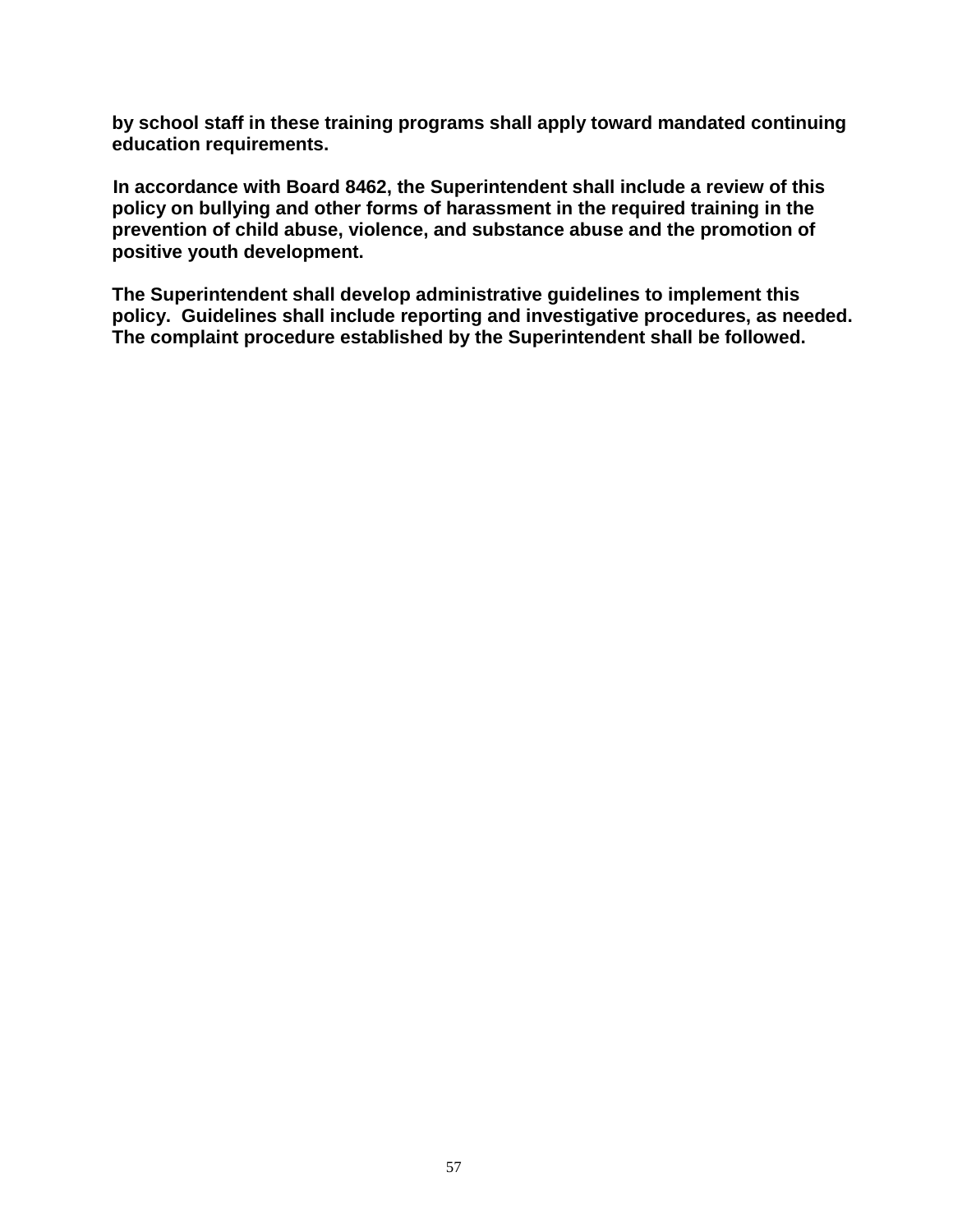ADDENDUM 2

# COMPUTER USE

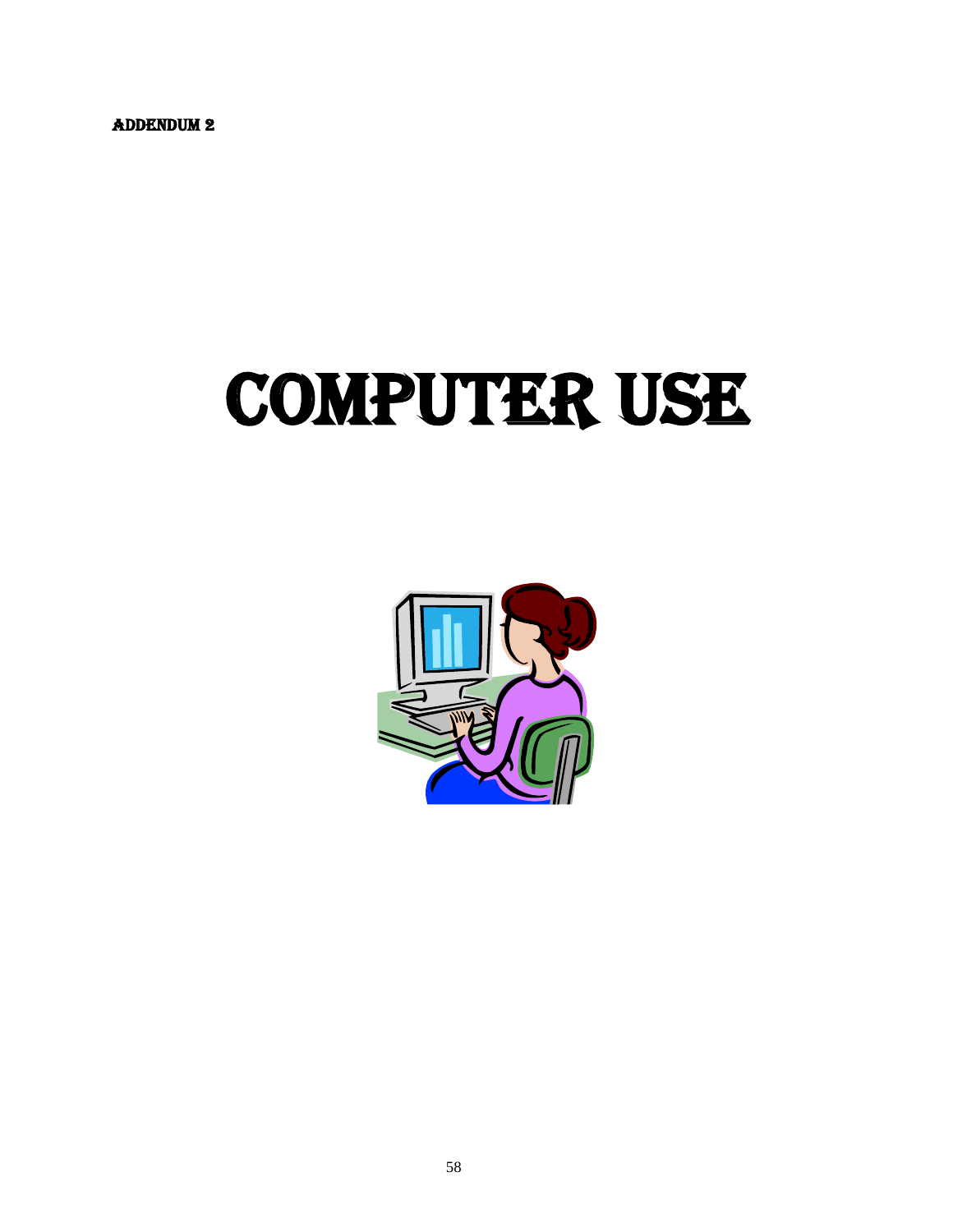#### **Computer Use by Students (Brd. Pol. #7540 and 7540.03)**

#### **Student Network and Internet Acceptable Use and Safety**

**Advances in telecommunications and other related technologies have fundamentally altered the ways in which information is accessed, communicated, and transferred in society. Such changes are driving the need for educators to adapt their means and methods of instruction, and the way they approach student learning, to harness and utilize the vast, diverse, and unique resources available on the Internet. The Board of Education is pleased to provide Internet services to its students. The District's Internet system has a limited educational purpose. The District's Internet system has not been established as a public access service or a public forum. The Board has the right to place restrictions on its use to assure that use of the District's Internet system is in accord with its limited educational purpose. Student use of the District's computers, network and Internet services ("Network") will be governed by this policy and the related administrative guidelines, and the Student Code of Conduct. The due process rights of all users will be respected in the event there is a suspicion of inappropriate use of the Network. Users have no right or expectation to privacy when using the Network (including, but not limited to, privacy in the content of their personal files, e-mails, and records of their online activity while on the Network).**

**The Board encourages students to utilize the Internet in order to promote educational excellence in our schools by providing them with the opportunity to develop the resource sharing, innovation, and communication skills and tools that are essential to both life and work. The instructional use of the Internet will be guided by the Board's policy on instructional materials.**

**The Internet is a global information and communication network that provides an incredible opportunity to bring previously unimaginable education and information resources to our students. The Internet connects computers and users in the District with computers and users worldwide. Through the Internet, students and staff can access up-to-date, highly relevant information that will enhance their learning and the education process. Further, the Internet provides students and staff with the opportunity to communicate with other people from throughout the world. Access to such an incredible quantity of information and resources brings with it, however, certain unique challenges and responsibilities.**

**First, and foremost, the Board may not be able to technologically limit access, through the Board's Internet connection, to only those services and resources that have been authorized for the purpose of instruction, study and research related to the curriculum. Unlike in the past when educators and community members had the opportunity to review and screen materials to assess their appropriateness for supporting and enriching the curriculum according to adopted guidelines and reasonable selection criteria (taking into account the varied instructional needs, learning styles, abilities, and developmental levels of the students who would be exposed to them), access to the Internet, because it serves as a gateway to any**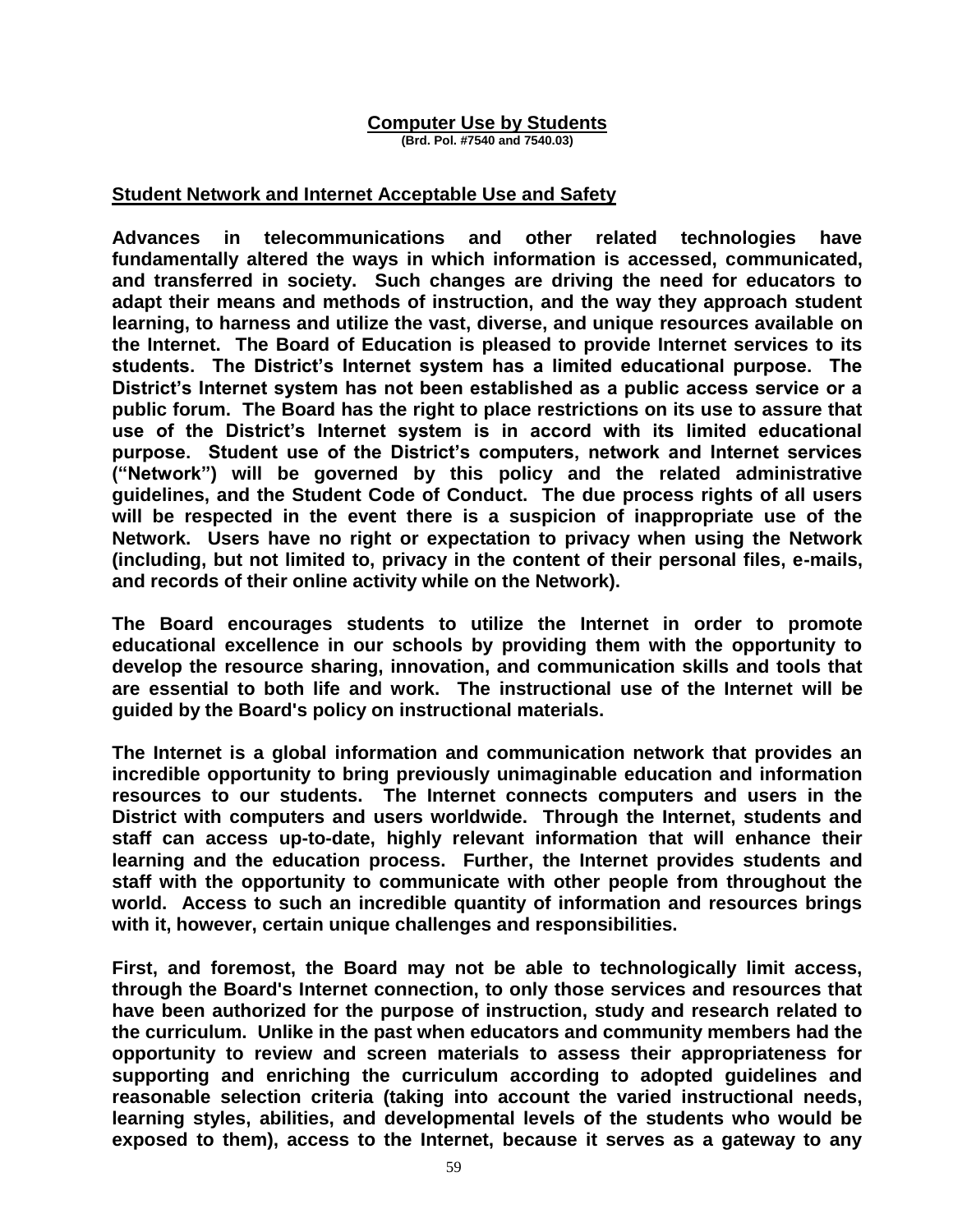**publicly available file server in the world, will open classrooms and students to electronic information resources that have not been screened by educators for use by students of various ages.**

**Pursuant to Federal law, the Board has implemented technology protection measures, which protect against (e.g. filter or block) access to visual displays/depictions/materials that are obscene, constitute child pornography, and/or are harmful to minors, as defined by the Children's Internet Protection Act. At the discretion of the Board or the Superintendent, the technology protection measures may be configured to protect against access to other material considered inappropriate for students to access. The Board also utilizes software and/or hardware to monitor online activity of students to restrict access to child pornography and other material that is obscene, objectionable, inappropriate and/or harmful to minors. The technology protection measures may not be disabled at any time that students may be using the Network, if such disabling will cease to protect against access to materials that are prohibited under the Children's Internet Protection Act. Any student who attempts to disable the technology protection measures will be subject to discipline.**

**The Superintendent or Technology Coordinator may temporarily or permanently unblock access to sites containing appropriate material, if access to such sites has been inappropriately blocked by the technology protection measures. The determination of whether material is appropriate or inappropriate shall be based on the content of the material and the intended use of the material, not on the protection actions of the technology protection measures.**

**Parents are advised that a determined user may be able to gain access to services and/or resources on the Internet that the Board has not authorized for educational purposes. In fact, it is impossible to guarantee students will not gain access through the Internet to information and communications that they and/or their parents may find inappropriate, offensive, objectionable or controversial. Parents assume risks by consenting to allow their child to participate in the use of the Internet. Parents of minors are responsible for setting and conveying the standards that their children should follow when using the Internet. The Board supports and respects each family's right to decide whether to apply for independent student access to the Internet.**

**Pursuant to Federal law, students shall receive education about the following:**

- **A. safety and security while using e-mail, chat rooms, social media, and other forms of direct electronic communications**
- **B. the dangers inherent with the online disclosure of personally identifiable information**
- **C. the consequences of unauthorized access (e.g., "hacking") cyberbullying and other unlawful or inappropriate activities by students online, and**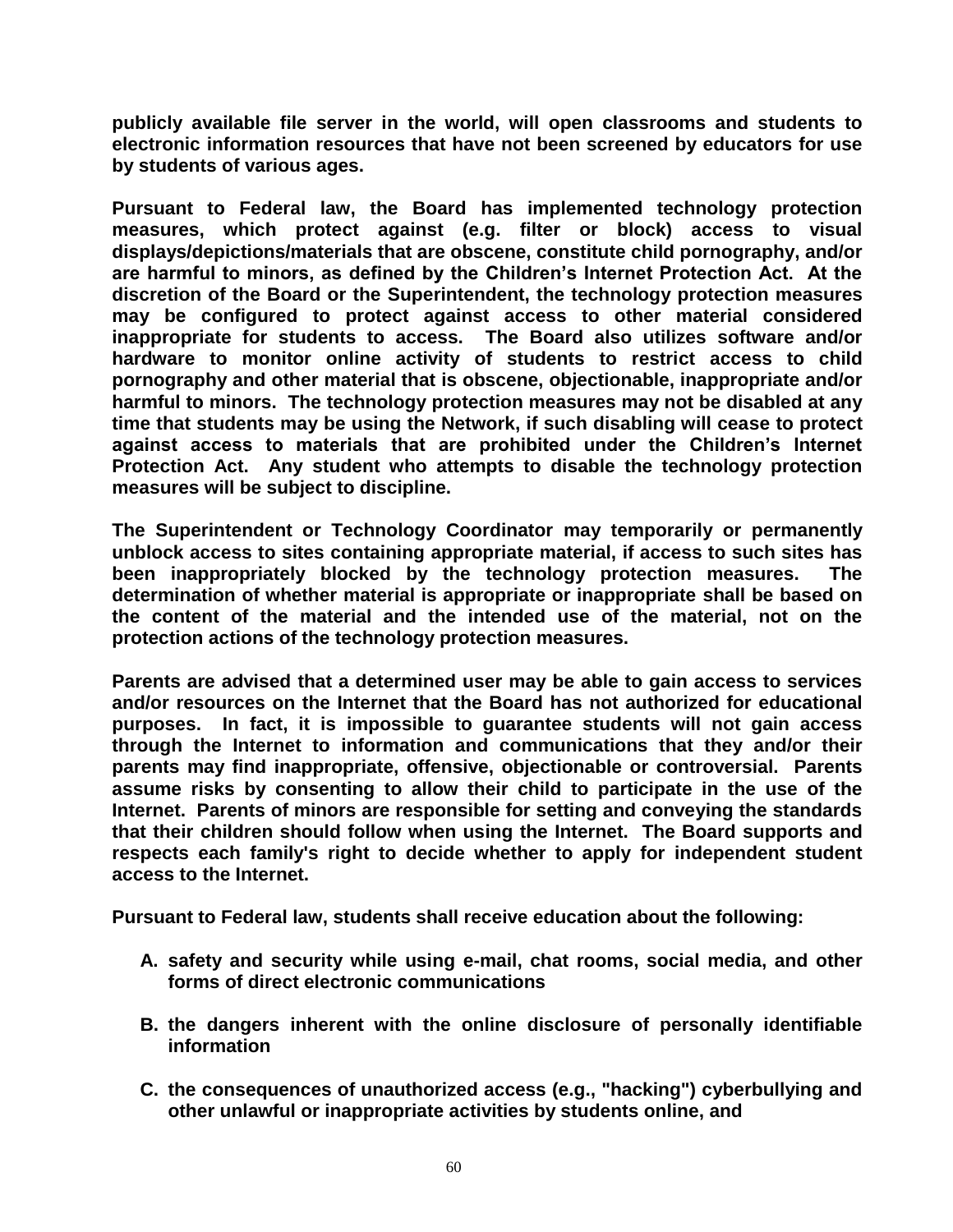**D. unauthorized disclosure, use, and dissemination of personal information regarding minors**

**Staff members shall provide instruction for their students regarding the appropriate use of technology and online safety and security as specified above. Furthermore, staff members will monitor the online activities of students while at school. Monitoring may include, but is not necessarily limited to, visual observations of online activities during class sessions; or use of specific monitoring tools to review browser history and network, server, and computer logs.**

**The Superintendent shall prepare guidelines that address students' safety and security while using e-mail, chat rooms, instant messaging and other forms of direct electronic communications, and prohibit disclosure of personal identification information of minors and unauthorized access (e.g., "hacking") and other unlawful activities by minors online.**

**Building principals are responsible for providing training so that Internet users under their supervision are knowledgeable about this policy and its accompanying guidelines. The Board expects that staff members will provide guidance and instruction to students in the appropriate use of the Internet. Such training shall include, but not be limited to, education concerning appropriate online behavior, including interacting with other individuals on social networking websites and in chat rooms and cyberbullying awareness and response. All Internet users (and their parents if they are minors) are required to sign a written agreement to abide by the terms and conditions of this policy and its accompanying guidelines.**

**Students and staff members are responsible for good behavior on the Board's computers/network and the Internet just as they are in classrooms, school hallways, and other school premises and school sponsored events. Communications on the Internet are often public in nature. General school rules for behavior and communication apply. The Board does not sanction any use of the Internet that is not authorized by or conducted strictly in compliance with this policy and its accompanying guidelines.** 

**Students shall not access social media for personal use from the District's network, but shall be permitted to access social media for educational use in accordance with their teacher's approved plan for such use.**

**Users who disregard this policy and its accompanying guidelines may have their use privileges suspended or revoked, and disciplinary action taken against them. Users granted access to the Internet through the Board's computers assume personal responsibility and liability, both civil and criminal, for uses of the Internet not authorized by this Board policy and its accompanying guidelines.**

**The Board designates the Superintendent and Technology Coordinator as the administrators responsible for initiating, implementing, and enforcing this policy and its accompanying guidelines as they apply to students' use of the Network.**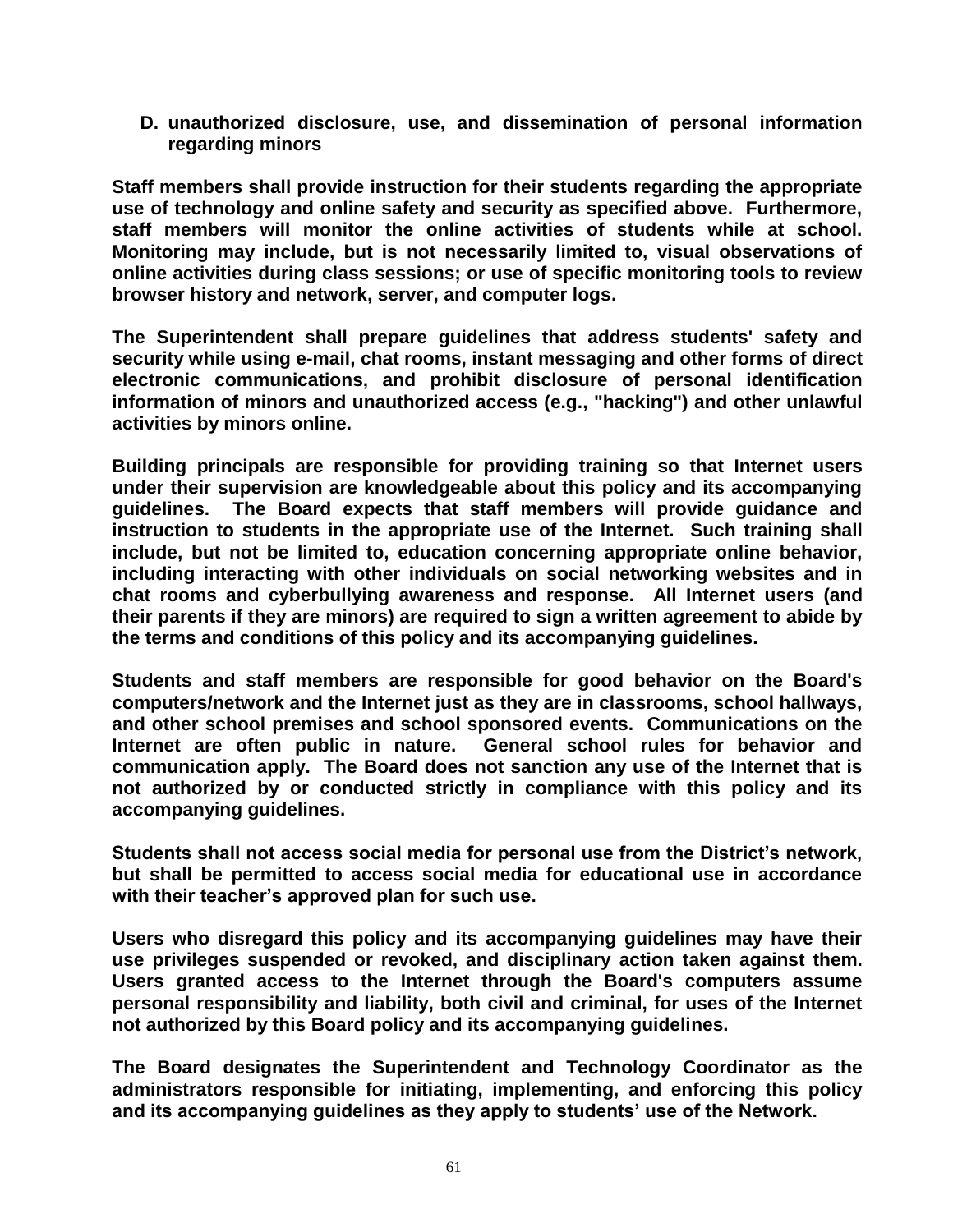ADDENDUM 3

### PERSONAL

# **COMMUNICATION**

# DEVICES (PCDs)

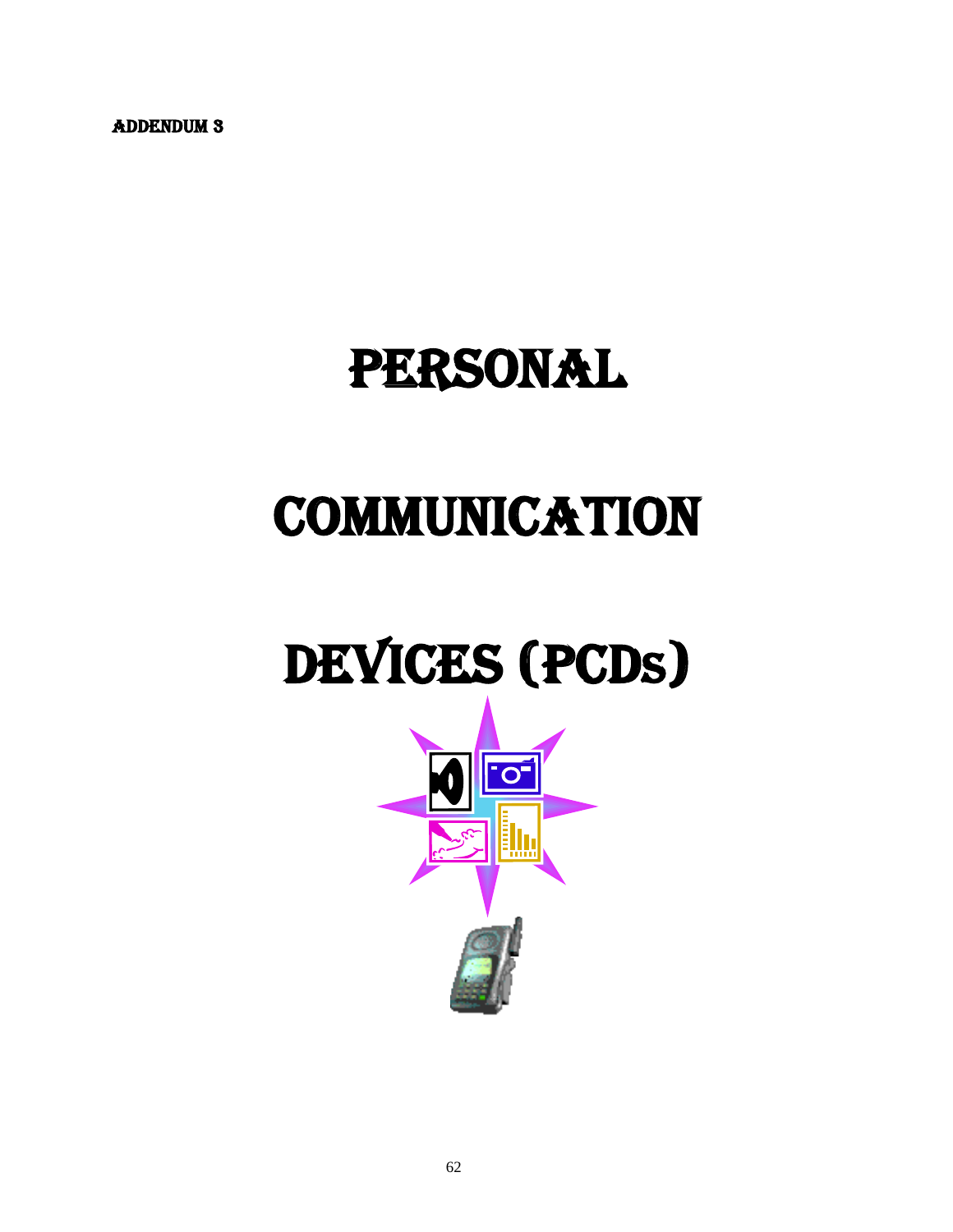#### **Personal Communication Devices (PCDs) (Brd. Pol. #5136)**

**Students may use personal communication devices (PCDs) before and after school, during after school activities (e.g., extra-curricular activities) at school-related functions. Use of PCDs, except those approved by a teacher or administrator, at any other time is prohibited and they must be powered completely off (i.e., not just placed into vibrate or silent mode) and stored out of sight.**

**Personal communication devices include computers, tablets, electronic readers, mobile telephones and similar devices of any type. Students may not use PCDs on school property or at a school-sponsored activity to access and/or view internet web sites that are otherwise blocked to students at school, or on a school bus or Board-provided vehicle during school-sponsored activities, at the discretion of the bus driver, classroom teacher sponsor/advisor/coach. Distracting behavior that creates an unsafe environment will not be tolerated.** 

**Also, during after school activities, PCDs shall be powered completely off (not just placed into vibrate or silent mode) and stored out of sight when directed by the administrator or sponsor.**

**Except as authorized by a teacher, administrator or IEP team, students are prohibited from using PCDs during the school day, including while off-campus on a field trip, to capture, record and/or transmit the words or sounds (i.e., audio) and/or images (i.e., pictures/video) of any student, staff member or other person. Using a PCD to capture, record and/or transmit audio and/or pictures/video of an individual without proper consent is considered an invasion of privacy and is not permitted. Students who violate this provision and/or use a PCD to violate the privacy rights of another person may have their PCD confiscated and held until the end of the school day or a parent/guardian picks it up, and may be directed to delete the audio and/or picture/video file. If the violation involves potentially illegal activity the confiscated-PCD may be turned over to law enforcement.**

**PCDs, including but not limited to those with cameras, may not be activated or utilized at any time in any school situation where a reasonable expectation of personal privacy exists. These locations and circumstances include, but are not limited to, classrooms, gymnasiums, locker rooms, shower facilities, restrooms, and any other areas where students or others may change clothes or be in any stage or degree of disrobing or changing clothes. The Superintendent and building principals are authorized to determine other specific locations and situations where use of a PCD is prohibited.**

**Students shall have no expectation of confidentiality with respect to their use of PCDs on school premises/property.**

**Students may not use a PCD in any way that might reasonably create in the mind of another person an impression of being threatened, humiliated, harassed,**